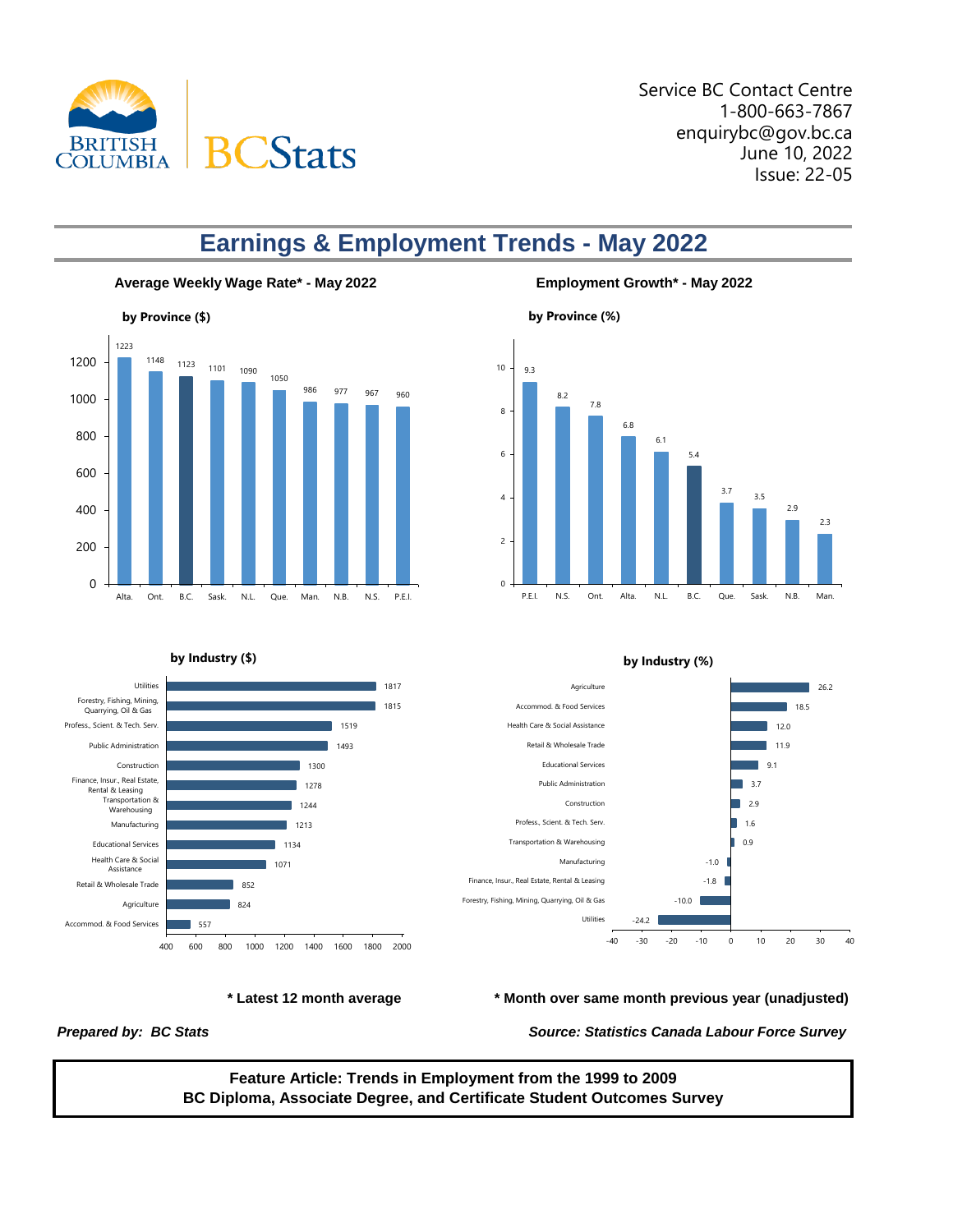|      |      | <b>SUMMARY TRENDS</b>       |               |                        |               |                          |               |                            |               |                          |               |
|------|------|-----------------------------|---------------|------------------------|---------------|--------------------------|---------------|----------------------------|---------------|--------------------------|---------------|
|      |      | <b>CONSUMER PRICE INDEX</b> |               |                        |               | AVERAGE WEEKLY WAGE RATE |               | <b>EMPLOYMENT GROWTH</b>   |               | <b>UNEMPLOYMENT RATE</b> |               |
|      |      |                             |               | <b>CURRENT DOLLARS</b> |               | <b>CONSTANT DOLLARS</b>  |               | <b>SEASONALLY ADJUSTED</b> |               | SEASONALLY ADJUSTED      |               |
|      |      | B.C.                        | <b>CANADA</b> | B.C.                   | <b>CANADA</b> | B.C.                     | <b>CANADA</b> | <b>B.C.</b>                | <b>CANADA</b> | B.C.                     | <b>CANADA</b> |
|      |      | % Change                    |               | % Change               |               | % Change                 |               | % Change                   |               | % Change                 |               |
|      | 2012 | 1.1                         | 1.5           | 1.8                    | 3.2           | 0.7                      | 1.7           | 1.6                        | 1.3           | 6.8                      | 7.3           |
|      | 2013 | $-0.1$                      | 0.9           | 3.5                    | 2.2           | 3.6                      | 1.3           | 0.1                        | 1.5           | 6.6                      | 7.1           |
|      | 2014 | $1.0$                       | 2.0           | 0.3                    | 1.7           | $-0.8$                   | $-0.2$        | 0.6                        | 0.6           | 6.1                      | 6.9           |
|      | 2015 | 1.1                         | 1.1           | 3.6                    | 2.7           | $2.5\,$                  | 1.6           | $1.2\,$                    | 0.8           | 6.2                      | 6.9           |
|      | 2016 | 1.8                         | 1.4           | 1.0                    | 1.9           | $-0.8$                   | 0.4           | $3.2\,$                    | 0.7           | 6.0                      | 7.0           |
|      | 2017 | 2.1                         | 1.6           | 1.3                    | $1.5$         | $-0.8$                   | $-0.1$        | $3.7\,$                    | 1.9           | 5.1                      | 6.3           |
|      | 2018 | 2.7                         | 2.3           | 3.9                    | 2.9           | 1.1                      | 0.6           | 1.1                        | 1.3           | 4.7                      | 5.8           |
|      | 2019 | 2.3                         | 1.9           | 2.7                    | 3.3           | 0.3                      | 1.3           | 2.6                        | 2.1           | 4.7                      | 5.7           |
|      | 2020 | $0.8\,$                     | 0.7           | 7.9                    | 6.8           | 7.1                      | 6.0           | $-6.2$                     | $-5.2$        | 8.8                      | 9.5           |
|      | 2021 | 2.8                         | 3.4           | 2.6                    | 1.7           | $-0.2$                   | $-1.6$        | 10.7                       | 4.5           | 6.5                      | 7.4           |
| 2021 | Jan  | 1.1                         | 1.0           | 5.9                    | 7.1           | 4.7                      | 6.0           | $-1.7$                     | $-4.3$        | 7.9                      | 9.4           |
|      | Feb  | 0.9                         | 1.1           | 4.1                    | $5.0\,$       | 3.2                      | 3.8           | $-0.5$                     | $-3.1$        | 7.1                      | 8.3           |
|      | Mar  | 2.0                         | 2.2           | $-0.1$                 | 0.9           | $-2.0$                   | $-1.2$        | 6.3                        | 3.9           | 6.8                      | 7.5           |
|      | Apr  | 3.0                         | 3.4           | $-3.1$                 | $-2.8$        | $-6.0$                   | $-6.0$        | 17.3                       | 15.4          | 7.1                      | 8.0           |
|      | May  | 2.7                         | 3.6           | $-1.2$                 | $-2.3$        | $-3.9$                   | $-5.7$        | 15.1                       | 12.9          | $7.0$                    | 8.0           |
|      | Jun  | $2.4\,$                     | 3.1           | 2.0                    | $-0.8$        | $-0.4$                   | $-3.7$        | 11.0                       | 8.1           | 6.4                      | 7.6           |
|      | Jul  | 3.1                         | 3.7           | 4.3                    | 0.4           | $1.2$                    | $-3.2$        | 8.0                        | 6.1           | 6.6                      | 7.4           |
|      | Aug  | 3.5                         | 4.1           | 2.2                    | 1.4           | $-1.2$                   | $-2.6$        | 8.0                        | 5.3           | 6.2                      | 7.1           |
|      | Sep  | 3.5                         | 4.4           | 3.8                    | 2.0           | 0.3                      | $-2.3$        | 6.1                        | 4.0           | 5.9                      | 7.0           |
|      | Oct  | 3.8                         | 4.7           | 4.5                    | 2.2           | 0.7                      | $-2.4$        | 5.0                        | 3.7           | 5.8                      | 6.8           |
|      | Nov  | 3.6                         | 4.7           | 3.9                    | 3.2           | 0.3                      | $-1.5$        | 4.1                        | 4.2           | 5.6                      | 6.1           |
|      | Dec  | 3.9                         | 4.8           | 3.5                    | 3.0           | $-0.4$                   | $-1.7$        | 3.9                        | 4.8           | 5.4                      | 6.0           |
| 2022 | Jan  | 4.3                         | 5.1           | 3.1                    | 2.4           | $-1.2$                   | $-2.6$        | 4.0                        | 4.9           | 5.1                      | 6.5           |
|      | Feb  | 4.7                         | 5.7           | 4.3                    | 3.4           | $-0.4$                   | $-2.1$        | 3.7                        | 5.1           | 4.9                      | 5.5           |
|      | Mar  | $6.0\,$                     | 6.7           | 5.1                    | 3.9           | $-0.9$                   | $-2.6$        | 2.8                        | 4.0           | 5.1                      | 5.3           |
|      | Apr  | 6.7                         | $6.8\,$       | $2.5\,$                | 3.3           | $-3.9$                   | $-3.3$        | 4.4                        | $5.2\,$       | 5.4                      | 5.2           |
|      | May  |                             |               | 2.6                    | 3.9           |                          | ÷.            | 4.9                        | 5.7           | 4.5                      | 5.1           |
|      | Jun  |                             |               |                        |               |                          |               |                            |               |                          |               |
|      | Jul  |                             |               |                        |               |                          |               |                            |               |                          |               |
|      | Aug  |                             |               |                        |               |                          |               |                            |               |                          |               |
|      | Sep  |                             |               |                        |               |                          |               |                            |               |                          |               |
|      | Oct  |                             |               |                        |               |                          |               |                            |               |                          |               |
|      | Nov  |                             |               |                        |               |                          |               |                            |               |                          |               |
|      | Dec  |                             |               |                        |               |                          |               |                            |               |                          |               |
|      |      |                             |               |                        |               |                          |               |                            |               |                          |               |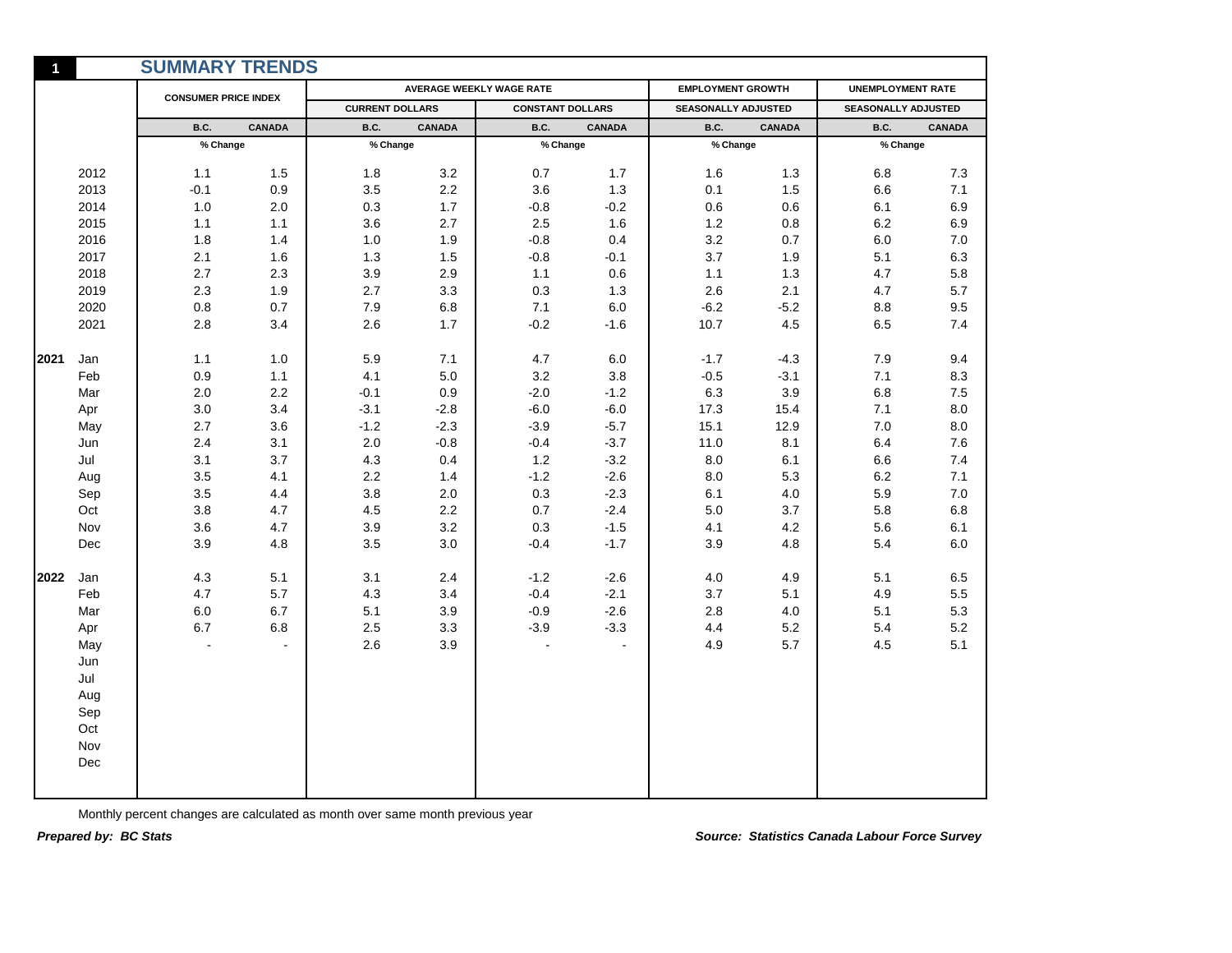| 2.1                |                      |            |                      |            | <b>PROVINCIAL COMPARISON - AVERAGE WEEKLY WAGE RATE</b> |               |                      |               |                  |                  |                      |            |                      |            |                  |            |                  |            |                  |            |                      |            |
|--------------------|----------------------|------------|----------------------|------------|---------------------------------------------------------|---------------|----------------------|---------------|------------------|------------------|----------------------|------------|----------------------|------------|------------------|------------|------------------|------------|------------------|------------|----------------------|------------|
|                    | <b>CANADA</b>        |            | B.C.                 |            | <b>ALBERTA</b>                                          |               | SASK.                |               | <b>MANITOBA</b>  |                  | <b>ONTARIO</b>       |            | QUEBEC               |            | N.B.             |            | <b>N.S.</b>      |            | P.E.I.           |            | N.L.                 |            |
|                    | \$                   | % CHG      | s.                   | % CHG      | \$                                                      | % CHG         | \$                   | % CHG         | \$               | % CHG            | \$                   | % CHG      | s.                   | % CHG      | \$               | % CHG      | \$               | % CHG      | \$               | % CHG      | \$                   | % CHG      |
| 2012               | 862.87               |            | 852.43               |            | 1,022.23                                                |               | 899.61               |               | 778.46           |                  | 883.62               |            | 781.22               |            | 749.91           |            | 764.59           |            | 727.90           |            | 895.47               |            |
| 2013               | 881.84               | 2.2        | 881.95               | 3.5        | 1,060.94                                                | 3.8           | 922.60               | 2.6           | 791.78           | 1.7              | 896.44               | 1.5        | 793.00               | 1.5        | 777.80           | 3.7        | 780.32           | 2.1        | 731.45           | 0.5        | 921.18               | 2.9        |
| 2014               | 897.23               | 1.7        | 884.22               | 0.3        | 1,079.57                                                | 1.8           | 949.08               | 2.9           | 814.52           | 2.9              | 907.05               | 1.2        | 814.12               | 2.7        | 782.32           | 0.6        | 810.68           | 3.9        | 760.77           | 4.0        | 962.51               | 4.5        |
| 2015               | 921.76               | 2.7        | 916.43               | 3.6        | 1,102.80                                                | 2.2           | 969.50               | 2.2           | 841.11           | 3.3              | 938.01               | 3.4        | 828.48               | 1.8        | 808.30           | 3.3        | 819.14           | 1.0        | 776.60           | 2.1        | 952.24               | $-1.1$     |
| 2016               | 938.97               | 1.9        | 925.54               | 1.0        | 1,107.38                                                | 0.4           | 997.12               | 2.8           | 855.97           | 1.8              | 958.16               | 2.1        | 855.52               | 3.3        | 821.62           | 1.6        | 842.90           | 2.9        | 780.50           | 0.5        | 941.78               | $-1.1$     |
| 2017               | 952.94               | 1.5        | 937.70               | 1.3        | 1,123.78                                                | 1.5           | 996.53               | $-0.1$        | 877.18           | 2.5              | 965.71               | 0.8        | 880.61               | 2.9        | 843.14           | 2.6        | 858.11           | 1.8        | 804.17           | 3.0        | 970.77               | 3.1        |
| 2018               | 980.31               | 2.9        | 974.18               | 3.9        | 1,151.37                                                | 2.5           | 1,018.82             | 2.2           | 887.25           | 1.1              | 998.41               | 3.4<br>3.5 | 900.14<br>942.66     | 2.2        | 862.26           | 2.3        | 871.72           | 1.6        | 824.68           | 2.6        | 980.36               | 1.0        |
| 2019               | 1,012.28             | 3.3        | 1,000.11             | 2.7        | 1,173.94<br>1,229.25                                    | 2.0           | 1,024.11             | 0.5           | 918.75           | 3.6              | 1,033.38             |            |                      | 4.7        | 884.42<br>918.85 | 2.6<br>3.9 | 874.84           | 0.4        | 843.99           | 2.3        | 1,014.75             | 3.5        |
| 2020<br>2021       | 1,080.99<br>1,098.97 | 6.8<br>1.7 | 1,079.58<br>1,107.62 | 7.9<br>2.6 | 1,220.31                                                | 4.7<br>$-0.7$ | 1,086.59<br>1,084.68 | 6.1<br>$-0.2$ | 961.62<br>982.46 | 4.7<br>2.2       | 1,113.99<br>1,133.90 | 7.8<br>1.8 | 1,004.43<br>1,027.73 | 6.6<br>2.3 | 942.73           | 2.6        | 941.69<br>951.10 | 7.6<br>1.0 | 903.33<br>938.20 | 7.0<br>3.9 | 1,058.52<br>1,073.31 | 4.3<br>1.4 |
|                    |                      |            |                      |            |                                                         |               |                      |               |                  |                  |                      |            |                      |            |                  |            |                  |            |                  |            |                      |            |
| <b>2021 Jan</b>    | 1,106.09             |            | 7.1 1,100.55         | 5.9        | 1,247.42                                                | 5.3           | 1,075.19             | 3.2           | 1,006.31         |                  | 10.1 1,147.65        | 8.3        | 1,028.18             | 7.3        | 911.37           | -3.8       | 930.25           | 6.7        | 923.53           | 5.2        | 1,074.53             | 5.7        |
| Feb                | 1,087.57             | 5.0        | 1,086.71             | 4.1        | 1,218.52                                                | 2.6           | 1,093.79             | 4.3           | 974.78           |                  | $6.4$ 1,134.11       | 7.0        | 997.23               | 3.3        | 921.83           | 5.1        | 913.76           | 4.6        | 924.68           | 5.0        | 1,085.41             | 5.8        |
| Mar                | 1,086.69             | 0.9        | 1,086.13             | $-0.1$     | 1,210.86                                                | $-2.3$        | 1.082.13             | 0.5           | 980.45           |                  | 3.3 1.124.71         | 2.3        | 1.012.17             | 1.2        | 921.47           | 1.7        | 935.27           | 0.1        | 924.37           | 3.3        | 1.044.85             | $-3.0$     |
| Apr                | 1,096.45             | $-2.8$     | 1,104.51             | $-3.1$     | 1,232.39                                                | -5.0          | 1,062.56             | $-6.2$        | 975.10           |                  | $-3.7$ 1,137.97      | $-1.9$     | 1,015.09             | $-1.6$     | 925.34           | $-4.2$     | 952.67           | $-3.0$     | 945.22           | 1.0        | 1,029.86             | $-3.0$     |
| May                | 1,100.12             | $-2.3$     | 1,114.39             | $-1.2$     | 1,228.60                                                | -4.0          | 1.067.13             | $-4.6$        | 969.71           |                  | $-1.3$ 1,137.85      | $-2.8$     | 1.020.79             | $-1.2$     | 933.49           | $-1.0$     | 982.00           | $-1.5$     | 946.42           | 1.2        | 1,081.20             | $-2.6$     |
| Jun                | 1,089.80             | $-0.8$     | 1,107.43             | 2.0        | 1,194.83                                                | -4.5          | 1,074.75             | $-2.4$        | 984.55           | 3.1              | 1,126.56             | -1.4       | 1,017.05             | 0.0        | 940.66           | 0.9        | 962.64           | $-0.9$     | 928.42           | 2.5        | 1,055.47             | $-1.5$     |
| Jul                | 1,091.41             | 0.4        | 1,096.25             | 4.3        | 1,202.09                                                | $-2.9$        | 1,085.82             | $-1.1$        | 979.28           |                  | 3.8 1,125.31         | $-0.7$     | 1,028.41             | 1.2        | 942.27           | 1.8        | 965.71           | 0.4        | 916.81           | 3.1        | 1,041.25             | 0.1        |
| Aug                | 1,101.15             | 1.4        | 1,112.76             | 2.2        | 1,211.03                                                | $-2.1$        | 1,087.38             | $-0.9$        | 986.94           |                  | 2.3 1,125.92         | 0.9        | 1,048.61             | 3.5        | 959.67           | 2.9        | 959.17           | $-0.7$     | 941.30           | 6.2        | 1,073.41             | 1.6        |
| Sep                | 1,102.47             | 2.0        | 1,117.81             | 3.8        | 1,210.51                                                | $-1.2$        | 1,084.36             | $-0.4$        | 979.33           |                  | 1.2 1,134.53         | 1.5        | 1,037.18             | 3.7        | 952.67           | 2.5        | 956.55           | 2.5        | 964.80           | 5.4        | 1,111.92             | 3.8        |
| Oct                | 1,102.82             |            | 2.2 1,120.07         | 4.5        | 1,224.21                                                | 2.2           | 1,071.05             | $-0.9$        | 971.69           |                  | $1.9$ 1.128.08       | 1.1        | 1,042.74             | 2.8        | 958.91           | 3.2        | 951.99           | 0.9        | 958.07           | 6.0        | 1,113.77             | 3.8        |
| Nov                | 1,109.13             | 3.2        | 1,116.33             | 3.9        | 1,235.66                                                | 2.0           | 1,109.12             | 2.6           | 990.06           | $-0.2$           | 1,139.87             | 3.5        | 1,040.15             | 2.8        | 959.51           | 5.7        | 948.55           | 2.0        | 937.01           | 3.6        | 1,093.70             | 3.7        |
| Dec                | 1,112.98             |            | 3.0 1,125.48         | 3.5        | 1,228.80                                                | 0.4           | 1,122.40             | 3.4           | 992.35           |                  | $-0.8$ 1,144.89      | 3.1        | 1,042.32             | 4.1        | 982.06           | 8.5        | 953.73           | 1.0        | 944.76           | 2.8        | 1,071.35             | 2.2        |
| 2022 Jan           | 1,132.73             |            | 2.4 1,134.30         | 3.1        | 1,209.66                                                | $-3.0$        | 1,110.11             | 3.2           | 1,000.20         |                  | $-0.6$ 1,183.72      | 3.1        | 1,062.47             | 3.3        | 987.39           | 8.3        | 967.26           | 4.0        | 997.11           | 8.0        | 1,107.93             | 3.1        |
| Feb                | 1,125.07             |            | 3.4 1,133.54         | 4.3        | 1,224.61                                                | 0.5           | 1,111.01             | 1.6           | 983.64           |                  | $0.9$ 1,164.54       | 2.7        | 1,056.47             |            | 5.9 1,001.46     | 8.6        | 965.79           | 5.7        | 962.55           | 4.1        | 1,092.70             | 0.7        |
| Mar                | 1,128.93             | 3.9        | 1,141.25             | 5.1        | 1,236.41                                                | 2.1           | 1,121.23             | 3.6           | 982.21           | 0.2              | 1,158.25             | 3.0        | 1,068.57             | 5.6        | 1,010.96         | 9.7        | 980.38           | 4.8        | 994.91           | 7.6        | 1,116.21             | 6.8        |
| Apr                | 1,132.32             | 3.3        | 1,132.60             | 2.5        | 1,247.39                                                | 1.2           | 1,127.45             | 6.1           | 978.78           |                  | $0.4$ 1,163.46       | 2.2        | 1,072.02             | 5.6        | 1,015.47         | 9.7        | 989.15           | 3.8        | 978.23           | 3.5        | 1,116.28             | 8.4        |
| May                | 1,143.30             | 3.9        | 1,142.87             | 2.6        | 1,252.06                                                | 1.9           | 1,108.38             | 3.9           | 1,001.57         | 3.3 <sub>l</sub> | 1,177.44             | 3.5        | 1,086.69             |            | 6.5 1.012.16     | 8.4        | ,007.29          | 2.6        | 999.28           | 5.6        | 1,089.97             | 0.8        |
| Jun                |                      |            |                      |            |                                                         |               |                      |               |                  |                  |                      |            |                      |            |                  |            |                  |            |                  |            |                      |            |
| Jul                |                      |            |                      |            |                                                         |               |                      |               |                  |                  |                      |            |                      |            |                  |            |                  |            |                  |            |                      |            |
| Aug                |                      |            |                      |            |                                                         |               |                      |               |                  |                  |                      |            |                      |            |                  |            |                  |            |                  |            |                      |            |
| Sep                |                      |            |                      |            |                                                         |               |                      |               |                  |                  |                      |            |                      |            |                  |            |                  |            |                  |            |                      |            |
| Oct                |                      |            |                      |            |                                                         |               |                      |               |                  |                  |                      |            |                      |            |                  |            |                  |            |                  |            |                      |            |
| Nov                |                      |            |                      |            |                                                         |               |                      |               |                  |                  |                      |            |                      |            |                  |            |                  |            |                  |            |                      |            |
| Dec                |                      |            |                      |            |                                                         |               |                      |               |                  |                  |                      |            |                      |            |                  |            |                  |            |                  |            |                      |            |
| Average:           |                      |            |                      |            |                                                         |               |                      |               |                  |                  |                      |            |                      |            |                  |            |                  |            |                  |            |                      |            |
| Jan-May21 1,095.38 |                      |            | 1,098.46             |            | 1,227.56                                                |               | 1,076.16             |               | 981.27           |                  | 1,136.46             |            | 1,014.69             |            | 922.70           |            | 942.79           |            | 932.84           |            | 1,063.17             |            |
| Jan-May22 1,132.47 |                      |            | 1,136.91             |            | 1,234.03                                                |               | 1,115.64             |               | 989.28           |                  | 1,169.48             |            | 1,069.24             |            | 1,005.49         |            | 981.97           |            | 986.42           |            | 1,104.62             |            |
| % Change           | 3.4                  |            | 3.5                  |            | 0.5                                                     |               | 3.7                  |               | 0.8              |                  | 2.9                  |            | 5.4                  |            | 9.0              |            | 4.2              |            | 5.7              |            | 3.9                  |            |
|                    |                      |            |                      |            |                                                         |               |                      |               |                  |                  |                      |            |                      |            |                  |            |                  |            |                  |            |                      |            |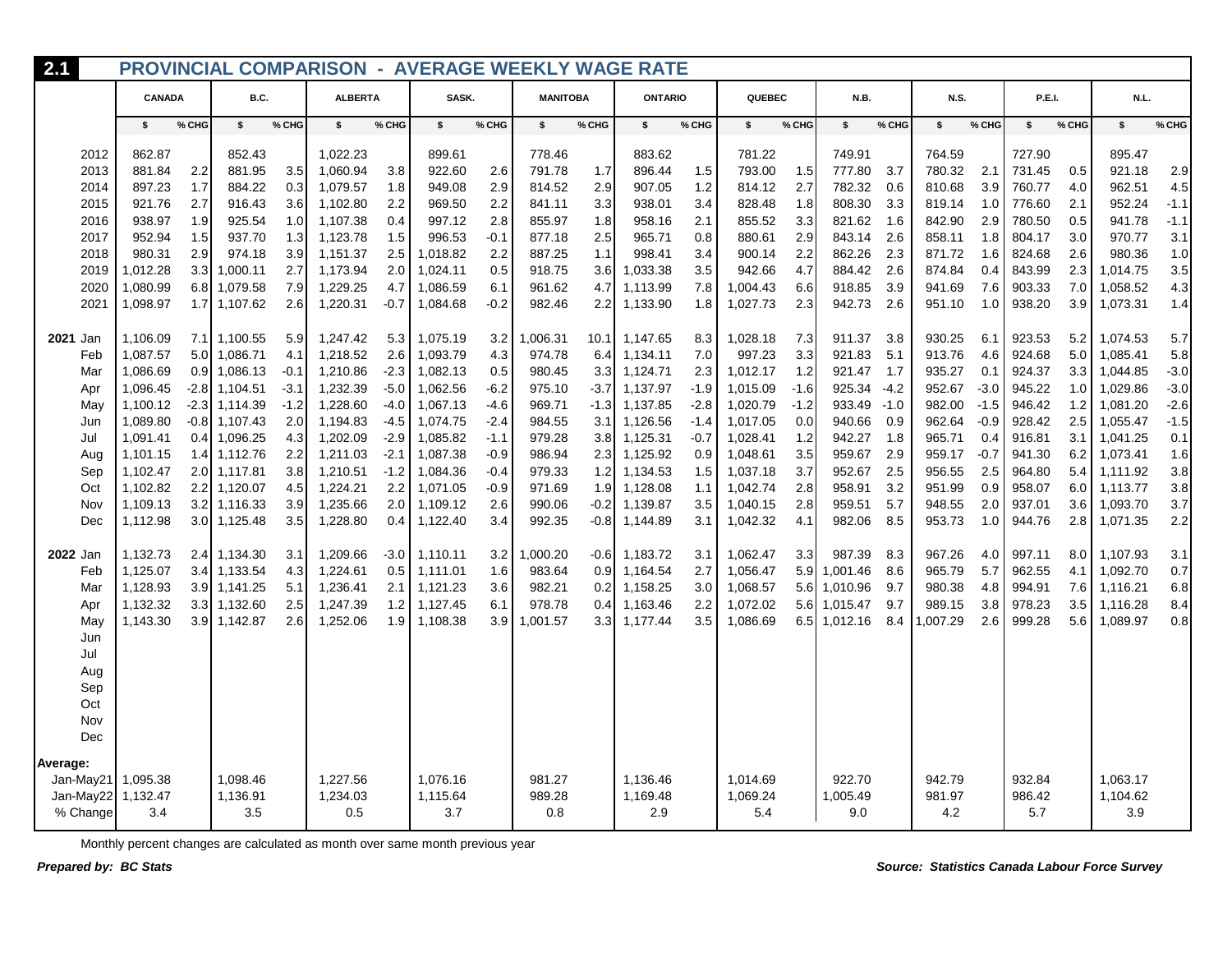| 2.2          |                |                  |                |            |                |                  |                |                  |                 |               | <b>PROVINCIAL COMPARISON - AVERAGE HOURLY WAGE RATE</b> |            |                |               |                |               |                |            |                |            |                |               |
|--------------|----------------|------------------|----------------|------------|----------------|------------------|----------------|------------------|-----------------|---------------|---------------------------------------------------------|------------|----------------|---------------|----------------|---------------|----------------|------------|----------------|------------|----------------|---------------|
|              | CANADA         |                  | B.C.           |            | <b>ALBERTA</b> |                  | SASK.          |                  | <b>MANITOBA</b> |               | <b>ONTARIO</b>                                          |            | QUEBEC         |               | N.B.           |               | <b>N.S.</b>    |            | P.E.I.         |            | N.L.           |               |
|              | \$             | % CHG            | \$             | % CHG      | \$             | % CHG            | \$             | % CHG            | \$              | % CHG         | \$                                                      | % CHG      | \$             | % CHG         | \$             | % CHG         | \$             | % CHG      | \$             | % CHG      | \$             | % CHG         |
| 2012         | 23.53          |                  | 23.50          |            | 26.68          |                  | 23.89          |                  | 21.34           |               | 24.10                                                   |            | 22.02          |               | 19.93          |               | 20.74          |            | 19.61          |            | 23.03          |               |
| 2013         | 24.06          | 2.3              | 24.17          | 2.9        | 27.68          | 3.7              | 24.59          | 2.9              | 21.73           | 1.8           | 24.50                                                   | 1.7        | 22.41          | 1.8           | 20.63          | 3.5           | 21.16          | 2.0        | 19.85          | 1.2        | 23.78          | 3.3           |
| 2014         | 24.49<br>25.16 | 1.8<br>2.7       | 24.30          | 0.5<br>2.9 | 28.05<br>29.03 | 1.3<br>3.5       | 25.28<br>25.90 | 2.8<br>2.5       | 22.34<br>23.07  | 2.8<br>3.3    | 24.81<br>25.58                                          | 1.3<br>3.1 | 23.05<br>23.51 | 2.9<br>2.0    | 20.81<br>21.38 | 0.9<br>2.7    | 21.90<br>22.04 | 3.5<br>0.6 | 20.37<br>20.82 | 2.6<br>2.2 | 24.59<br>24.31 | 3.4<br>$-1.1$ |
| 2015<br>2016 | 25.68          | 2.1              | 25.00<br>25.34 | 1.4        | 29.53          | 1.7              | 26.74          | 3.2              | 23.51           | 1.9           | 26.13                                                   | 2.2        | 24.15          | 2.7           | 21.86          | 2.2           | 22.74          | 3.2        | 21.00          | 0.9        | 24.17          | $-0.6$        |
| 2017         | 26.08          | 1.6              | 25.71          | 1.5        | 29.88          | 1.2              | 26.78          | 0.1              | 24.10           | 2.5           | 26.38                                                   | 1.0        | 24.85          | 2.9           | 22.36          | 2.3           | 23.27          | 2.3        | 21.66          | 3.1        | 24.88          | 2.9           |
| 2018         | 26.82          | 2.8              | 26.72          | 3.9        | 30.60          | 2.4              | 27.39          | 2.3              | 24.37           | 1.1           | 27.28                                                   | 3.4        | 25.34          | 2.0           | 22.85          | 2.2           | 23.48          | 0.9        | 22.11          | 2.1        | 25.45          | 2.3           |
| 2019         | 27.75          | 3.5              | 27.63          | 3.4        | 31.24          | 2.1              | 27.55          | 0.6              | 25.17           | 3.3           | 28.26                                                   | 3.6        | 26.58          | 4.9           | 23.49          | 2.8           | 23.65          | 0.7        | 22.57          | 2.1        | 26.18          | 2.9           |
| 2020         | 29.51          | 6.3              | 29.76          | 7.7        | 32.73          | 4.8              | 29.13          | 5.7              | 26.32           | 4.6           | 30.24                                                   | 7.0        | 28.20          | 6.1           | 24.46          | 4.1           | 25.37          | 7.3        | 24.10          | 6.8        | 27.35          | 4.5           |
| 2021         | 30.03          | 1.8              | 30.54          | 2.6        | 32.52          | $-0.6$           | 29.15          | 0.1              | 26.81           | 1.9           | 30.82 1.9                                               |            | 28.81          | 2.2           | 25.24          | 3.2           | 25.86          | 1.9        | 25.15          | 4.4        | 27.98          | 2.3           |
| 2021 Jan     | 30.23          | 6.2              | 30.38          | 5.3        | 33.18          | 4.7              | 29.14          | 3.7              | 27.59           | 8.2           | 31.08                                                   | 6.9        | 28.94          | 6.6           | 24.82          | 4.9           | 25.52          | 6.8        | 24.88          | 5.3        | 28.20          | 6.0           |
| Feb          | 29.97          | 4.8              | 30.25          | 3.8        | 32.96          | 3.5              | 29.46          | 4.2              | 26.99           | 5.8           | 30.94                                                   | 6.4        | 28.27          | 3.3           | 25.08          | 5.5           | 25.30          | 5.6        | 25.07          | 5.2        | 28.70          | 5.7           |
| Mar          | 29.89          | 2.1              | 30.37          | 2.6        | 32.50          | $-0.6$           | 29.29          | 1.3              | 27.01           | 3.4           | 30.66                                                   | 2.5        | 28.56          | 2.6           | 24.98          | 3.1           | 25.83          | 2.9        | 25.03          | 3.6        | 27.77          | 1.3           |
| Apr          | 30.07          | $-1.8$           | 30.50          | $-1.4$     | 32.67          | $-4.5$           | 29.00          | $-4.1$           | 26.88           | $-2.1$        | $31.06 - 1.0$                                           |            | 28.61          | $-1.1$        | 25.03          | $-3.0$        | 26.11          | $-1.3$     | 25.43          | 1.0        | 27.40          | $-2.6$        |
| May<br>Jun   | 29.94<br>29.70 | $-1.6$<br>$-0.1$ | 30.64<br>30.40 | 0.1<br>2.0 | 32.31<br>31.81 | $-4.6$<br>$-4.2$ | 28.65<br>28.80 | $-3.8$<br>$-2.2$ | 26.46<br>26.66  | $-1.0$<br>2.4 | 30.88 -1.9<br>$30.55 - 0.5$                             |            | 28.50<br>28.45 | $-1.0$<br>1.0 | 24.95<br>25.05 | $-0.2$<br>2.2 | 26.33<br>25.89 | 0.0<br>0.0 | 25.14<br>24.62 | 3.2<br>4.8 | 28.11<br>27.44 | $-1.7$<br>0.1 |
| Jul          | 29.59          | 0.5              | 30.04          | 4.1        | 31.99          | $-2.4$           | 28.74          | $-1.5$           | 26.31           | 3.1           | $30.43 - 0.5$                                           |            | 28.42          | 1.0           | 24.90          | 2.6           | 25.81          | 0.6        | 24.60          | 4.2        | 26.83          | 1.0           |
| Aug          | 29.73          | 1.3              | 30.44          | 2.1        | 31.99          | $-1.8$           | 28.86          | $-0.7$           | 26.27           | 1.1           | 30.36                                                   | 1.0        | 28.76          | 2.8           | 25.41          | 4.4           | 25.70          | 0.0        | 24.72          | 5.6        | 27.42          | 2.5           |
| Sep          | 30.10          | 1.7              | 30.74          | 2.9        | 32.30          | $-0.9$           | 29.02          | $-0.4$           | 26.57           | 0.5           | 30.87                                                   | 1.7        | 29.02          | 2.4           | 25.37          | 3.0           | 26.01          | 3.0        | 25.55          | 5.4        | 28.51          | 3.3           |
| Oct          | 30.26          | 2.0              | 30.89          | 3.3        | 32.63          | 1.1              | 28.91          | $-1.1$           | 26.59           | 1.2           | 30.86                                                   | 1.6        | 29.42          | 2.5           | 25.56          | 3.5           | 26.03          | 1.6        | 25.42          | 4.5        | 28.88          | 5.2           |
| Nov          | 30.40          | 2.7              | 30.80          | 2.6        | 33.07          | 0.9              | 29.82          | 2.2              | 27.10           | 0.0           | 31.03                                                   | 3.5        | 29.39          | 2.3           | 25.58          | 5.0           | 25.83          | 2.1        | 25.39          | 3.1        | 28.42          | 4.6           |
| Dec          | 30.49          | 2.7              | 31.05          | 3.3        | 32.91          | 0.5              | 30.16          | 3.0              | 27.38           | $-0.1$        | 31.13                                                   | 2.7        | 29.39          | 3.4           | 26.18          | 7.4           | 25.92          | 1.5        | 25.99          | 5.1        | 28.20          | 2.2           |
| 2022 Jan     | 30.95          | 2.4              | 31.46          | 3.6        | 32.50          | $-2.0$           | 29.98          | 2.9              | 27.30           | $-1.1$        | 31.98                                                   | 2.9        | 29.85          | 3.1           | 26.41          | 6.4           | 26.09          | 2.2        | 27.02          | 8.6        | 28.88          | 2.4           |
| Feb          | 30.89          | 3.1              | 31.19          | 3.1        | 32.96          | 0.0              | 29.89          | 1.5              | 27.19           | 0.7           | 31.73                                                   | 2.6        | 29.93          | 5.9           | 26.79          | 6.8           | 26.32          | 4.0        | 26.43          | 5.4        | 28.74          | 0.1           |
| Mar          | 30.92          | 3.4              | 31.49          | 3.7        | 32.94          | 1.4              | 30.37          | 3.7              | 27.22           | 0.8           | 31.51                                                   | 2.8        | 30.13          | 5.5           | 26.88          | 7.6           | 26.64          | 3.1        | 27.13          | 8.4        | 28.83          | 3.8           |
| Apr          | 31.06<br>31.12 | 3.3<br>3.9       | 31.25<br>31.33 | 2.5<br>2.3 | 33.25<br>33.06 | 1.8<br>2.3       | 30.33<br>29.90 | 4.6              | 27.07<br>27.34  | 0.7<br>3.3    | 31.78<br>31.89                                          | 2.3<br>3.3 | 30.23<br>30.46 | 5.7<br>6.9    | 27.08<br>26.74 | 8.2<br>7.2    | 26.97<br>27.09 | 3.3<br>2.9 | 26.70<br>26.20 | 5.0<br>4.2 | 29.22<br>28.45 | 6.6<br>1.2    |
| May<br>Jun   |                |                  |                |            |                |                  |                | 4.4              |                 |               |                                                         |            |                |               |                |               |                |            |                |            |                |               |
| Jul          |                |                  |                |            |                |                  |                |                  |                 |               |                                                         |            |                |               |                |               |                |            |                |            |                |               |
| Aug          |                |                  |                |            |                |                  |                |                  |                 |               |                                                         |            |                |               |                |               |                |            |                |            |                |               |
| Sep          |                |                  |                |            |                |                  |                |                  |                 |               |                                                         |            |                |               |                |               |                |            |                |            |                |               |
| Oct          |                |                  |                |            |                |                  |                |                  |                 |               |                                                         |            |                |               |                |               |                |            |                |            |                |               |
| Nov          |                |                  |                |            |                |                  |                |                  |                 |               |                                                         |            |                |               |                |               |                |            |                |            |                |               |
| Dec          |                |                  |                |            |                |                  |                |                  |                 |               |                                                         |            |                |               |                |               |                |            |                |            |                |               |
| Average:     |                |                  |                |            |                |                  |                |                  |                 |               |                                                         |            |                |               |                |               |                |            |                |            |                |               |
| Jan-May21    | 30.02          |                  | 30.43          |            | 32.72          |                  | 29.11          |                  | 26.99           |               | 30.92                                                   |            | 28.58          |               | 24.97          |               | 25.82          |            | 25.11          |            | 28.04          |               |
| Jan-May22    | 30.99          |                  | 31.34          |            | 32.94          |                  | 30.09          |                  | 27.22           |               | 31.78                                                   |            | 30.12          |               | 26.78          |               | 26.62          |            | 26.70          |            | 28.82          |               |
| % Change     | 3.2            |                  | 3.0            |            | 0.7            |                  | 3.4            |                  | 0.9             |               | 2.8                                                     |            | 5.4            |               | 7.2            |               | 3.1            |            | 6.3            |            | 2.8            |               |
|              |                |                  |                |            |                |                  |                |                  |                 |               |                                                         |            |                |               |                |               |                |            |                |            |                |               |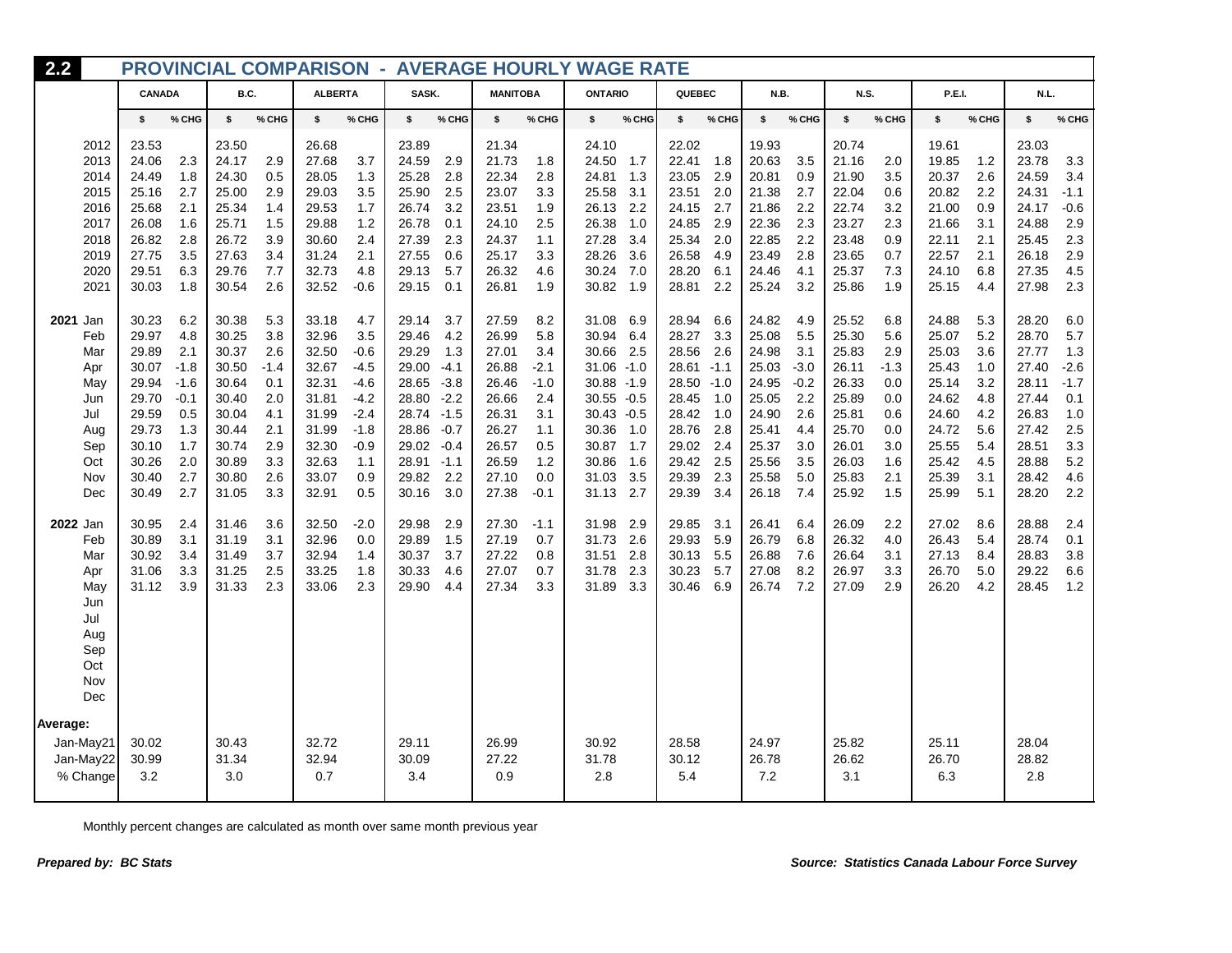| 2.3             | <b>PROVINCIAL COMPARISON - EMPLOYMENT (Actual)</b> |        |              |        |                |        |            |              |                 |        |                |        |              |        |       |        |             |        |               |              |       |        |
|-----------------|----------------------------------------------------|--------|--------------|--------|----------------|--------|------------|--------------|-----------------|--------|----------------|--------|--------------|--------|-------|--------|-------------|--------|---------------|--------------|-------|--------|
|                 | <b>CANADA</b>                                      |        | B.C.         |        | <b>ALBERTA</b> |        | SASK.      |              | <b>MANITOBA</b> |        | <b>ONTARIO</b> |        | QUEBEC       |        | N.B.  |        | <b>N.S.</b> |        | <b>P.E.I.</b> |              | N.L.  |        |
|                 | (000)                                              | % CHG  | (000)        | % CHG  | (000)          | % CHG  |            | ('000) % CHG | (000)           | % CHG  | (000)          | % CHG  | (000)'       | % CHG  | (000) | % CHG  | (000)       | % CHG  |               | ('000) % CHG | (000) | % CHG  |
| 2012            | 17,362.9                                           |        | 2,274.7      |        | 2,153.9        |        | 546.6      |              | 618.9           |        | 6,666.7        |        | 3,983.9      |        | 353.1 |        | 454.1       |        | 72.5          |              | 238.7 |        |
| 2013            | 17,585.1                                           | 1.3    | 2,291.0      | 0.7    | 2,199.2        | 2.1    | 560.6      | 2.6          | 622.4           | 0.6    | 6,768.1        | - 1.5  | 4,026.4      | 1.1    | 354.7 | 0.5    | 449.0       | $-1.1$ | 73.2          | 1.0          | 240.5 | 0.8    |
| 2014            | 17,677.2                                           | 0.5    | 2,331.6      | 1.8    | 2,236.8        | 1.7    | 563.6      | 0.5          | 623.1           | 0.1    | 6,809.1        | 0.6    | 4,005.0      | $-0.5$ | 354.5 | $-0.1$ | 442.4       | $-1.5$ | 72.9          | $-0.4$       | 238.2 | $-1.0$ |
| 2015            | 17,794.0                                           | 0.7    | 2,371.0      | 1.7    | 2,246.4        | 0.4    | 562.7      | $-0.2$       | 632.7           | 1.5    | 6,845.4        | 0.5    | 4,034.6      | 0.7    | 353.1 | $-0.4$ | 439.4       | $-0.7$ | 72.1          | $-1.1$       | 236.6 | $-0.7$ |
| 2016            | 17,911.6                                           | 0.7    | 2,453.5      | 3.5    | 2,195.7        | $-2.3$ | 557.8      | $-0.9$       | 630.9           | -0.3   | 6,921.4        | 1.1    | 4,056.7      | 0.5    | 353.6 | 0.1    | 439.3       | 0.0    | 71.1          | $-1.4$       | 231.6 | $-2.1$ |
| 2017            | 18,281.1                                           | 2.1    | 2,554.4      | 4.1    | 2,220.8        | 1.1    | 557.6      | 0.0          | 641.8           | 1.7    | 7,052.5        | - 1.9  | 4,158.6      | 2.5    | 356.3 | 0.8    | 442.4       | 0.7    | 73.6          | 3.5          | 223.1 | $-3.7$ |
| 2018            | 18,568.0                                           | 1.6    | 2,589.9      | 1.4    | 2,263.6        | 1.9    | 560.3      | 0.5          | 649.0           | 1.1    | 7,173.3        | - 1.7  | 4,221.7      | 1.5    | 358.4 | 0.6    | 450.7       | 1.9    | 76.6          | 4.1          | 224.4 | 0.6    |
| 2019            | 18,985.6                                           | 2.2    | 2,666.4      | 3.0    | 2,279.3        | 0.7    | 570.9      | 1.9          | 655.4           | 1.0    | 7,376.9        | 2.8    | 4,308.1      | 2.0    | 361.1 | 0.8    | 461.2       | 2.3    | 79.2          | 3.4          | 227.0 | 1.2    |
| 2020            | 17,999.2                                           | $-5.2$ | 2,491.1      | $-6.6$ | 2,129.8        | $-6.6$ | 544.1      | $-4.7$       | 630.9           | $-3.7$ | 7,021.6        | $-4.8$ | 4,099.6      | $-4.8$ | 351.6 | $-2.6$ | 439.7       | $-4.7$ | 76.7          | $-3.2$       | 214.0 | $-5.7$ |
| 2021            | 18,865.4                                           | 4.8    | 2,655.7      | 6.6    | 2,239.2        | 5.1    | 558.2      | 2.6          | 653.3           | 3.6    | 7,366.4        | - 4.9  | 4,269.0      | 4.1    | 360.5 | 2.5    | 463.5       | 5.4    | 79.4          | 3.5          | 220.1 | 2.9    |
| <b>2021 Jan</b> | 17,942.3                                           | -4.4   | 2,559.0      | $-1.8$ | 2,146.4        | $-3.5$ | 539.4      | $-4.4$       | 621.6           | -4.7   | 6,981.9 -5.4   |        | 4,014.0      | $-5.6$ | 345.7 | $-1.0$ | 449.6       | $-0.3$ | 73.6          | $-4.2$       | 211.2 | $-0.9$ |
| Feb             | 18,251.6                                           | $-3.2$ | 2,593.6      | $-0.7$ | 2,173.3        | $-3.3$ | 538.7      | $-4.0$       | 639.2           | $-2.5$ | 7,100.3 -4.0   |        | 4,138.1      | $-3.3$ | 346.0 | $-2.1$ | 453.5       | $-0.1$ | 73.2          | $-5.3$       | 195.8 | $-8.6$ |
| Mar             | 18,500.8                                           | 4.0    | 2,632.8      | 6.5    | 2,208.5        | 3.4    | 541.0      | $-0.3$       | 645.8           | 2.3    | 7,234.7 3.9    |        | 4,155.4      | 3.8    | 346.0 | 3.1    | 454.3       | 6.1    | 74.4          | 0.9          | 207.8 | 0.4    |
| Apr             | 18,427.1                                           | 15.4   | 2,599.3 17.3 |        | 2,199.4        | 14.8   | 550.8 11.9 |              | 652.4           | 14.5   | 7,154.4 12.5   |        | 4,171.8      | 19.9   | 353.7 | 16.0   | 458.4       | 18.8   |               | 74.8 13.3    | 212.0 | 15.2   |
| May             | 18,715.8                                           | 12.7   | 2,624.6 14.9 |        | 2,240.4        | 13.3   | 567.2 11.9 |              | 661.1           | 11.1   | 7,244.9 13.0   |        | 4,257.1 11.8 |        | 367.1 | 8.5    | 451.3       | 10.6   | 81.4          | 8.7          | 220.8 | 9.5    |
| Jun             | 19,159.5                                           | 8.0    | 2,694.6 10.8 |        | 2,257.5        | 8.2    | 570.6      | 5.1          | 659.3           | 4.7    | 7,420.9        | 8.6    | 4,395.5      | 6.8    | 375.2 | 0.9    | 471.0       | 6.9    | 83.8          | 3.5          | 231.2 | 9.1    |
| Jul             | 19,143.9                                           | 6.1    | 2,686.5      | 7.9    | 2,247.5        | 5.7    | 557.2      | 1.5          | 660.7           | 4.0    | 7,451.8        | 7.2    | 4,383.2      | 4.9    | 367.7 | 0.7    | 472.3       | 6.5    | 83.9          | 4.4          | 233.2 | 6.4    |
| Aug             | 19,180.9                                           | 5.3    | 2,696.6      | 8.4    | 2,269.1        | 6.1    | 569.2      | 3.0          | 659.7           | 2.9    | 7,502.9        | 6.0    | 4,328.4      | 3.0    | 367.8 | 1.0    | 472.9       | 6.2    | 84.0          | 1.6          | 230.3 | 2.5    |
| Sep             | 19,215.2                                           | 4.0    | 2,693.0      | 6.1    | 2,285.5        | 5.2    | 573.2      | 2.0          | 662.5           | 1.4    | 7,500.4        | 4.4    | 4,350.8      | 2.3    | 369.0 | 1.8    | 471.7       | 4.1    | 81.9          | 4.3          | 227.1 | 2.0    |
| Oct             | 19,224.9                                           | 3.6    | 2,703.5      | 4.9    | 2,274.3        | 3.5    | 562.8      | 0.7          | 660.2           | 0.9    | 7,539.3        | 4.5    | 4,344.2      | 2.6    | 366.7 | 1.8    | 469.9       | 3.3    | 81.1          | 3.7          | 222.8 | $-1.3$ |
| Nov             | 19,318.5                                           | 4.2    | 2,697.9      | 4.1    | 2,281.5        | 4.8    | 562.5      | 1.8          | 658.0           | 4.3    | 7,618.2        | 5.0    | 4,359.5      | 3.5    | 362.6 | 1.1    | 468.9       | 1.9    | 81.0          | 6.2          | 228.4 | 1.6    |
| Dec             | 19,304.8                                           | 4.7    | 2,686.8      | 3.8    | 2,287.3        | 6.0    | 565.9      | 4.0          | 659.1           | 5.9    | 7,647.7        | 5.6    | 4,330.5      | 3.6    | 358.2 | 0.8    | 468.3       | 3.5    | 80.0          | 7.2          | 221.0 | 0.6    |
| 2022 Jan        | 18,819.9                                           | 4.9    | 2,662.4      | 4.0    | 2,262.1        | 5.4    | 564.0      | 4.6          | 655.6           | 5.5    | 7,387.1        | 5.8    | 4,198.0      | 4.6    | 344.6 | $-0.3$ | 461.6       | 2.7    | 75.8          | 3.0          | 208.8 | $-1.1$ |
| Feb             | 19,208.0                                           | 5.2    | 2,694.5      | 3.9    | 2,285.4        | 5.2    | 568.8      | 5.6          | 664.5           | 4.0    | 7,589.3        | 6.9    | 4,293.3      | 3.8    | 350.0 | 1.2    | 465.7       | 2.7    | 79.5          | 8.6          | 217.0 | 10.8   |
| Mar             | 19,275.9                                           | 4.2    | 2,714.0      | 3.1    | 2,307.5        | 4.5    | 568.7      | 5.1          | 662.2           | 2.5    | 7,595.2        | 5.0    | 4,316.7      | 3.9    | 352.3 | 1.8    | 464.5       | 2.2    | 80.7          | 8.5          | 214.1 | 3.0    |
| Apr             | 19,379.3                                           | 5.2    | 2,714.8      | 4.4    | 2,316.4        | 5.3    | 568.8      | 3.3          | 664.9           | 1.9    | 7,672.4        | 7.2    | 4,305.3      | 3.2    | 362.2 | 2.4    | 474.7       | 3.6    | 80.3          | 7.4          | 219.5 | 3.5    |
| May             | 19,836.4                                           | 6.0    | 2,767.5      | 5.4    | 2,392.8        | 6.8    | 587.0      | 3.5          | 676.4           | 2.3    | 7,806.7        | 7.8    | 4,416.5      | 3.7    | 377.9 | 2.9    | 488.2       | 8.2    | 89.0          | 9.3          | 234.3 | 6.1    |
| Jun             |                                                    |        |              |        |                |        |            |              |                 |        |                |        |              |        |       |        |             |        |               |              |       |        |
| Jul             |                                                    |        |              |        |                |        |            |              |                 |        |                |        |              |        |       |        |             |        |               |              |       |        |
| Aug             |                                                    |        |              |        |                |        |            |              |                 |        |                |        |              |        |       |        |             |        |               |              |       |        |
| Sep             |                                                    |        |              |        |                |        |            |              |                 |        |                |        |              |        |       |        |             |        |               |              |       |        |
| Oct             |                                                    |        |              |        |                |        |            |              |                 |        |                |        |              |        |       |        |             |        |               |              |       |        |
| Nov             |                                                    |        |              |        |                |        |            |              |                 |        |                |        |              |        |       |        |             |        |               |              |       |        |
| Dec             |                                                    |        |              |        |                |        |            |              |                 |        |                |        |              |        |       |        |             |        |               |              |       |        |
| Average:        |                                                    |        |              |        |                |        |            |              |                 |        |                |        |              |        |       |        |             |        |               |              |       |        |
| Jan-May21       | 18,367.5                                           |        | 2,601.9      |        | 2,193.6        |        | 547.4      |              | 644.0           |        | 7,143.2        |        | 4,147.3      |        | 351.7 |        | 453.4       |        | 75.5          |              | 209.5 |        |
| Jan-May22       | 19,303.9                                           |        | 2,710.6      |        | 2,312.8        |        | 571.5      |              | 664.7           |        | 7,610.1        |        | 4,306.0      |        | 357.4 |        | 470.9       |        | 81.1          |              | 218.7 |        |
| % Change        | 5.1                                                |        | 4.2          |        | 5.4            |        | 4.4        |              | 3.2             |        | 6.5            |        | 3.8          |        | 1.6   |        | 3.9         |        | 7.4           |              | 4.4   |        |
|                 |                                                    |        |              |        |                |        |            |              |                 |        |                |        |              |        |       |        |             |        |               |              |       |        |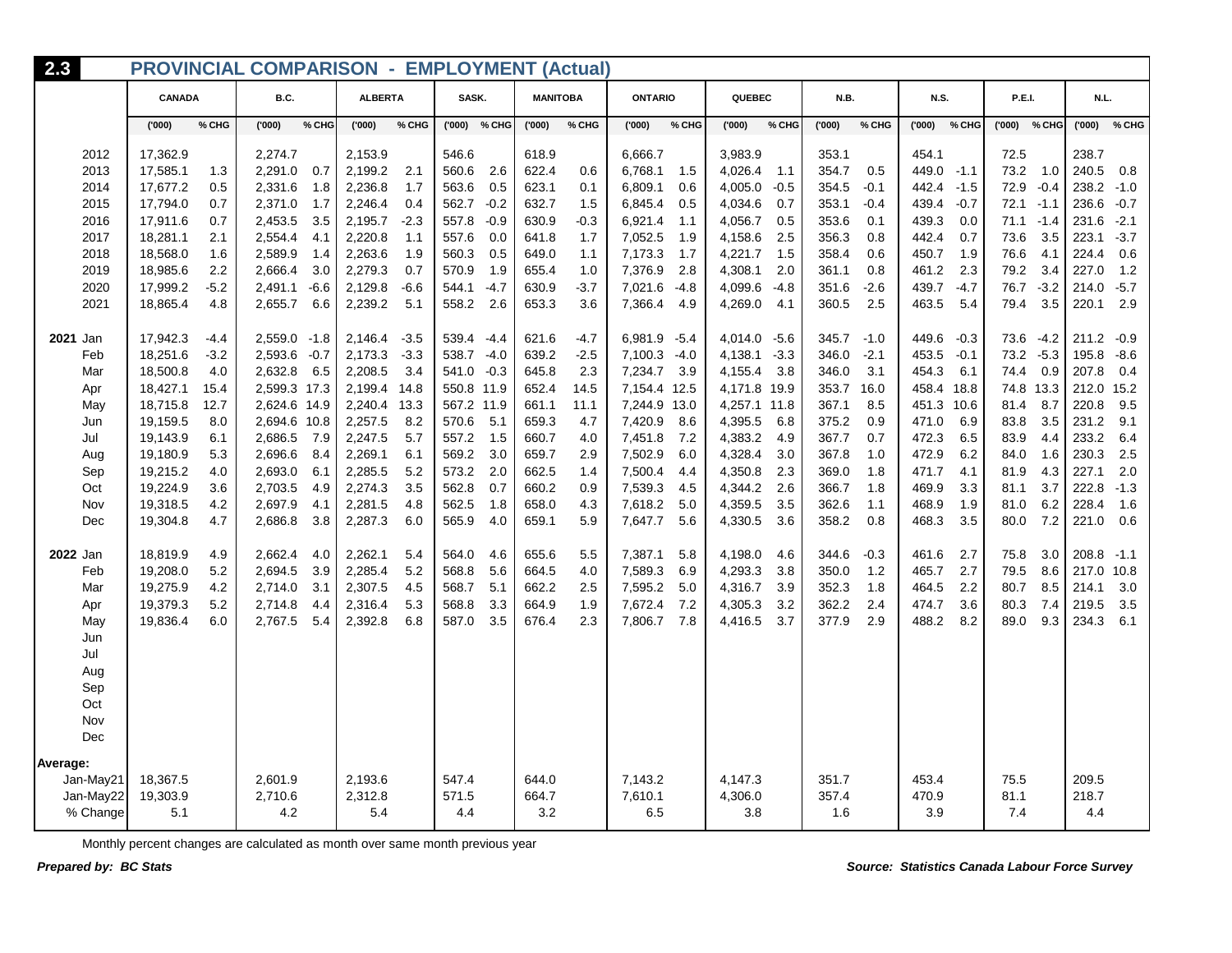| 2.4       |            |        |            |        |                | <b>PROVINCIAL COMPARISON - AVERAGE WEEKLY HOURS WORKED*</b> |            |         |            |                 |            |                |            |        |            |        |            |             |               |         |            |         |
|-----------|------------|--------|------------|--------|----------------|-------------------------------------------------------------|------------|---------|------------|-----------------|------------|----------------|------------|--------|------------|--------|------------|-------------|---------------|---------|------------|---------|
|           | CANADA     |        | B.C.       |        | <b>ALBERTA</b> |                                                             |            | SASK.   |            | <b>MANITOBA</b> |            | <b>ONTARIO</b> |            | QUEBEC |            | N.B.   |            | <b>N.S.</b> | <b>P.E.I.</b> |         |            | N.L.    |
|           | <b>HRS</b> | % CHG  | <b>HRS</b> | % CHG  | <b>HRS</b>     | % CHG                                                       | <b>HRS</b> | % CHG   | <b>HRS</b> | % CHG           | <b>HRS</b> | % CHG          | <b>HRS</b> | % CHG  | <b>HRS</b> | % CHG  | <b>HRS</b> | % CHG       | <b>HRS</b>    | % CHG   | <b>HRS</b> | % CHG   |
| 2012      | 33.0       |        | 32.1       |        | 35.2           |                                                             | 34.9       |         | 33.1       |                 | 33.1       |                | 31.7       |        | 34.2       |        | 32.8       |             | 33.6          |         | 34.9       |         |
| 2013      | 32.8       | $-0.6$ | 32.0       | $-0.3$ | 35.2           | 0.0                                                         | 34.7       | $-0.6$  | 32.8       | $-0.9$          | 32.9       | $-0.6$         | 31.5       | $-0.6$ | 33.7       | $-1.5$ | 32.3       | $-1.5$      | 33.4          | $-0.6$  | 34.2       | $-2.0$  |
| 2014      | 32.4       | $-1.2$ | 31.4       | $-1.9$ | 34.6           | $-1.7$                                                      | 33.9       | $-2.3$  | 32.6       | $-0.6$          | 32.4       | $-1.5$         | 31.0       | $-1.6$ | 33.1       | $-1.8$ | 32.4       | 0.3         | 33.7          | 0.9     | 34.2       | 0.0     |
| 2015      | 32.6       | 0.6    | 32.2       | 2.5    | 33.9           | $-2.0$                                                      | 33.5       | $-1.2$  | 32.8       | 0.6             | 32.9       | 1.5            | 31.5       | 1.6    | 33.6       | 1.5    | 32.3       | $-0.3$      | 32.8          | $-2.7$  | 34.3       | 0.3     |
| 2016      | 32.6       | 0.0    | 32.1       | $-0.3$ | 33.3           | $-1.8$                                                      | 33.4       | $-0.3$  | 32.7       | $-0.3$          | 33.0       | 0.3            | 31.7       | 0.6    | 34.0       | 1.2    | 32.6       | 0.9         | 33.4          | 1.8     | 34.2       | $-0.3$  |
| 2017      | 32.4       | $-0.6$ | 31.9       | $-0.6$ | 33.8           | 1.5                                                         | 33.5       | 0.3     | 32.9       | 0.6             | 32.6       | $-1.2$         | 31.3       | $-1.3$ | 34.0       | 0.0    | 32.2       | $-1.2$      | 33.4          | 0.0     | 34.1       | $-0.3$  |
| 2018      | 32.8       | 1.2    | 32.0       | 0.3    | 34.1           | 0.9                                                         | 33.9       | 1.2     | 33.0       | 0.3             | 33.0       | 1.2            | 31.8       | 1.6    | 34.3       | 0.9    | 33.4       | 3.7         | 34.1          | 2.1     | 34.0       | $-0.3$  |
| 2019      | 32.1       | $-2.1$ | 31.3       | $-2.2$ | 33.1           | $-2.9$                                                      | 33.1       | $-2.4$  | 32.3       | $-2.1$          | 32.3       | $-2.1$         | 31.2       | $-1.9$ | 33.4       | $-2.6$ | 32.4       | $-3.0$      | 33.5          | $-1.8$  | 33.6       | $-1.2$  |
| 2020      | 30.9       | $-3.7$ | 30.1       | $-3.8$ | 31.8           | $-3.9$                                                      | 32.3       | $-2.4$  | 31.8       | $-1.5$          | 31.1       | $-3.7$         | 30.1       | $-3.5$ | 32.5       | $-2.7$ | 31.0       | $-4.3$      | 32.2          | $-3.9$  | 31.4       | $-6.5$  |
| 2021      | 32.2       | 4.2    | 31.5       | 4.7    | 33.4           | 5.0                                                         | 32.9       | 1.9     | 32.7       | 2.8             | 32.3       | 3.9            | 31.6       | 5.0    | 33.1       | 1.8    | 31.9       | 2.9         | 33.2          | 3.1     | 33.3       | 6.1     |
| 2021 Jan  | 32.4       | 0.3    | 32.4       | 5.9    | 33.3           | 1.5                                                         | 33.2       | 0.6     | 33.2       | 2.8             | 32.5       | $-1.2$         | 31.5       | $-0.3$ | 32.4       | $-6.1$ | 33.1       | 2.5         | 33.4          | 0.0     | 32.9       | 3.1     |
| Feb       | 31.1       | $-4.3$ | 30.5       | $-4.4$ | 31.8           | $-5.6$                                                      | 29.4       | $-10.4$ | 31.0       | $-4.3$          | 31.0       | $-4.9$         | 31.5       | $-1.3$ | 31.6       | $-6.0$ | 30.2       | $-5.9$      | 30.8          | $-6.7$  | 31.5       | $-5.1$  |
| Mar       | 32.8       | 15.5   | 31.0       | 13.1   | 34.0           | 11.5                                                        | 33.5       | 9.5     | 33.5       | 7.4             | 33.5       | 20.1           | 32.2       | 15.8   | 33.9       | 13.8   | 30.5       | 10.5        | 31.3          | 16.8    | 32.5       | $9.8\,$ |
| Apr       | 32.4       | 17.8   | 33.0       | 15.8   | 34.2           | 15.5                                                        | 33.8       | 15.0    | 33.5       | 10.2            | 31.3       | 14.2           | 32.2       | 27.8   | 34.1       | 14.8   | 33.6       | 17.1        | 34.3          | 18.7    | 33.4       | 27.0    |
| May       | 33.4       | 10.6   | 33.0       | 10.7   | 34.5           | 8.8                                                         | 35.2       | 5.1     | 33.7       | 4.7             | 33.3       | 12.9           | 32.7       | 10.1   | 34.6       | 7.8    | 32.6       | 7.2         | 35.9          | 8.5     | 35.2       | 17.3    |
| Jun       | 33.2       | 5.1    | 32.3       | 6.3    | 34.3           | 5.2                                                         | 34.3       | 2.1     | 33.9       | 3.0             | 33.2       | 5.4            | 32.6       | 4.2    | 34.6       | 2.4    | 33.0       | 4.1         | 35.9          | 0.8     | 34.3       | 2.7     |
| Jul       | 31.1       | 3.0    | 30.8       | 5.8    | 32.0           | 4.2                                                         | 31.9       | $-0.3$  | 31.9       | 1.9             | 31.4       | 2.3            | 29.6       | 1.7    | 31.8       | $-0.9$ | 31.8       | 2.6         | 32.6          | 0.6     | 32.9       | 7.5     |
| Aug       | 30.8       | 3.0    | 30.3       | 3.1    | 32.1           | 4.6                                                         | 32.0       | 2.2     | 32.3       | 4.5             | 30.9       | 1.6            | 29.4       | 3.9    | 32.2       | 0.9    | 30.7       | 2.7         | 32.6          | 0.3     | 33.1       | $6.8\,$ |
| Sep       | 33.2       | 1.5    | 32.1       | 0.9    | 34.9           | 2.9                                                         | 33.9       | $-3.7$  | 34.2       | 1.5             | 33.3       | 1.2            | 32.5       | 2.5    | 34.2       | $-1.7$ | 33.1       | 3.4         | 33.8          | $-1.2$  | 35.2       | $6.0\,$ |
| Oct       | 31.4       | 2.6    | 30.6       | 3.0    | 33.4           | 7.4                                                         | 32.5       | 1.9     | 31.5       | 1.3             | 31.2       | 1.6            | 30.7       | 2.0    | 32.6       | 1.6    | 31.1       | $-0.6$      | 32.3          | $-0.3$  | 32.7       | 1.2     |
| Nov       | 31.8       | 1.0    | 29.4       | $-0.7$ | 32.1           | 5.9                                                         | 30.8       | 1.7     | 30.3       | 0.7             | 32.9       | 0.6            | 31.7       | 0.0    | 31.2       | 0.0    | 29.9       | $-2.6$      | 31.6          | 2.9     | 31.8       | 2.3     |
| Dec       | 33.1       | 1.2    | 32.1       | $-1.5$ | 34.2           | 3.3                                                         | 34.1       | 2.1     | 33.3       | 0.9             | 33.5       | 1.8            | 32.2       | 0.0    | 34.3       | 1.2    | 33.0       | $-1.2$      | 33.0          | 0.6     | 34.1       | 3.0     |
| 2022 Jan  | 31.6       | $-2.5$ | 31.0       | $-4.3$ | 33.1           | $-0.6$                                                      | 31.7       | $-4.5$  | 31.5       | $-5.1$          | 31.8       | $-2.2$         | 30.7       | $-2.5$ | 33.2       | 2.5    | 32.4       | $-2.1$      | 32.2          | $-3.6$  | 33.2       | 0.9     |
| Feb       | 32.5       | 4.5    | 32.5       | 6.6    | 33.7           | 6.0                                                         | 32.7       | 11.2    | 32.5       | 4.8             | 32.7       | 5.5            | 31.6       | 0.3    | 33.4       | 5.7    | 32.4       | 7.3         | 32.8          | 6.5     | 33.2       | 5.4     |
| Mar       | 31.9       | $-2.7$ | 31.1       | 0.3    | 33.8           | $-0.6$                                                      | 33.5       | 0.0     | 32.1       | $-4.2$          | 31.3       | $-6.6$         | 32.1       | $-0.3$ | 33.3       | $-1.8$ | 31.0       | 1.6         | 30.9          | $-1.3$  | 32.3       | $-0.6$  |
| Apr       | 30.2       | $-6.8$ | 29.8       | $-9.7$ | 31.1           | $-9.1$                                                      | 30.6       | $-9.5$  | 27.2       | $-18.8$         | 30.4       | $-2.9$         | 30.1       | $-6.5$ | 31.4       | $-7.9$ | 29.9       | $-11.0$     | 30.5          | $-11.1$ | 31.1       | $-6.9$  |
| May       | 32.9       | $-1.5$ | 31.9       | $-3.3$ | 34.0           | $-1.4$                                                      | 34.3       | $-2.6$  | 32.9       | $-2.4$          | 33.0       | $-0.9$         | 32.1       | $-1.8$ | 34.5       | $-0.3$ | 32.9       | 0.9         | 35.5          | $-1.1$  | 34.1       | $-3.1$  |
| Jun       |            |        |            |        |                |                                                             |            |         |            |                 |            |                |            |        |            |        |            |             |               |         |            |         |
| Jul       |            |        |            |        |                |                                                             |            |         |            |                 |            |                |            |        |            |        |            |             |               |         |            |         |
| Aug       |            |        |            |        |                |                                                             |            |         |            |                 |            |                |            |        |            |        |            |             |               |         |            |         |
| Sep       |            |        |            |        |                |                                                             |            |         |            |                 |            |                |            |        |            |        |            |             |               |         |            |         |
| Oct       |            |        |            |        |                |                                                             |            |         |            |                 |            |                |            |        |            |        |            |             |               |         |            |         |
| Nov       |            |        |            |        |                |                                                             |            |         |            |                 |            |                |            |        |            |        |            |             |               |         |            |         |
| Dec       |            |        |            |        |                |                                                             |            |         |            |                 |            |                |            |        |            |        |            |             |               |         |            |         |
| Average:  |            |        |            |        |                |                                                             |            |         |            |                 |            |                |            |        |            |        |            |             |               |         |            |         |
| Jan-May21 | 32.4       |        | 32.0       |        | 33.6           |                                                             | 33.0       |         | 33.0       |                 | 32.3       |                | 32.0       |        | 33.3       |        | 32.0       |             | 33.1          |         | 33.1       |         |
| Jan-May22 | 31.8       |        | 31.3       |        | 33.1           |                                                             | 32.6       |         | 31.2       |                 | 31.8       |                | 31.3       |        | 33.2       |        | 31.7       |             | 32.4          |         | 32.8       |         |
| % Change  | $-1.9$     |        | $-2.3$     |        | $-1.3$         |                                                             | $-1.4$     |         | $-5.3$     |                 | $-1.5$     |                | $-2.2$     |        | $-0.5$     |        | $-0.9$     |             | $-2.3$        |         | $-1.0$     |         |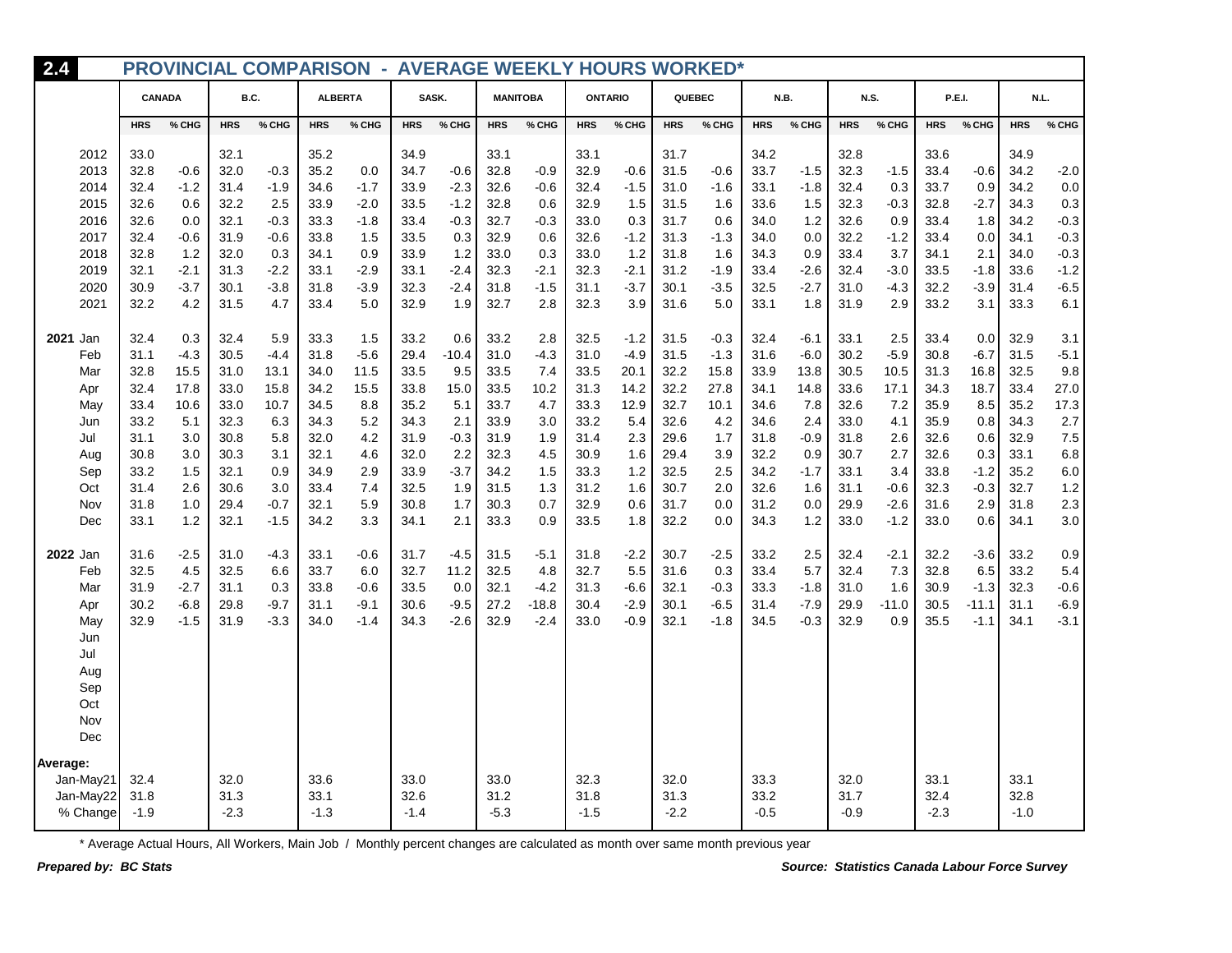| 3.1      |           |                         |        | <b>B.C. SECTOR COMPARISON - EARNINGS AND EMPLOYMENT TRENDS</b> |         |                         |        |                                 |         |                         |        |                            |        |                         |           |                              |         |
|----------|-----------|-------------------------|--------|----------------------------------------------------------------|---------|-------------------------|--------|---------------------------------|---------|-------------------------|--------|----------------------------|--------|-------------------------|-----------|------------------------------|---------|
|          |           |                         |        | <b>AVERAGE WEEKLY WAGE RATE</b>                                |         |                         |        | <b>AVERAGE HOURLY WAGE RATE</b> |         |                         |        | <b>EMPLOYMENT (ACTUAL)</b> |        |                         |           | AVERAGE WEEKLY HOURS WORKED* |         |
|          |           | <b>GOODS INDUSTRIES</b> |        | <b>SERVICE INDUSTRIES</b>                                      |         | <b>GOODS INDUSTRIES</b> |        | <b>SERVICE INDUSTRIES</b>       |         | <b>GOODS INDUSTRIES</b> |        | <b>SERVICE INDUSTRIES</b>  |        | <b>GOODS INDUSTRIES</b> |           | <b>SERVICE INDUSTRIES</b>    |         |
|          |           | $\mathsf{s}$            | % CHG  | \$                                                             | $%$ CHG | $\mathsf{s}$            | % CHG  | $\mathbf{s}$                    | % CHG   | (000)'                  | % CHG  | (000)'                     | % CHG  |                         | HRS % CHG | <b>HRS</b>                   | % CHG   |
|          | 2012      | 1,030.88                |        | 811.35                                                         |         | 25.73                   |        | 22.99                           |         | 440.7                   |        | 1,834.0                    |        | 36.6                    |           | 31.1                         |         |
|          | 2013      | 1,063.51                | 3.2    | 840.03                                                         | 3.5     | 26.26                   | 2.1    | 23.69                           | $3.0\,$ | 443.5                   | 0.6    | 1,847.5                    | 0.7    | 36.4                    | $-0.5$    | 31.0                         | $-0.3$  |
|          | 2014      | 1,093.12                | 2.8    | 835.32                                                         | $-0.6$  | 26.92                   | 2.5    | 23.69                           | 0.0     | 461.2                   | 4.0    | 1,870.4                    | 1.2    | 36.5                    | 0.3       | 30.2                         | $-2.6$  |
|          | 2015      | 1,110.66                | 1.6    | 870.75                                                         | 4.2     | 27.47                   | 2.0    | 24.42                           | 3.1     | 472.4                   | 2.4    | 1,898.6                    | 1.5    | 37.1                    | 1.6       | 31.0                         | 2.6     |
|          | 2016      | 1,123.53                | 1.2    | 879.38                                                         | 1.0     | 27.85                   | 1.4    | 24.76                           | 1.4     | 486.3                   | 2.9    | 1,967.2                    | 3.6    | 36.7                    | $-1.1$    | 30.9                         | $-0.3$  |
|          | 2017      | 1,150.14                | 2.4    | 886.97                                                         | 0.9     | 28.45                   | 2.2    | 25.06                           | 1.2     | 510.9                   | 5.1    | 2,043.5                    | 3.9    | 36.6                    | $-0.3$    | 30.7                         | $-0.6$  |
|          | 2018      | 1,186.43                | 3.2    | 923.30                                                         | 4.1     | 29.61                   | 4.1    | 26.03                           | 3.9     | 520.6                   | 1.9    | 2,069.2                    | 1.3    | 36.2                    | $-1.1$    | 31.0                         | 1.0     |
|          | 2019      | 1,216.10                | 2.5    | 950.51                                                         | 2.9     | 30.38                   | 2.6    | 26.99                           | 3.7     | 512.0                   | $-1.7$ | 2,154.4                    | 4.1    | 35.4                    | $-2.2$    | 30.3                         | $-2.3$  |
|          | 2020      | 1,248.13                | 2.6    | 1,039.78                                                       | 9.4     | 31.36                   | 3.2    | 29.39                           | 8.9     | 483.2                   | $-5.6$ | 2,007.8                    | $-6.8$ | 34.4                    | $-2.8$    | 29.1                         | $-4.0$  |
|          | 2021      | 1,297.02                | 3.9    | 1,066.45                                                       | 2.6     | 32.34                   | 3.1    | 30.15                           | 2.6     | 485.1                   | 0.4    | 2,170.6                    | 8.1    | 35.8                    | 4.1       | 30.5                         | 4.8     |
| 2021     | Jan       | 1,292.93                | 3.9    | 1,056.84                                                       | 6.3     | 32.05                   | 3.1    | 30.00                           | 5.8     | 476.2                   | $-3.1$ | 2,082.7                    | $-1.5$ | 36.9                    | 12.5      | 31.4                         | 4.3     |
|          | Feb       | 1,293.64                | 1.1    | 1,042.21                                                       | 5.0     | 32.37                   | 1.4    | 29.80                           | 4.5     | 465.9                   | -4.7   | 2,127.7                    | 0.2    | 34.4                    | $-3.6$    | 29.6                         | $-4.8$  |
|          | Mar       | 1,288.81                | 0.7    | 1,042.70                                                       | 0.2     | 32.46                   | 2.2    | 29.92                           | 2.9     | 479.9                   | $-1.8$ | 2,153.0                    | 8.5    | 36.3                    | 10.7      | 29.8                         | 14.2    |
|          | Apr       | 1,307.45                | $-0.2$ | 1,058.03                                                       | $-3.6$  | 32.48                   | $-0.2$ | 30.05                           | $-1.6$  | 492.2                   | 10.5   | 2,107.1                    | 19.0   | 37.3                    | 15.5      | 32.0                         | 16.4    |
|          | May       | 1,338.18                | 8.1    | 1,063.69                                                       | $-3.3$  | 33.14                   | 6.5    | 30.07                           | $-1.4$  | 497.3                   | 6.9    | 2,127.3                    | 17.0   | 36.8                    | 8.6       | 32.1                         | 11.5    |
|          | Jun       | 1,331.09                | 10.4   | 1,059.58                                                       | 0.2     | 33.16                   | 8.7    | 29.81                           | 0.6     | 485.4                   | 2.5    | 2,209.2                    | 12.8   | 36.7                    | 7.0       | 31.4                         | 6.8     |
|          | Jul       | 1,280.64                | 6.7    | 1,057.75                                                       | 4.2     | 32.00                   | 6.5    | 29.63                           | 3.7     | 479.0                   | $-1.3$ | 2,207.5                    | 10.1   | 34.8                    | 2.4       | 29.9                         | 7.2     |
|          | Aug       | 1,257.69                | 2.8    | 1,081.65                                                       | 2.5     | 31.48                   | 1.8    | 30.22                           | 2.3     | 498.2                   | 0.0    | 2,198.4                    | 10.5   | 36.2                    | 5.2       | 29.0                         | $3.2\,$ |
|          | Sep       | 1,279.78                | 4.0    | 1,083.06                                                       | 4.1     | 31.74                   | 2.2    | 30.52                           | 3.1     | 490.0                   | 0.6    | 2,203.0                    | 7.4    | 36.0                    | $-2.7$    | 31.3                         | $2.6\,$ |
|          | Oct       | 1,256.48                | 0.9    | 1,090.51                                                       | 5.7     | 31.78                   | 0.2    | 30.69                           | 4.1     | 491.9                   | 0.1    | 2,211.6                    | 6.1    | 34.4                    | 0.6       | 29.8                         | 4.2     |
|          | Nov       | 1,328.02                | 6.5    | 1,071.00                                                       | 3.6     | 33.07                   | 5.2    | 30.31                           | 2.1     | 482.6                   | $-1.1$ | 2,215.2                    | 5.3    | 33.5                    | 0.3       | 28.5                         | $-0.7$  |
|          | Dec       | 1,309.25                | 2.3    | 1,085.97                                                       | 4.2     | 32.35                   | 0.3    | 30.77                           | 4.1     | 482.3                   | $-2.5$ | 2,204.5                    | 5.3    | 36.8                    | $-0.8$    | 31.0                         | $-1.6$  |
| 2022     | Jan       | 1,347.98                | 4.3    | 1,089.75                                                       | 3.1     | 33.64                   | 5.0    | 31.00                           | 3.3     | 472.5                   | $-0.8$ | 2,189.9                    | 5.1    | 35.1                    | $-4.9$    | 30.1                         | $-4.1$  |
|          | Feb       | 1,366.08                | 5.6    | 1,084.72                                                       | 4.1     | 33.77                   | 4.3    | 30.65                           | 2.9     | 477.4                   | 2.5    | 2,217.0                    | 4.2    | 37.2                    | 8.1       | 31.4                         | 6.1     |
|          | Mar       | 1,349.77                | 4.7    | 1,097.20                                                       | 5.2     | 34.04                   | 4.9    | 30.95                           | 3.4     | 475.4                   | $-0.9$ | 2,238.6                    | 4.0    | 36.4                    | 0.3       | 30.0                         | 0.7     |
|          | Apr       | 1,342.91                | 2.7    | 1,088.17                                                       | 2.8     | 33.81                   | 4.1    | 30.71                           | 2.2     | 476.7                   | $-3.1$ | 2,238.1                    | 6.2    | 32.9                    | $-11.8$   | 29.1                         | $-9.1$  |
|          | May       | 1,358.75                | 1.5    | 1,096.88                                                       | 3.1     | 33.89                   | 2.3    | 30.78                           | 2.4     | 497.4                   | 0.0    | 2,270.1                    | 6.7    | 36.2                    | $-1.6$    | 30.9                         | $-3.7$  |
|          | Jun       |                         |        |                                                                |         |                         |        |                                 |         |                         |        |                            |        |                         |           |                              |         |
|          | Jul       |                         |        |                                                                |         |                         |        |                                 |         |                         |        |                            |        |                         |           |                              |         |
|          | Aug       |                         |        |                                                                |         |                         |        |                                 |         |                         |        |                            |        |                         |           |                              |         |
|          | Sep       |                         |        |                                                                |         |                         |        |                                 |         |                         |        |                            |        |                         |           |                              |         |
|          | Oct       |                         |        |                                                                |         |                         |        |                                 |         |                         |        |                            |        |                         |           |                              |         |
|          | Nov       |                         |        |                                                                |         |                         |        |                                 |         |                         |        |                            |        |                         |           |                              |         |
|          | Dec       |                         |        |                                                                |         |                         |        |                                 |         |                         |        |                            |        |                         |           |                              |         |
| Average: |           |                         |        |                                                                |         |                         |        |                                 |         |                         |        |                            |        |                         |           |                              |         |
|          | Jan-May21 | 1,304.20                |        | 1,052.69                                                       |         | 32.50                   |        | 29.97                           |         | 482.3                   |        | 2,119.6                    |        | 36.3                    |           | 31.0                         |         |
|          | Jan-May22 | 1,353.10                |        | 1,091.34                                                       |         | 33.83                   |        | 30.82                           |         | 479.9                   |        | 2,230.7                    |        | 35.6                    |           | 30.3                         |         |
|          | % Change  | 3.7                     |        | 3.7                                                            |         | 4.1                     |        | 2.8                             |         | $-0.5$                  |        | 5.2                        |        | $-2.1$                  |           | $-2.2$                       |         |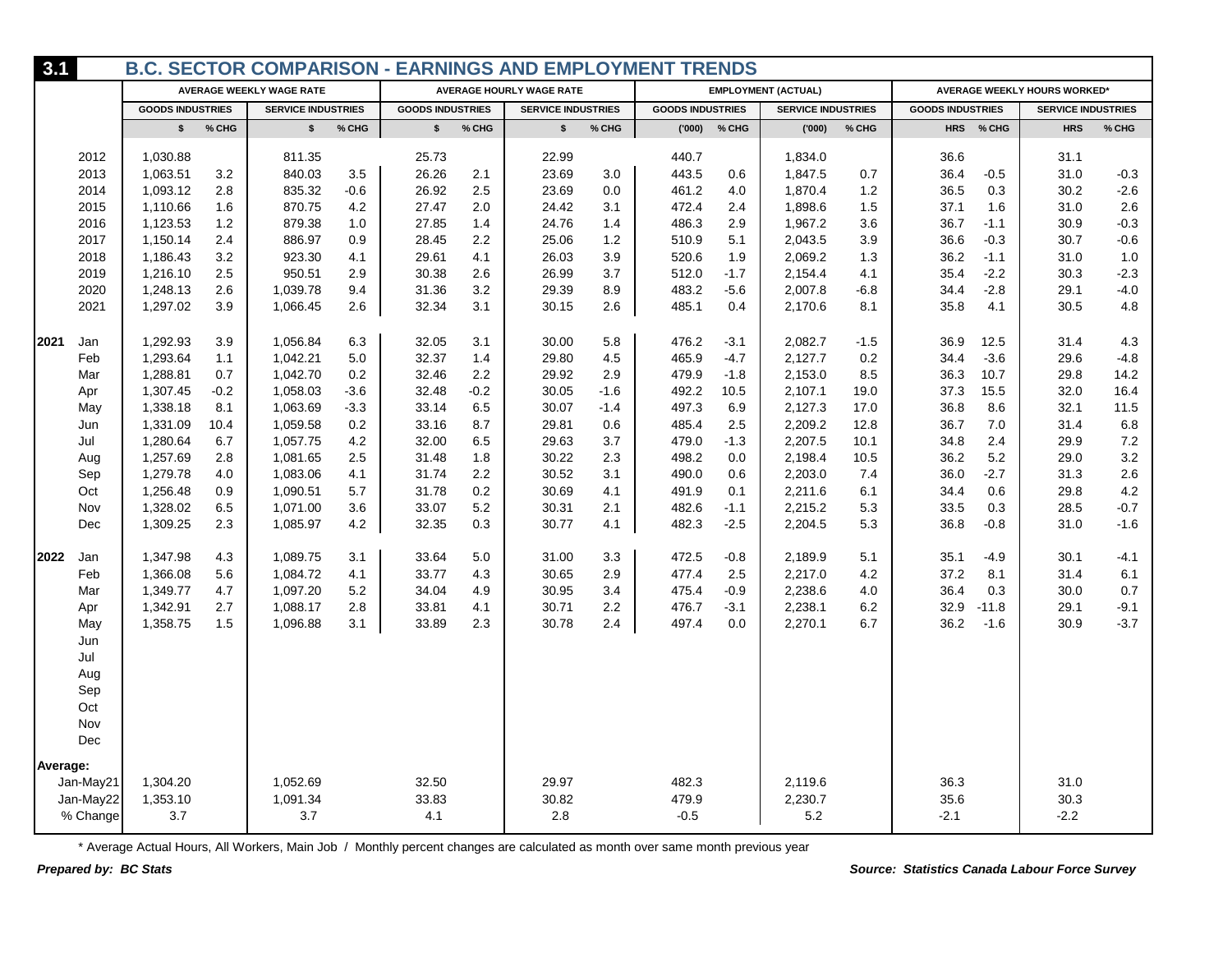| 3.2A      |                                                    |        |                    |         | <b>B.C. INDUSTRIAL COMPARISON - AVERAGE WEEKLY WAGE RATE</b> |        |                  |        |                      |         |                     |        |
|-----------|----------------------------------------------------|--------|--------------------|---------|--------------------------------------------------------------|--------|------------------|--------|----------------------|---------|---------------------|--------|
|           | All GOODS<br><b>PRODUCING</b><br><b>INDUSTRIES</b> |        | <b>AGRICULTURE</b> |         | FORESTRY, FISHING,<br>MINING, QUARRYING,<br>OIL & GAS        |        | <b>UTILITIES</b> |        | <b>MANUFACTURING</b> |         | <b>CONSTRUCTION</b> |        |
|           | \$                                                 | % CHG  | \$                 | % CHG   | \$                                                           | % CHG  | \$               | % CHG  | \$                   | % CHG   | \$                  | % CHG  |
| 2012      | 1,030.88                                           |        | 590.02             |         | 1,338.62                                                     |        | 1,294.52         |        | 996.65               |         | 1,014.96            |        |
| 2013      | 1,063.51                                           | 3.2    | 642.38             | 8.9     | 1,374.16                                                     | 2.7    | 1,273.56         | $-1.6$ | 991.05               | $-0.6$  | 1,075.36            | 6.0    |
| 2014      | 1,093.12                                           | 2.8    | 650.54             | 1.3     | 1,391.52                                                     | 1.3    | 1,452.38         | 14.0   | 1,012.78             | 2.2     | 1,087.27            | 1.1    |
| 2015      | 1,110.66                                           | 1.6    | 677.22             | 4.1     | 1,467.93                                                     | 5.5    | 1,532.31         | 5.5    | 1,028.68             | 1.6     | 1,081.03            | $-0.6$ |
| 2016      | 1,123.53                                           | 1.2    | 612.48             | $-9.6$  | 1,513.54                                                     | 3.1    | 1,441.32         | $-5.9$ | 1,043.07             | 1.4     | 1,099.04            | 1.7    |
| 2017      | 1,150.14                                           | 2.4    | 690.82             | 12.8    | 1,568.34                                                     | 3.6    | 1,443.27         | 0.1    | 1,050.92             | 0.8     | 1,144.83            | 4.2    |
| 2018      | 1,186.43                                           | 3.2    | 808.80             | 17.1    | 1,602.43                                                     | 2.2    | 1,439.70         | $-0.2$ | 1,130.33             | 7.6     | 1,141.56            | $-0.3$ |
| 2019      | 1,216.10                                           | 2.5    | 785.31             | $-2.9$  | 1,691.48                                                     | 5.6    | 1,653.71         | 14.9   | 1,126.81             | $-0.3$  | 1,197.83            | 4.9    |
| 2020      | 1,248.13                                           | 2.6    | 802.14             | 2.1     | 1,711.35                                                     | 1.2    | 1,527.03         | $-7.7$ | 1,206.16             | 7.0     | 1,197.45            | 0.0    |
| 2021      | 1,297.02                                           | 3.9    | 806.20             | 0.5     | 1,839.83                                                     | 7.5    | 1,785.20         | 16.9   | 1,178.07             | $-2.3$  | 1,266.45            | 5.8    |
|           |                                                    |        |                    |         |                                                              |        |                  |        |                      |         |                     |        |
| 2021 Jan  | 1,292.93                                           | 3.9    | 924.38             | 3.3     | 1,766.87                                                     | $-2.0$ | 1,580.17         | 2.0    | 1,171.85             | $-1.4$  | 1,294.57            | 9.1    |
| Feb       | 1,293.64                                           | 1.1    | 939.80             | 5.5     | 1,820.81                                                     | $-0.2$ | 1,604.79         | $-0.9$ | 1,185.49             | $-4.1$  | 1,257.57            | 3.6    |
| Mar       | 1,288.81                                           | 0.7    | 851.99             | 4.1     | 1,816.52                                                     | 3.6    | 1,657.45         | $-5.1$ | 1,181.47             | $-4.2$  | 1,237.95            | 0.5    |
| Apr       | 1,307.45                                           | $-0.2$ | 779.56             | $-1.9$  | 1,904.63                                                     | 0.3    | 1,462.06         | $-6.5$ | 1,183.61             | $-10.6$ | 1,293.23            | 11.2   |
| May       | 1,338.18                                           | 8.1    | 759.77             | $-1.0$  | 1,934.97                                                     | 9.0    | 1,823.29         | 22.0   | 1,217.77             | 2.2     | 1,281.50            | 7.7    |
| Jun       | 1,331.09                                           | 10.4   | 771.36             | 5.5     | 1,801.23                                                     | 14.4   | 1,782.64         | 18.3   | 1,237.38             | 5.3     | 1,286.86            | 11.3   |
| Jul       | 1,280.64                                           | 6.7    | 698.45             | 8.3     | 1,866.84                                                     | 10.2   | 1,962.00         | 30.1   | 1,155.51             | 2.5     | 1,211.60            | 3.5    |
| Aug       | 1,257.69                                           | 2.8    | 805.31             | 15.7    | 1,775.15                                                     | 3.1    | 1,969.23         | 34.1   | 1,094.74             | $-7.9$  | 1,245.40            | 6.8    |
| Sep       | 1,279.78                                           | 4.0    | 677.13             | $-23.2$ | 1,776.78                                                     | 7.3    | 2,097.01         | 53.7   | 1,124.86             | $-6.3$  | 1,286.38            | 8.2    |
| Oct       | 1,256.48                                           | 0.9    | 806.39             | 3.3     | 1,810.17                                                     | 11.8   | 2,023.66         | 40.6   | 1,156.21             | $-6.9$  | 1,200.20            | 0.3    |
| Nov       | 1,328.02                                           | 6.5    | 828.57             | $-0.5$  | 1,879.43                                                     | 19.7   | 1,841.41         | 20.1   | 1,206.55             | 2.6     | 1,330.07            | 6.4    |
| Dec       | 1,309.25                                           | 2.3    | 862.64             | $-5.4$  | 1,928.21                                                     | 11.8   | 1,817.00         | 10.8   | 1,217.06             | 1.4     | 1,277.96            | 2.5    |
| 2022 Jan  | 1,347.98                                           | 4.3    | 974.75             | 5.4     | 1,841.66                                                     | 4.2    | 1,675.33         | 6.0    | 1,247.11             | 6.4     | 1,349.70            | 4.3    |
| Feb       | 1,366.08                                           | 5.6    | 899.42             | $-4.3$  | 1,798.96                                                     | $-1.2$ | 1,736.33         | 8.2    | 1,284.34             | 8.3     | 1,367.81            | 8.8    |
| Mar       | 1,349.77                                           | 4.7    | 847.52             | $-0.5$  | 1,718.72                                                     | $-5.4$ | 1,669.25         | 0.7    | 1,282.61             | 8.6     | 1,355.21            | 9.5    |
| Apr       | 1,342.91                                           | 2.7    | 834.99             | 7.1     | 1,766.55                                                     | $-7.2$ | 1,644.05         | 12.4   | 1,264.23             | 6.8     | 1,353.11            | 4.6    |
| May       | 1,358.75                                           | 1.5    | 886.13             | 16.6    | 1,814.32                                                     | $-6.2$ | 1,586.73 -13.0   |        | 1,290.52             | 6.0     | 1,332.31            | 4.0    |
| Jun       |                                                    |        |                    |         |                                                              |        |                  |        |                      |         |                     |        |
| Jul       |                                                    |        |                    |         |                                                              |        |                  |        |                      |         |                     |        |
| Aug       |                                                    |        |                    |         |                                                              |        |                  |        |                      |         |                     |        |
| Sep       |                                                    |        |                    |         |                                                              |        |                  |        |                      |         |                     |        |
| Oct       |                                                    |        |                    |         |                                                              |        |                  |        |                      |         |                     |        |
| Nov       |                                                    |        |                    |         |                                                              |        |                  |        |                      |         |                     |        |
| Dec       |                                                    |        |                    |         |                                                              |        |                  |        |                      |         |                     |        |
| Average:  |                                                    |        |                    |         |                                                              |        |                  |        |                      |         |                     |        |
| Jan-May21 | 1,304.20                                           |        | 851.10             |         | 1,848.76                                                     |        | 1,625.55         |        | 1,188.04             |         | 1,272.96            |        |
| Jan-May22 | 1,353.10                                           |        | 888.56             |         | 1,788.04                                                     |        | 1,662.34         |        | 1,273.76             |         | 1,351.63            |        |
| % Change  | 3.7                                                |        | 4.4                |         | $-3.3$                                                       |        | 2.3              |        | $7.2\,$              |         | 6.2                 |        |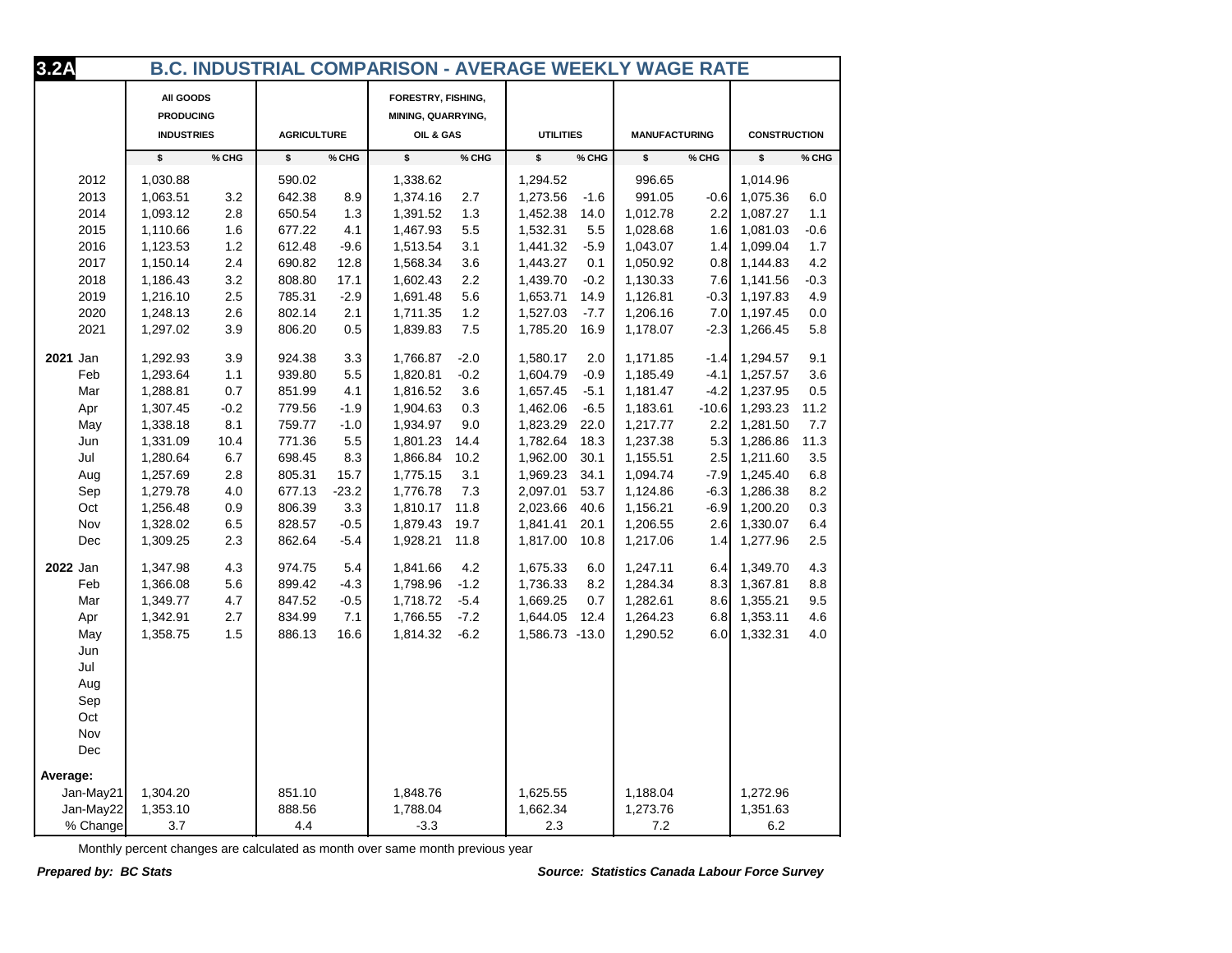| 3.2B      |                    |                     |                   |                    | <b>B.C. INDUSTRIAL COMPARISON - AVERAGE WEEKLY WAGE RATE</b> |                    |                                                   |                        |                            |                    |
|-----------|--------------------|---------------------|-------------------|--------------------|--------------------------------------------------------------|--------------------|---------------------------------------------------|------------------------|----------------------------|--------------------|
|           | <b>ALL SERVICE</b> | TRANSPORT.          | <b>RETAIL AND</b> |                    |                                                              |                    | SELECTED BREAKOUT OF COMMUNITY & PERSONAL SERVICE |                        |                            | <b>TOTAL</b>       |
|           | <b>PRODUCING</b>   | <b>AND</b>          | <b>WHOLESALE</b>  | <b>FINANCE</b>     | PROFESS., SCIENT.                                            | <b>EDUCATIONAL</b> | <b>HEALTH CARE &amp;</b>                          | <b>ACCOMMOD. &amp;</b> | <b>PUBLIC</b>              | <b>ALL</b>         |
|           | <b>INDUSTRIES</b>  | <b>WAREHOUSING</b>  | <b>TRADE</b>      | & RELATED          | <b>&amp; TECH SERVICES</b>                                   | <b>SERVICES</b>    | SOCIAL ASSIST.                                    | FOOD SERV.             | <b>ADMINISTRATION</b>      | <b>INDUSTRIES</b>  |
|           | % CHG<br>s.        | % CHG<br>\$         | % CHG<br>\$       | % CHG<br>\$        | % CHG<br>\$                                                  | % CHG<br>\$        | % CHG<br>\$                                       | % CHG<br>s.            | % CHG<br>\$                | % CHG<br>\$        |
| 2012      | 811.35             | 981.31              | 637.01            | 941.50             | 1,127.40                                                     | 972.66             | 843.47                                            | 442.61                 | 1,186.02                   | 852.43             |
| 2013      | 840.03<br>3.5      | 1,057.95<br>7.8     | 663.39<br>4.1     | 959.56<br>1.9      | 1,205.26<br>6.9                                              | 972.23<br>0.0      | 876.21<br>3.9                                     | 427.21                 | $-3.5$ 1,210.47<br>2.1     | 881.95<br>3.5      |
| 2014      | 835.32<br>$-0.6$   | 1,022.69<br>$-3.3$  | 663.38<br>0.0     | 960.70<br>0.1      | 1,155.95<br>-4.1                                             | 969.38<br>$-0.3$   | 854.17<br>$-2.5$                                  | 8.2<br>462.09          | 0.2<br>1,212.94            | 884.22<br>0.3      |
| 2015      | 870.75<br>4.2      | 1,078.58<br>5.5     | 705.96<br>6.4     | 1,014.31<br>5.6    | 1,202.23<br>4.0                                              | 993.01<br>2.4      | 889.19<br>4.1                                     | 459.23                 | $-0.6$ 1,247.09<br>2.8     | 916.43<br>3.6      |
| 2016      | 879.38<br>1.0      | 1,074.40<br>$-0.4$  | 709.09<br>0.4     | 1,008.74<br>$-0.5$ | 1,170.88<br>$-2.6$                                           | 1,019.47<br>2.7    | 895.21<br>0.7                                     | 456.22                 | $-0.7$ 1,315.87<br>5.5     | 925.54<br>1.0      |
| 2017      | 886.97<br>0.9      | 1,094.54<br>1.9     | 718.73<br>1.4     | 1,052.21<br>4.3    | 1,184.05<br>1.1                                              | 1,034.69<br>1.5    | 897.97<br>0.3                                     | 462.94                 | $1.5$ 1,283.38<br>$-2.5$   | 1.3<br>937.70      |
| 2018      | 923.30<br>4.1      | 1,125.68<br>2.8     | 735.53<br>2.3     | 1,109.12<br>5.4    | 7.9<br>1,277.72                                              | 1,039.03<br>0.4    | 939.54<br>4.6                                     | 482.29                 | 4.2 1,330.30<br>3.7        | 3.9<br>974.18      |
| 2019      | 950.51<br>2.9      | 1,098.90<br>$-2.4$  | 789.68<br>7.4     | 1,130.02<br>1.9    | 1,318.94<br>3.2                                              | 1,089.67<br>4.9    | 938.01<br>$-0.2$                                  | 521.13                 | 1.3<br>8.1 1.347.11        | 2.7<br>1,000.11    |
| 2020      | 1,039.78<br>9.4    | 1,221.76<br>11.2    | 835.14<br>5.8     | 1,247.63<br>10.4   | 1,392.40<br>5.6                                              | 4.2<br>1,135.39    | 998.66<br>6.5                                     | 561.24                 | 9.0<br>7.7 1.467.83        | 1,079.58<br>7.9    |
| 2021      | 1,066.45<br>2.6    | 1,294.52<br>6.0     | 822.10<br>$-1.6$  | 1,246.50<br>$-0.1$ | 1,479.78<br>6.3                                              | $-0.7$<br>1,127.84 | 6.3<br>1,061.22                                   | 536.93                 | $-4.3$ 1,445.19<br>$-1.5$  | 1,107.62<br>2.6    |
| 2021 Jan  | 1,056.84<br>6.3    | 1,296.90<br>15.8    | 837.58<br>3.0     | 1,218.18<br>$-3.2$ | 1,439.15<br>1.6                                              | 5.1<br>1,154.75    | 988.86<br>2.7                                     | 572.89                 | 10.7 1.417.56<br>1.0       | 1,100.55<br>5.9    |
| Feb       | 1,042.21<br>5.0    | 1,316.96<br>15.2    | 800.47<br>$-2.6$  | 1,195.62<br>$-6.0$ | 1,480.33<br>5.8                                              | 1,107.82<br>0.3    | 1,015.50<br>7.6                                   | 524.84                 | 1.3 1,388.51<br>$-4.4$     | 1,086.71<br>4.1    |
| Mar       | 1,042.70<br>0.2    | 1,392.69<br>20.9    | 786.97<br>$-9.7$  | 1,180.04<br>$-9.3$ | 1,428.63<br>3.0                                              | $-4.0$<br>1,081.71 | 1,038.24<br>4.2                                   | 486.64                 | $-17.8$ 1,421.17<br>$-4.7$ | 1,086.13<br>$-0.1$ |
| Apr       | 1,058.03<br>$-3.6$ | 1,260.77<br>11.3    | 808.74 -10.3      | 1,192.72<br>$-2.8$ | 1,499.76<br>6.7                                              | $-7.9$<br>1,087.14 | 1,025.35<br>3.0                                   | 496.70                 | $-7.8$<br>$-15.9$ 1,462.32 | 1,104.51<br>$-3.1$ |
| May       | 1,063.69<br>$-3.3$ | 1,264.39<br>6.3     | 825.70<br>$-5.6$  | 1,226.11<br>$-6.7$ | 1,461.34<br>1.8                                              | $-2.3$<br>1,123.52 | 1,045.38<br>2.4                                   | 522.98                 | $-9.0$ 1,471.86<br>$-4.3$  | 1,114.39<br>$-1.2$ |
| Jun       | 1,059.58<br>0.2    | 1,300.28<br>7.4     | 787.77<br>$-4.3$  | 1,238.16<br>$-5.3$ | 1,461.36<br>5.2                                              | 1,145.26<br>$-1.5$ | 1,094.18<br>6.8                                   | 547.75                 | $-4.1$ 1.415.46<br>$-4.0$  | 1,107.43<br>2.0    |
| Jul       | 1,057.75<br>4.2    | 1,266.45<br>4.2     | 814.40<br>3.0     | 1,205.34<br>1.9    | 1,459.41<br>9.3                                              | 1,174.55<br>1.7    | 1,080.24<br>6.7                                   | 559.47                 | $-0.5$ 1,400.30<br>$-7.2$  | 1,096.25<br>4.3    |
| Aug       | 1,081.65<br>2.5    | 1,371.17<br>3.1     | 845.63<br>0.5     | 1,285.27<br>6.6    | 1,500.03<br>8.7                                              | 1,228.14<br>$-2.5$ | 1,074.44<br>4.8                                   | 531.73                 | $-5.0$ 1,476.29<br>$-2.0$  | 2.2<br>1,112.76    |
| Sep       | 1,083.06<br>4.1    | 1,319.74<br>4.7     | 802.09<br>$-1.9$  | 1,321.20<br>9.5    | 1,527.64<br>5.0                                              | 1,120.33<br>$-0.2$ | 1,118.65<br>13.7                                  | 560.41                 | $-0.9$ 1,439.04<br>0.1     | 1,117.81<br>3.8    |
| Oct       | 1,090.51<br>5.7    | 1,261.21<br>$-5.8$  | 867.60<br>6.1     | 1,318.63<br>7.5    | 1,481.10<br>12.0                                             | 1,130.76<br>2.2    | 1,102.61<br>10.6                                  | 548.51                 | $-6.3$ 1,452.59<br>1.8     | 4.5<br>1,120.07    |
| Nov       | 1,071.00<br>3.6    | 3.2<br>1,290.97     | 816.10<br>$-1.7$  | 1,275.58<br>3.5    | 1,472.96<br>8.2                                              | 1,095.90<br>$-0.1$ | 1,078.36<br>4.5                                   | 529.96                 | 6.7<br>$-7.3$ 1,484.88     | 3.9<br>1,116.33    |
| Dec       | 1,085.97<br>4.2    | 1,198.26<br>$-7.9$  | 864.05<br>3.1     | 1,290.78<br>4.1    | 1,544.18<br>7.5                                              | 1,122.43<br>0.1    | 1,062.51<br>7.2                                   | 547.16                 | $-2.9$ 1,507.51<br>6.7     | 1,125.48<br>3.5    |
| 2022 Jan  | 1,089.75<br>3.1    | 1,218.94<br>$-6.0$  | 871.16<br>4.0     | 1,236.56<br>1.5    | 1,637.30<br>13.8                                             | 1,087.12<br>$-5.9$ | 1,047.26<br>5.9                                   | 576.43                 | $0.6$ 1,523.28<br>7.5      | 1,134.30<br>3.1    |
| Feb       | 1,084.72<br>4.1    | 1,185.37<br>$-10.0$ | 7.7<br>861.81     | 1,275.36<br>6.7    | 1,536.20<br>3.8                                              | 1,097.25<br>$-1.0$ | 1,064.33<br>4.8                                   | 563.73                 | 7.4 1,544.07 11.2          | 1,133.54<br>4.3    |
| Mar       | 1,097.20<br>5.2    | 1,198.47<br>$-13.9$ | 892.02<br>13.3    | 1,314.00<br>11.4   | 1,561.20<br>9.3                                              | 1,119.10<br>3.5    | 1,031.69<br>$-0.6$                                | 556.35                 | 14.3 1,548.74<br>9.0       | 5.1<br>1,141.25    |
| Apr       | 1.088.17<br>2.8    | 1,150.50<br>$-8.7$  | 863.46<br>6.8     | 1.298.25<br>8.8    | 1,508.50<br>0.6                                              | 1,141.61<br>5.0    | 1,058.94<br>3.3                                   | 575.02                 | 15.8 1,553.62<br>6.2       | 2.5<br>1,132.60    |
| May       | 1,096.88<br>3.1    | 1,163.26<br>$-8.0$  | 932.39<br>12.9    | 1,275.20<br>4.0    | 1,536.83<br>5.2                                              | 1,147.66<br>2.1    | 1,037.70<br>$-0.7$                                | 586.25<br>12.1         | 1,566.32<br>6.4            | 2.6<br>1,142.87    |
| Jun       |                    |                     |                   |                    |                                                              |                    |                                                   |                        |                            |                    |
| Jul       |                    |                     |                   |                    |                                                              |                    |                                                   |                        |                            |                    |
| Aug       |                    |                     |                   |                    |                                                              |                    |                                                   |                        |                            |                    |
| Sep       |                    |                     |                   |                    |                                                              |                    |                                                   |                        |                            |                    |
| Oct       |                    |                     |                   |                    |                                                              |                    |                                                   |                        |                            |                    |
| Nov       |                    |                     |                   |                    |                                                              |                    |                                                   |                        |                            |                    |
| Dec       |                    |                     |                   |                    |                                                              |                    |                                                   |                        |                            |                    |
| Average:  |                    |                     |                   |                    |                                                              |                    |                                                   |                        |                            |                    |
| Jan-May21 | 1,052.69           | 1,306.34            | 811.89            | 1,202.53           | 1,461.84                                                     | 1,110.99           | 1,022.67                                          | 520.81                 | 1,432.28                   | 1,098.46           |
| Jan-May22 | 1,091.34           | 1,183.31            | 884.17            | 1,279.87           | 1,556.01                                                     | 1,118.55           | 1,047.98                                          | 571.56                 | 1,547.21                   | 1,136.91           |
| % Change  | 3.7                | $-9.4$              | 8.9               | 6.4                | 6.4                                                          | 0.7                | 2.5                                               | 9.7                    | 8.0                        | 3.5                |
|           |                    |                     |                   |                    |                                                              |                    |                                                   |                        |                            |                    |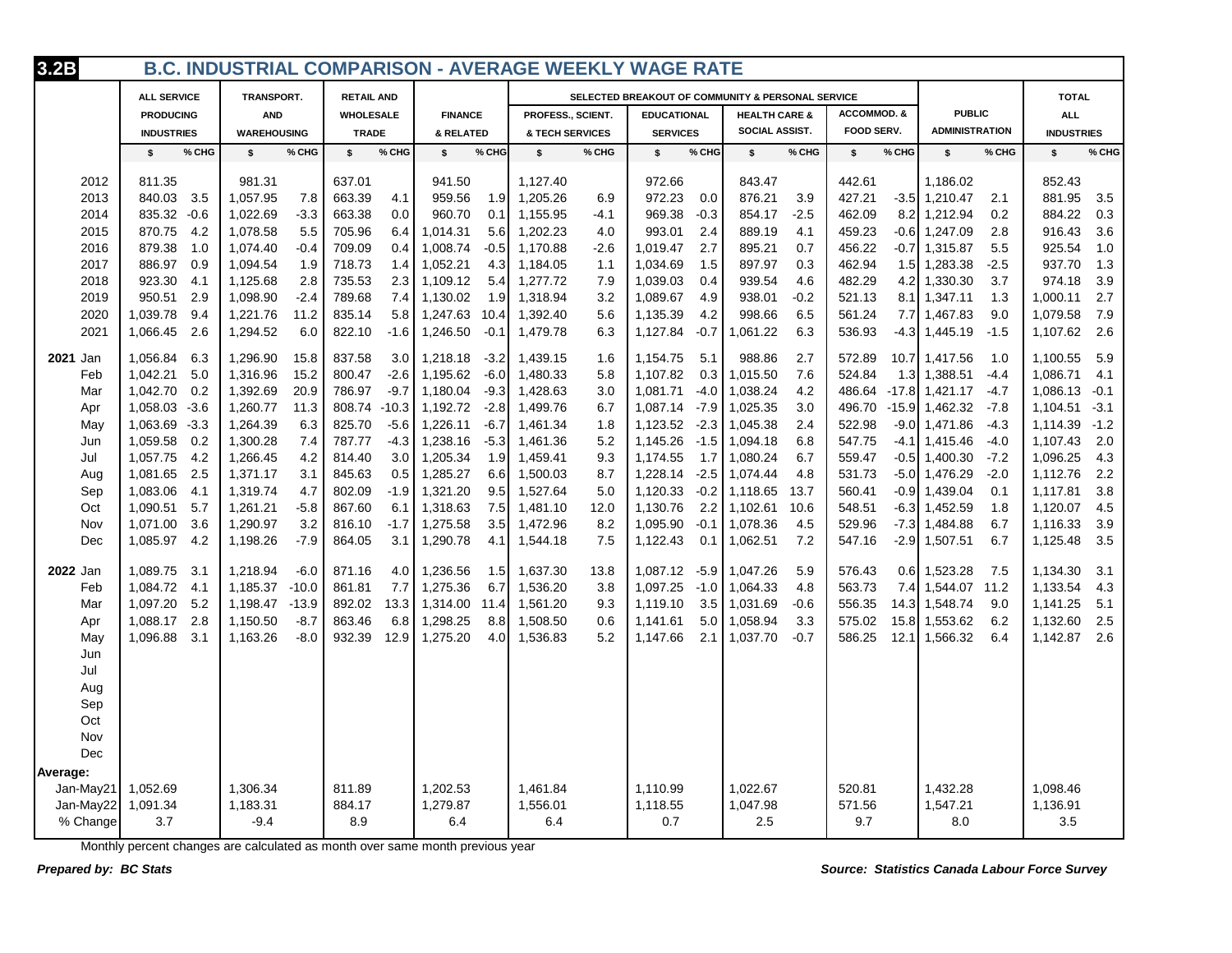| 3.3A       |                   |                    | <b>B.C. INDUSTRIAL COMPARISON - AVERAGE HOURLY WAGE RATE</b> |                  |                      |                     |
|------------|-------------------|--------------------|--------------------------------------------------------------|------------------|----------------------|---------------------|
|            | All GOODS         |                    | FORESTRY, FISHING,                                           |                  |                      |                     |
|            | <b>PRODUCING</b>  |                    | MINING, QUARRYING,                                           |                  |                      |                     |
|            | <b>INDUSTRIES</b> | <b>AGRICULTURE</b> | OIL & GAS                                                    | <b>UTILITIES</b> | <b>MANUFACTURING</b> | <b>CONSTRUCTION</b> |
|            | \$                | % CHG              | \$                                                           | \$               | % CHG                | % CHG               |
|            | % CHG             | \$                 | % CHG                                                        | % CHG            | \$                   | \$                  |
| 2012       | 25.73             | 15.69              | 30.42                                                        | 34.15            | 25.14                | 25.60               |
| 2013       | 26.26             | 17.27              | 30.22                                                        | 32.67            | 25.27                | 26.62               |
|            | 2.1               | 10.1               | $-0.7$                                                       | $-4.3$           | 0.5                  | 4.0                 |
| 2014       | 26.92             | 16.81              | 30.37                                                        | 37.93            | 25.65                | 27.04               |
|            | 2.5               | $-2.7$             | 0.5                                                          | 16.1             | 1.5                  | 1.6                 |
| 2015       | 27.47             | 17.08              | 32.78                                                        | 38.56            | 26.03                | 27.08               |
|            | 2.0               | 1.6                | 7.9                                                          | 1.7              | 1.5                  | 0.1                 |
| 2016       | 27.85             | $-4.2$             | 34.53                                                        | 36.83            | 26.11                | 27.72               |
|            | 1.4               | 16.36              | 5.3                                                          | $-4.5$           | 0.3                  | 2.4                 |
| 2017       | 28.45             | 17.84              | 35.59                                                        | 37.38            | 26.58                | 28.43               |
|            | 2.2               | 9.0                | 3.1                                                          | 1.5              | 1.8                  | 2.6                 |
| 2018       | 29.61             | 20.62              | 36.95                                                        | 37.19            | 28.78                | 28.61               |
|            | 4.1               | 15.6               | 3.8                                                          | $-0.5$           | 8.3                  | 0.6                 |
| 2019       | 30.38             | 1.8                | 37.53                                                        | 42.54            | 28.70                | 30.30               |
|            | 2.6               | 20.99              | 1.6                                                          | 14.4             | $-0.3$               | 5.9                 |
| 2020       | 31.36             | 22.06              | 3.0                                                          | 39.76            | 30.64                | 30.40               |
|            | 3.2               | 5.1                | 38.66                                                        | $-6.5$           | 6.8                  | 0.3                 |
| 2021       | 32.34             | 21.61              | 41.13                                                        | 46.31            | 30.10                | 31.74               |
|            | 3.1               | $-2.0$             | 6.4                                                          | 16.5             | $-1.8$               | 4.4                 |
| 2021 Jan   | 32.05             | 22.88              | 40.15                                                        | 41.75            | 29.65                | 32.03               |
|            | 3.1               | 6.1                | 2.3                                                          | 3.5              | $-1.9$               | 5.7                 |
| Feb        | 32.37             | 23.74              | 40.75                                                        | 42.57            | 30.32                | 31.67               |
|            | 1.4               | $-3.1$             | 1.8                                                          | 1.4              | $-3.3$               | 3.6                 |
| Mar        | 32.46             | 23.15              | 41.34                                                        | 44.50            | 30.37                | 31.31               |
|            | 2.2               | 10.8               | 4.0                                                          | 0.4              | $-2.8$               | 2.3                 |
| Apr        | 32.48 -0.2        | 21.54<br>1.2       | 42.66<br>5.9                                                 | 39.18<br>$-1.0$  | 30.06<br>$-10.0$     | 32.23<br>8.0        |
| May        | 33.14             | 19.48              | 41.55                                                        | 15.2             | 30.84                | 32.49               |
|            | 6.5               | $-9.9$             | 7.7                                                          | 47.30            | 0.8                  | 8.8                 |
| Jun        | 33.16             | 20.45              | 38.98                                                        | 45.81            | 31.65                | 32.57               |
|            | 8.7               | $-1.8$             | 6.0                                                          | 17.6             | 5.7                  | 10.6                |
| Jul        | 32.00             | 19.31              | 13.8                                                         | 47.89            | 29.94                | 30.64               |
|            | 6.5               | $-5.9$             | 41.47                                                        | 19.2             | 4.5                  | 3.5                 |
| Aug        | 31.48             | 22.14              | 39.29                                                        | 31.6             | 28.41                | 31.11               |
|            | 1.8               | 4.6                | 2.3                                                          | 51.42            | $-5.2$               | 3.5                 |
| Sep        | 31.74             | 20.62              | 0.8                                                          | 52.74            | 28.89                | 31.95               |
|            | 2.2               | $-14.1$            | 38.64                                                        | 50.8             | $-4.7$               | 4.8                 |
| Oct        | 31.78             | 21.22              | 42.90                                                        | 51.75            | 29.54                | 30.65               |
|            | 0.2               | $-5.4$             | 12.1                                                         | 36.1             | $-6.7$               | 0.0                 |
| Nov        | 33.07             | 22.83              | 44.18                                                        | 48.40            | 30.80                | 32.44               |
|            | 5.2               | 4.3                | 16.1                                                         | 30.1             | 2.4                  | 2.9                 |
| Dec        | 32.35             | 22.39              | 41.96                                                        | 47.00            | 30.74                | 31.86               |
|            | 0.3               | $-6.8$             | 4.0                                                          | 7.5              | 0.9                  | 0.6                 |
| 2022 Jan   | 33.64             | 23.95              | 41.83                                                        | 44.41            | 31.91                | 33.67               |
|            | 5.0               | 4.7                | $4.2\,$                                                      | 6.4              | 7.6                  | 5.1                 |
| Feb        | 33.77             | 24.66              | 39.98                                                        | 46.06            | 32.43                | 33.61               |
|            | 4.3               | 3.9                | $-1.9$                                                       | 8.2              | 7.0                  | 6.1                 |
| Mar        | 34.04             | 23.82              | 39.26                                                        | 43.62            | 33.04                | 34.08               |
|            | 4.9               | 2.9                | $-5.0$                                                       | $-2.0$           | 8.8                  | 8.8                 |
| Apr        | 33.81             | 22.29              | $-6.7$                                                       | 44.59            | 32.51                | 34.03               |
|            | 4.1               | 3.5                | 39.79                                                        | 13.8             | 8.2                  | 5.6                 |
| May        | 33.89             | 23.34              | $-1.7$                                                       | 42.93            | 32.67                | 33.47               |
|            | 2.3               | 19.8               | 40.85                                                        | $-9.2$           | 5.9                  | 3.0                 |
| Jun        |                   |                    |                                                              |                  |                      |                     |
| Jul        |                   |                    |                                                              |                  |                      |                     |
| Aug        |                   |                    |                                                              |                  |                      |                     |
| Sep        |                   |                    |                                                              |                  |                      |                     |
| Oct        |                   |                    |                                                              |                  |                      |                     |
|            |                   |                    |                                                              |                  |                      |                     |
| Nov<br>Dec |                   |                    |                                                              |                  |                      |                     |
| Average:   |                   |                    |                                                              |                  |                      |                     |
| Jan-May21  | 32.50             | 22.16              | 41.29                                                        | 43.06            | 30.25                | 31.95               |
| Jan-May22  | 33.83             | 23.61              | 40.34                                                        | 44.32            | 32.51                | 33.77               |
| % Change   | 4.1               | 6.6                | $-2.3$                                                       | 2.9              | 7.5                  | 5.7                 |
|            |                   |                    |                                                              |                  |                      |                     |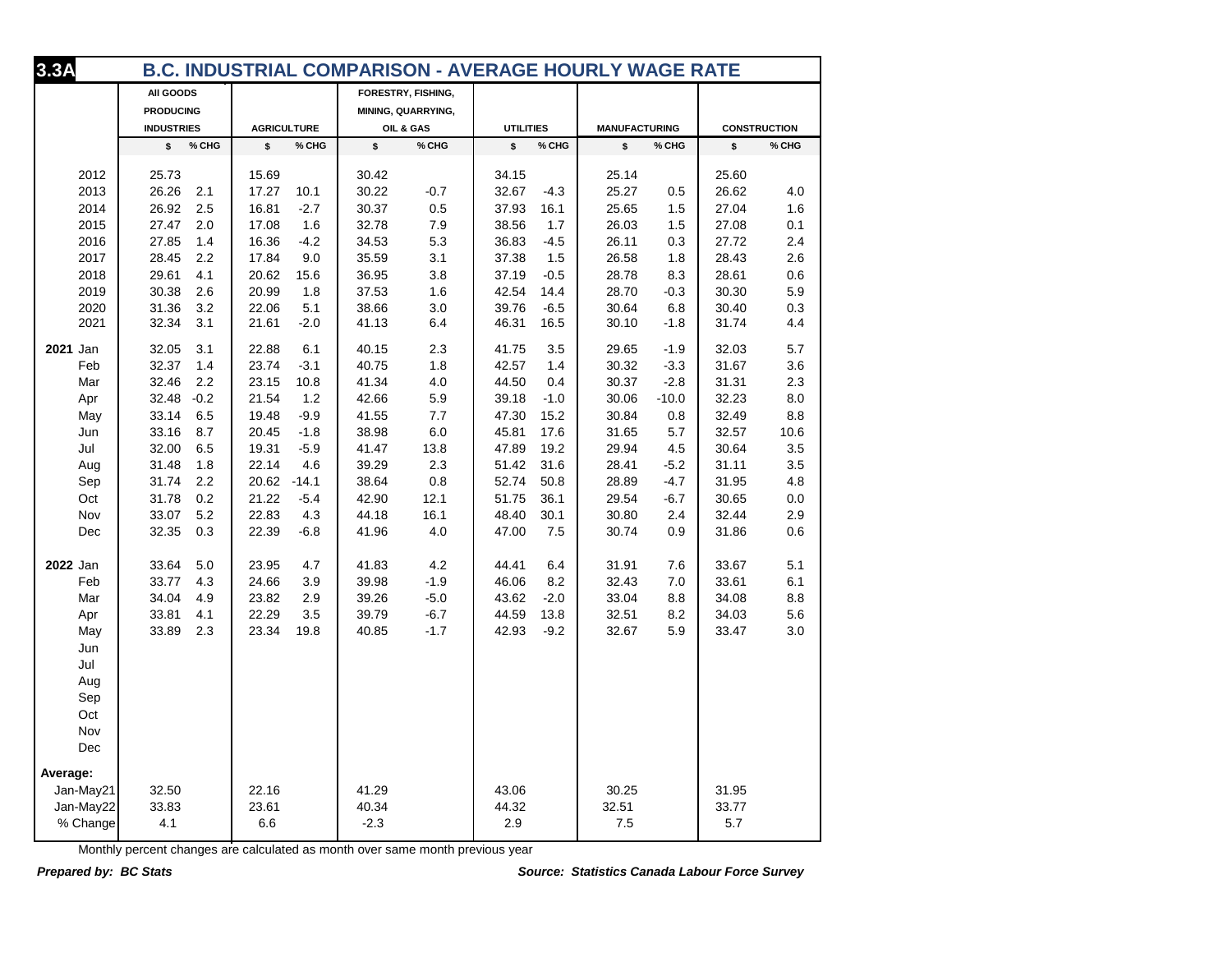| 3.3B      |                    |                    |                   |                | <b>B.C. INDUSTRIAL COMPARISON - AVERAGE HOURLY WAGE RATE</b> |                                                   |                          |                   |                       |                   |
|-----------|--------------------|--------------------|-------------------|----------------|--------------------------------------------------------------|---------------------------------------------------|--------------------------|-------------------|-----------------------|-------------------|
|           | <b>AII SERVICE</b> | TRANSPORT.         | <b>RETAIL AND</b> |                |                                                              | SELECTED BREAKOUT OF COMMUNITY & PERSONAL SERVICE |                          |                   |                       | <b>TOTAL</b>      |
|           | <b>PRODUCING</b>   | <b>AND</b>         | <b>WHOLESALE</b>  | <b>FINANCE</b> | PROFESS., SCIENT.                                            | <b>EDUCATIONAL</b>                                | <b>HEALTH CARE &amp;</b> | ACCOMMOD. &       | <b>PUBLIC</b>         | <b>ALL</b>        |
|           | <b>INDUSTRIES</b>  | <b>WAREHOUSING</b> | <b>TRADE</b>      | & RELATED      | & TECH SERVICES                                              | <b>SERVICES</b>                                   | SOCIAL ASSIST.           | <b>FOOD SERV.</b> | <b>ADMINISTRATION</b> | <b>INDUSTRIES</b> |
|           | % CHG              | \$                 | \$                | % CHG          | \$                                                           | \$                                                | \$                       | \$                | % CHG                 | \$                |
|           | s.                 | % CHG              | % CHG             | \$             | % CHG                                                        | % CHG                                             | % CHG                    | % CHG             | \$                    | % CHG             |
| 2012      | 22.99              | 25.22              | 18.20             | 25.51          | 29.19                                                        | 28.57                                             | 25.55                    | 14.19             | 31.63                 | 23.50             |
| 2013      | 23.69              | 26.76              | 2.3               | 25.77          | 31.30                                                        | 29.25                                             | 26.04                    | 14.18             | 32.60                 | 2.9               |
|           | 3.0                | 6.1                | 18.61             | 1.0            | 7.2                                                          | 2.4                                               | 1.9                      | $-0.1$            | 3.1                   | 24.17             |
| 2014      | 23.69              | 26.56              | 1.3               | 25.68          | 30.23                                                        | 29.21                                             | 25.64                    | 14.89             | 32.70                 | 0.5               |
|           | 0.0                | $-0.7$             | 18.85             | $-0.3$         | $-3.4$                                                       | $-0.1$                                            | $-1.5$                   | 5.0               | 0.3                   | 24.30             |
| 2015      | 3.1                | 3.1                | 4.9               | 7.5            | 3.0                                                          | 29.15                                             | 2.7                      | $-0.7$            | 33.27                 | 2.9               |
|           | 24.42              | 27.38              | 19.77             | 27.61          | 31.13                                                        | $-0.2$                                            | 26.34                    | 14.79             | 1.7                   | 25.00             |
| 2016      | 24.76              | 27.11              | 20.08             | 27.05          | 30.91                                                        | 30.44                                             | 26.59                    | 14.84             | 35.07                 | 1.4               |
|           | 1.4                | $-1.0$             | 1.6               | $-2.0$         | $-0.7$                                                       | 4.4                                               | 0.9                      | 0.3               | 5.4                   | 25.34             |
| 2017      | 25.06              | 2.3                | 20.18             | 4.5            | 31.21                                                        | 31.18                                             | 26.94                    | 15.22             | $-2.3$                | 1.5               |
|           | 1.2                | 27.74              | 0.5               | 28.28          | 1.0                                                          | 2.4                                               | 1.3                      | 2.6               | 34.25                 | 25.71             |
| 2018      | 26.03              | 2.5                | 20.71             | 29.98          | 7.2                                                          | 31.61                                             | 3.2                      | 15.82             | 35.85                 | 26.72             |
|           | 3.9                | 28.44              | 2.6               | 6.0            | 33.46                                                        | 1.4                                               | 27.79                    | 3.9               | 4.7                   | 3.9               |
| 2019      | 3.7                | 0.0                | 7.6               | 2.3            | 34.22                                                        | 33.27                                             | 28.20                    | 17.20             | 36.32                 | 27.63             |
|           | 26.99              | 28.45              | 22.28             | 30.66          | 2.3                                                          | 5.3                                               | 1.5                      | 8.7               | 1.3                   | 3.4               |
| 2020      | 8.9                | 31.38              | 6.2               | 10.0           | 36.62                                                        | 34.32                                             | 29.76                    | 18.54             | 39.57                 | 7.7               |
|           | 29.39              | 10.3               | 23.67             | 33.74          | 7.0                                                          | 3.2                                               | 5.5                      | 7.8               | 8.9                   | 29.76             |
| 2021      | 2.6                | 3.5                | 0.3               | $-0.5$         | 5.7                                                          | 34.24                                             | 5.5                      | 1.2               | 38.80                 | 2.6               |
|           | 30.15              | 32.49              | 23.73             | 33.58          | 38.70                                                        | $-0.2$                                            | 31.40                    | 18.77             | $-1.9$                | 30.54             |
| 2021 Jan  | 30.00              | 32.23              | 23.83             | 33.71          | 37.39                                                        | 34.82                                             | 29.98                    | 19.64             | 38.59                 | 5.3               |
|           | 5.8                | 11.3               | 2.4               | 0.4            | 0.6                                                          | 2.2                                               | 5.4                      | 9.4               | 1.3                   | 30.38             |
| Feb       | 4.5                | 33.43              | 23.21             | 32.56          | 38.82                                                        | 34.17                                             | 30.55                    | 18.11             | 38.11                 | 30.25             |
|           | 29.80              | 8.2                | $-0.9$            | $-6.3$         | 5.4                                                          | $-0.3$                                            | 8.2                      | 1.1               | $-3.1$                | 3.8               |
| Mar       | 2.9                | 16.1               | $-4.7$            | 31.91          | 37.88                                                        | 34.06                                             | 30.95                    | $-2.3$            | $-3.6$                | 2.6               |
|           | 29.92              | 34.93              | 23.04             | $-8.8$         | 4.4                                                          | 1.4                                               | 6.2                      | 18.04             | 38.56                 | 30.37             |
| Apr       | $-1.6$             | 6.5                | $-5.4$            | $-5.6$         | 39.31                                                        | $-2.3$                                            | 3.8                      | $-2.3$            | $-5.4$                | 30.50             |
|           | 30.05              | 32.59              | 23.36             | 31.77          | 5.2                                                          | 33.66                                             | 30.79                    | 18.31             | 39.53                 | $-1.4$            |
| May       | 30.07              | 5.3                | $-3.2$            | $-7.7$         | 38.72                                                        | 4.5                                               | 2.9                      | $-3.6$            | $-4.7$                | 30.64             |
|           | $-1.4$             | 32.28              | 23.56             | 33.01          | 3.1                                                          | 34.37                                             | 30.88                    | 18.35             | 39.04                 | 0.1               |
| Jun       | 29.81              | 32.46              | $-2.2$            | $-7.6$         | 38.11                                                        | 34.03                                             | 32.04                    | 18.79             | 38.10                 | 30.40             |
|           | 0.6                | 4.5                | 22.87             | 32.67          | 3.9                                                          | $-0.2$                                            | 6.2                      | 2.8               | $-4.7$                | 2.0               |
| Jul       | 3.7                | 31.96              | 2.8               | 32.52          | 37.90                                                        | 35.30                                             | 5.7                      | 1.5               | $-8.0$                | 4.1               |
|           | 29.63              | 4.7                | 23.35             | 2.1            | 8.9                                                          | 2.7                                               | 31.46                    | 18.63             | 37.38                 | 30.04             |
| Aug       | 2.3                | 2.1                | 1.3               | 34.81          | 39.05                                                        | 35.32                                             | 31.51                    | 2.1               | 39.08                 | 2.1               |
|           | 30.22              | 33.81              | 24.03             | 6.7            | 6.6                                                          | $-1.8$                                            | 2.8                      | 18.30             | $-3.1$                | 30.44             |
| Sep       | 3.1                | 32.60              | 1.0               | 35.36          | 39.75                                                        | 33.81                                             | 9.3                      | 2.1               | 38.69                 | $2.9\,$           |
|           | 30.52              | $-0.8$             | 23.71             | 10.5           | 5.0                                                          | $-1.9$                                            | 32.74                    | 18.83             | $-1.0$                | 30.74             |
| Oct       | 4.1                | $-6.2$             | 6.6               | 35.34          | 39.21                                                        | 34.55                                             | 32.40                    | $-0.3$            | $-0.1$                | 3.3               |
|           | 30.69              | 31.46              | 24.89             | 6.0            | 12.1                                                         | 0.3                                               | 6.9                      | 19.03             | 38.38                 | 30.89             |
| Nov       | 2.1                | 0.8                | 0.3               | 1.2            | 7.1                                                          | $-7.1$                                            | 31.72                    | 2.1               | 3.4                   | 2.6               |
|           | 30.31              | 32.03              | 23.90             | 34.49          | 38.28                                                        | 33.16                                             | 2.9                      | 19.44             | 39.96                 | 30.80             |
| Dec       | 30.77              | 30.31              | 24.70             | 4.9            | 5.6                                                          | 34.14                                             | 31.54                    | 19.70             | 40.17                 | 3.3               |
|           | 4.1                | $-6.0$             | 3.0               | 34.60          | 40.04                                                        | 0.3                                               | 5.3                      | $-0.4$            | 6.1                   | 31.05             |
| 2022 Jan  | 31.00              | 30.66              | 24.59             | 33.99          | 42.87                                                        | 33.72                                             | 4.8                      | 20.02             | 5.9                   | 31.46             |
|           | 3.3                | $-4.9$             | 3.2               | 0.8            | 14.7                                                         | $-3.2$                                            | 31.43                    | 1.9               | 40.86                 | 3.6               |
| Feb       | 2.9                | $-11.1$            | 24.14             | 6.0            | 40.41                                                        | 33.44                                             | 3.8                      | 8.2               | 8.5                   | 31.19             |
|           | 30.65              | 29.71              | 4.0               | 34.51          | 4.1                                                          | $-2.1$                                            | 31.70                    | 19.60             | 41.35                 | 3.1               |
| Mar       | 30.95              | 29.98              | 24.99             | 35.28          | 40.96                                                        | 34.04                                             | 31.30                    | 19.65             | 41.62                 | 31.49             |
|           | 3.4                | $-14.2$            | 8.5               | 10.6           | 8.1                                                          | $-0.1$                                            | 1.1                      | 8.9               | 7.9                   | 3.7               |
| Apr       | 2.2                | 29.85              | 5.3               | 34.89          | 0.4                                                          | 34.23                                             | 31.28                    | 9.5               | 4.9                   | 2.5               |
|           | 30.71              | $-8.4$             | 24.59             | 9.8            | 39.45                                                        | 1.7                                               | 1.6                      | 20.05             | 41.48                 | 31.25             |
| May       | 30.78<br>2.4       | 30.33<br>$-6.0$    | 25.67<br>9.0      | 34.53<br>4.6   | 40.07<br>3.5                                                 | 34.08 -0.8                                        | 31.13<br>0.8             | 19.84<br>8.1      | 41.54<br>6.4          | 2.3<br>31.33      |
| Jun       |                    |                    |                   |                |                                                              |                                                   |                          |                   |                       |                   |
| Jul       |                    |                    |                   |                |                                                              |                                                   |                          |                   |                       |                   |
| Aug       |                    |                    |                   |                |                                                              |                                                   |                          |                   |                       |                   |
| Sep       |                    |                    |                   |                |                                                              |                                                   |                          |                   |                       |                   |
| Oct       |                    |                    |                   |                |                                                              |                                                   |                          |                   |                       |                   |
| Nov       |                    |                    |                   |                |                                                              |                                                   |                          |                   |                       |                   |
| Dec       |                    |                    |                   |                |                                                              |                                                   |                          |                   |                       |                   |
| Average:  |                    |                    |                   |                |                                                              |                                                   |                          |                   |                       |                   |
| Jan-May21 | 29.97              | 33.09              | 23.40             | 32.59          | 38.42                                                        | 34.22                                             | 30.63                    | 18.49             | 38.77                 | 30.43             |
| Jan-May22 | 30.82              | 30.11              | 24.80             | 34.64          | 40.75                                                        | 33.90                                             | 31.37                    | 19.83             | 41.37                 | 31.34             |
| % Change  | 2.8                | $-9.0$             | 6.0               | 6.3            | 6.1                                                          | $-0.9$                                            | 2.4                      | 7.3               | 6.7                   | 3.0               |
|           |                    |                    |                   |                |                                                              |                                                   |                          |                   |                       |                   |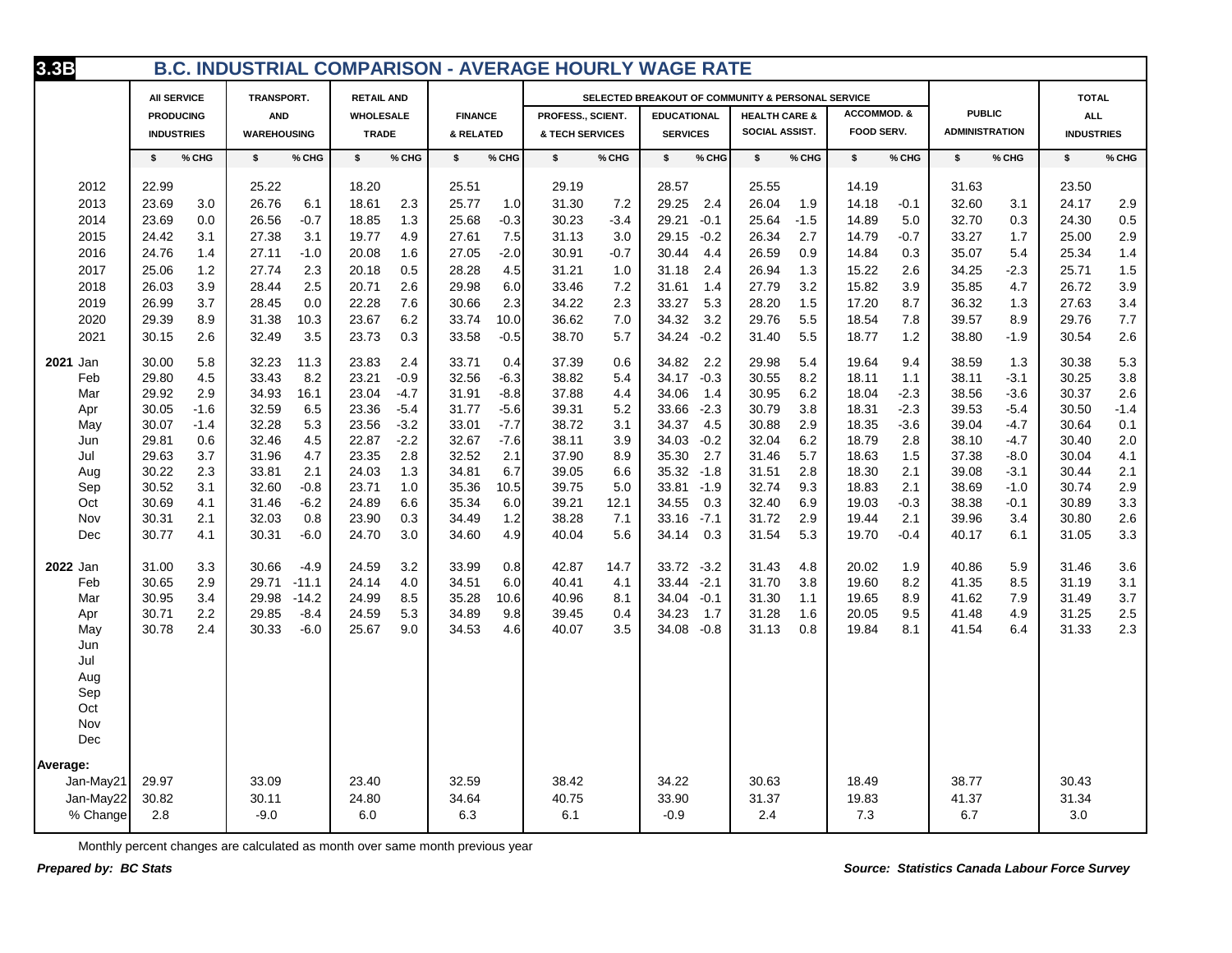| 3.4A      |                   |                    |                       | <b>B.C. INDUSTRIAL COMPARISON - EMPLOYMENT (Actual)</b> |                     |                      |                 |                                    |              |                     |
|-----------|-------------------|--------------------|-----------------------|---------------------------------------------------------|---------------------|----------------------|-----------------|------------------------------------|--------------|---------------------|
|           | ALL GOODS PROD.   |                    |                       | <b>FISHING</b>                                          |                     |                      |                 | SELECTED BREAKOUT OF MANUFACTURING |              |                     |
|           | <b>INDUSTRIES</b> |                    | <b>FORESTRY &amp;</b> | <b>HUNTING &amp;</b>                                    | <b>MINING &amp;</b> | <b>TOTAL</b>         | <b>FOOD AND</b> |                                    |              |                     |
|           | (INCL. UTILITIES) | <b>AGRICULTURE</b> | <b>LOGGING</b>        | <b>TRAPPING</b>                                         | OIL & GAS           | <b>MANUFACTURING</b> | <b>BEVERAGE</b> | <b>WOOD</b>                        | <b>PAPER</b> | <b>CONSTRUCTION</b> |
|           | (000)             | (000)              | (000)                 | (000)                                                   | (000)               | % CHG                | ('000')         | (000)                              | (000)        | ('000)              |
|           | % CHG             | % CHG              | % CHG                 | % CHG                                                   | % CHG               | (000)                | % CHG           | % CHG                              | % CHG        | % CHG               |
| 2012      | 440.7             | 24.2               | 16.2                  | 1.9                                                     | 25.4                | 168.4                | 29.5            | 27.7                               | 11.8         | 194.3               |
| 2013      | 443.5             | 27.4               | 17.6                  | 1.6                                                     | 28.6                | 154.6                | 27.0            | 30.1                               | 10.8         | 202.2               |
|           | 0.6               | 13.2               | 8.6                   | $-15.8$                                                 | 12.6                | $-8.2$               | $-8.5$          | 8.7                                | $-8.5$       | 4.1                 |
| 2014      | 461.2             | 24.5               | 19.2                  | 2.2                                                     | 30.5                | 163.3                | 28.3            | 32.1                               | 12.5         | 205.4               |
|           | 4.0               | $-10.6$            | 9.1                   | 37.5                                                    | 6.6                 | 5.6                  | 4.8             | 6.6                                | 15.7         | 1.6                 |
| 2015      | 472.4             | 23.4               | 19.4                  | $-27.3$                                                 | 29.0                | 174.7                | 33.4            | 35.7                               | 10.3         | 207.7               |
|           | 2.4               | $-4.5$             | 1.0                   | 1.6                                                     | $-4.9$              | 7.0                  | 18.0            | 11.2                               | $-17.6$      | 1.1                 |
| 2016      | 486.3             | 24.2               | 19.4                  | 1.7                                                     | 9.3                 | 175.8                | 37.8            | 33.3                               | 8.8          | 217.8               |
|           | 2.9               | 3.4                | 0.0                   | 6.3                                                     | 31.7                | 0.6                  | 13.2            | $-6.7$                             | $-14.6$      | 4.9                 |
| 2017      | 510.9             | 26.2               | 18.6                  | 2.4                                                     | $-2.8$              | 182.3                | $-9.8$          | $-9.9$                             | 11.5         | 235.7               |
|           | 5.1               | 8.3                | $-4.1$                | 41.2                                                    | 30.8                | 3.7                  | 34.1            | 30.0                               | 30.7         | 8.2                 |
| 2018      | 1.9               | 25.1               | $-4.3$                | 41.7                                                    | $-1.9$              | 180.4                | 10.3            | $-15.7$                            | 9.2          | 5.3                 |
|           | 520.6             | $-4.2$             | 17.8                  | 3.4                                                     | 30.2                | $-1.0$               | 37.6            | 25.3                               | $-20.0$      | 248.1               |
| 2019      | 512.0             | 28.7               | 16.1                  | 1.9                                                     | 28.7                | 172.4                | 37.1            | 22.4                               | 2.2          | 249.6               |
|           | $-1.7$            | 14.3               | $-9.6$                | $-44.1$                                                 | $-5.0$              | $-4.4$               | $-1.3$          | $-11.5$                            | 9.4          | 0.6                 |
| 2020      | 483.2             | 30.3               | $-6.2$                | 2.9                                                     | $-14.3$             | 167.9                | 35.0            | 21.4                               | 10.2         | 221.6               |
|           | $-5.6$            | 5.6                | 15.1                  | 52.6                                                    | 24.6                | $-2.6$               | $-5.7$          | $-4.5$                             | 8.5          | $-11.2$             |
| 2021      | 485.1             | 22.4               | 28.5                  | 1.8                                                     | 28.2                | 179.3                | 6.0             | 24.0                               | 25.5         | 215.8               |
|           | 0.4               | $-26.1$            | 19.4                  | $-37.9$                                                 | 14.6                | 6.8                  | 37.1            | 12.1                               | 12.8         | $-2.6$              |
| 2021 Jan  | 476.2             | 22.2               | 16.0                  | $-17.1$                                                 | 28.7                | 172.7                | 40.4            | 22.4                               | 11.6         | 213.0               |
|           | $-3.1$            | $-11.6$            | 46.8                  | 3.4                                                     | 24.2                | 3.6                  | 11.3            | 25.1                               | 50.6         | $-12.7$             |
| Feb       | 465.9             | 21.9               | 16.4                  | 54.8                                                    | 27.8                | 2.3                  | 30.0            | 25.3                               | 12.0         | 210.3               |
|           | $-4.7$            | $-16.7$            | 21.5                  | 4.8                                                     | 31.1                | 165.1                | $-14.3$         | 22.3                               | 90.5         | $-13.8$             |
| Mar       | 479.9             | 22.2               | 33.1                  | 4.1                                                     | 31.8                | 171.2                | 31.5            | 26.0                               | 59.1         | 215.0               |
|           | $-1.8$            | $-27.0$            | 16.5                  | 115.8                                                   | 37.1                | 3.3                  | $-18.8$         | 57.6                               | 14.0         | $-8.3$              |
| Apr       | 492.2             | 22.0               | 76.6                  | n.a.                                                    | 28.6                | 178.9                | 32.7            | 22.8                               | 14.0         | 5.8                 |
|           | 10.5              | $-10.9$            | 24.2                  | n.a.                                                    | 34.3                | 14.1                 | 18.5            | 44.3                               | 40.0         | 216.9               |
| May       | 497.3             | 22.1               | 21.1                  | 1.5                                                     | 31.4                | 179.1                | 34.1            | 28.2                               | 14.9         | 221.1               |
|           | 6.9               | $-29.4$            | 36.1                  | n.a.                                                    | 52.4                | 8.5                  | $-3.7$          | 50.8                               | 23.1         | 6.3                 |
| Jun       | 2.5               | 22.7               | 3.4                   | $-32.0$                                                 | 28.9                | 178.7                | 38.3            | 24.8                               | 37.4         | 210.0               |
|           | 485.4             | $-21.7$            | 21.2                  | 1.7                                                     | 57.9                | 11.9                 | 10.1            | 21.0                               | 12.5         | $-4.2$              |
| Jul       | 479.0             | $-21.4$            | 0.5                   | n.a.                                                    | 62.9                | 169.9                | 0.3             | $-10.2$                            | 11.2         | $-2.7$              |
|           | $-1.3$            | 22.0               | 20.6                  | n.a.                                                    | 28.5                | 0.8                  | 35.6            | 21.9                               | 9.8          | 218.7               |
| Aug       | 498.2             | 20.8               | 56.4                  | n.a.                                                    | 26.2                | 183.3                | 37.3            | 4.9                                | 10.4         | 225.1               |
|           | 0.0               | $-45.1$            | 23.3                  | n.a.                                                    | 9.6                 | 10.6                 | 2.2             | 21.5                               | $-3.7$       | $-0.6$              |
| Sep       | 490.0             | 22.6               | 22.8                  | n.a.                                                    | 25.0                | 184.4                | 22.7            | 22.9                               | 12.5         | 3.3                 |
|           | 0.6               | $-36.3$            | 44.3                  | n.a.                                                    | 26.5                | 4.2                  | 38.4            | $-0.4$                             | 31.6         | 217.8               |
| Oct       | 491.9             | $-32.1$            | 18.5                  | n.a.                                                    | 28.5                | 186.2                | 32.8            | 24.0                               | 12.2         | 219.3               |
|           | 0.1               | 24.3               | 52.9                  | n.a.                                                    | 7.1                 | 3.6                  | 42.5            | $-10.8$                            | 4.3          | 5.5                 |
| Nov       | 482.6             | 20.7               | 18.2                  | n.a.                                                    | $-7.7$              | 193.2                | 43.3            | 22.2                               | 16.7         | 209.4               |
|           | $-1.1$            | $-34.5$            | 25.5                  | n.a.                                                    | 26.3                | 12.4                 | 32.4            | 19.4                               | 57.5         | $-2.2$              |
| Dec       | $-2.5$            | $-8.8$             | $-18.0$               | n.a.                                                    | $-7.9$              | 6.8                  | 40.4            | 33.0                               | 22.9         | $-3.8$              |
|           | 482.3             | 25.0               | 14.1                  | n.a.                                                    | 25.6                | 188.7                | 57.8            | 29.0                               | 11.8         | 213.1               |
| 2022 Jan  | 472.5             | 0.5                | 13.5                  | $-41.2$                                                 | 27.1                | 184.7                | 43.2            | 21.2                               | 11.8         | 207.7               |
|           | -0.8              | 22.3               | $-15.6$               | 2.0                                                     | $-5.6$              | 6.9                  | 6.9             | $-5.4$                             | 1.7          | $-2.5$              |
| Feb       | 477.4             | 2.7                | $-9.1$                | 1.9                                                     | 25.6                | 189.1                | 68.0            | 25.7                               | 9.0          | 209.2               |
|           | 2.5               | 22.5               | 14.9                  | $-60.4$                                                 | $-7.9$              | 14.5                 | 50.4            | 15.2                               | $-25.0$      | $-0.5$              |
| Mar       | 475.4             | 25.4               | 6.7                   | n.a.                                                    | 25.9                | 182.5                | 49.9            | 23.2                               | $-56.4$      | 208.9               |
|           | $-0.9$            | 14.4               | 17.6                  | n.a.                                                    | $-18.6$             | 6.6                  | 58.4            | $-10.8$                            | 6.1          | $-2.8$              |
| Apr       | 476.7             | 10.0               | $-30.2$               | n.a.                                                    | $-14.0$             | 183.1                | 33.0            | $-3.5$                             | $-45.7$      | $-2.4$              |
|           | $-3.1$            | 24.2               | 16.9                  | n.a.                                                    | 24.6                | 2.3                  | 43.5            | 22.0                               | 7.6          | 211.8               |
| May       | 497.4             | 27.9               | $-2.8$                | 3.0                                                     | $-20.7$             | 177.3                | 39.0            | $-23.0$                            | $-51.7$      | 2.9                 |
|           | 0.0               | 26.2               | 20.5                  | 100.0                                                   | 24.9                | $-1.0$               | 14.4            | 21.7                               | 7.2          | 227.6               |
| Jun       |                   |                    |                       |                                                         |                     |                      |                 |                                    |              |                     |
| Jul       |                   |                    |                       |                                                         |                     |                      |                 |                                    |              |                     |
| Aug       |                   |                    |                       |                                                         |                     |                      |                 |                                    |              |                     |
| Sep       |                   |                    |                       |                                                         |                     |                      |                 |                                    |              |                     |
| Oct       |                   |                    |                       |                                                         |                     |                      |                 |                                    |              |                     |
| Nov       |                   |                    |                       |                                                         |                     |                      |                 |                                    |              |                     |
| Dec       |                   |                    |                       |                                                         |                     |                      |                 |                                    |              |                     |
| Average:  |                   |                    |                       |                                                         |                     |                      |                 |                                    |              |                     |
| Jan-May21 | 482.3             | 22.1               | 18.8                  | n.a.                                                    | 29.7                | 173.4                | 33.7            | 24.3                               | 13.3         | 215.3               |
| Jan-May22 | 479.9             | 24.5               | 16.7                  | n.a.                                                    | 25.6                | 183.3                | 45.2            | 22.8                               | 8.3          | 213.0               |
| % Change  | $-0.5$            | 10.8               | $-11.5$               | n.a.                                                    | $-13.6$             | 5.7                  | 34.0            | $-6.5$                             | $-37.3$      | $-1.0$              |
|           |                   |                    |                       |                                                         |                     |                      |                 |                                    |              |                     |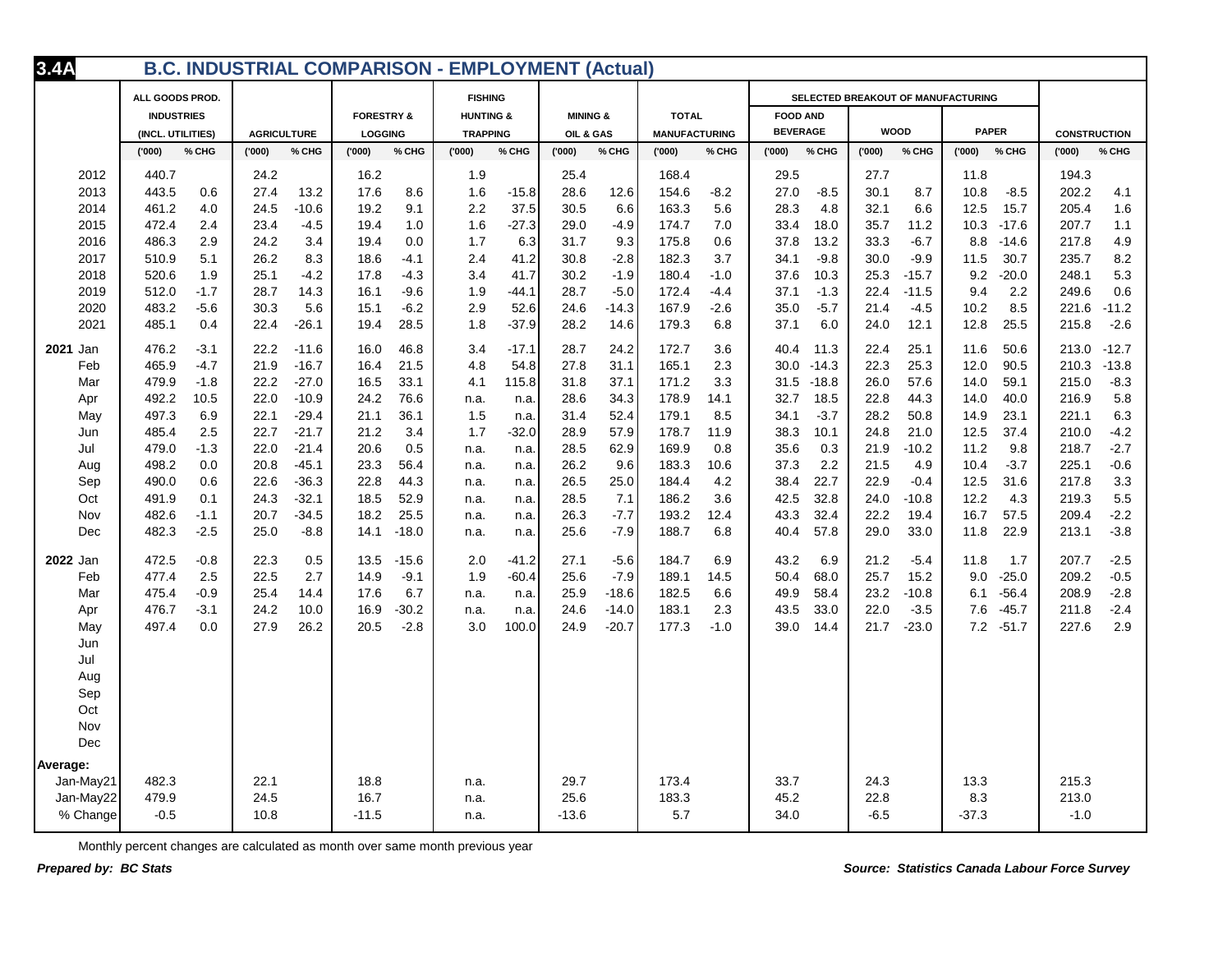| 3.4B      | <b>B.C. INDUSTRIAL COMPARISON - EMPLOYMENT (Actual)</b><br><b>ALL SERVICE</b><br>TRANSPORT.<br><b>RETAIL AND</b><br>SELECTED BREAKOUT OF COMM. & PERS. SERVICE<br><b>TOTAL COMM.</b> |        |                    |        |                  |        |                |        |                |        |                    |        |                          |        |                        |         |       |                       |                   |        |
|-----------|--------------------------------------------------------------------------------------------------------------------------------------------------------------------------------------|--------|--------------------|--------|------------------|--------|----------------|--------|----------------|--------|--------------------|--------|--------------------------|--------|------------------------|---------|-------|-----------------------|-------------------|--------|
|           |                                                                                                                                                                                      |        |                    |        |                  |        |                |        |                |        |                    |        |                          |        |                        |         |       |                       | <b>TOTAL</b>      |        |
|           | <b>PRODUCING</b>                                                                                                                                                                     |        | <b>AND</b>         |        | <b>WHOLESALE</b> |        | <b>FINANCE</b> |        | & PERSONAL     |        | <b>EDUCATIONAL</b> |        | <b>HEALTH CARE &amp;</b> |        | <b>ACCOMMOD. &amp;</b> |         |       | <b>PUBLIC</b>         | All               |        |
|           | <b>INDUSTRIES</b>                                                                                                                                                                    |        | <b>WAREHOUSING</b> |        | <b>TRADE</b>     |        | & RELATED      |        | <b>SERVICE</b> |        | <b>SERVICES</b>    |        | SOCIAL ASSIST.           |        | <b>FOOD SERV.</b>      |         |       | <b>ADMINISTRATION</b> | <b>INDUSTRIES</b> |        |
|           | (000)'                                                                                                                                                                               | % CHG  | (000)              | % CHG  | (000)            | % CHG  | (000)'         | % CHG  | (000)          | % CHG  | (000)              | % CHG  | (000)                    | % CHG  | (000)                  | % CHG   | (000) | % CHG                 | (000)             | % CHG  |
| 2012      | 1,834.0                                                                                                                                                                              |        | 130.4              |        | 350.3            |        | 138.6          |        | 1,111.5        |        | 167.4              |        | 271.6                    |        | 182.7                  |         | 103.0 |                       | 2,274.7           |        |
| 2013      | 1,847.5                                                                                                                                                                              | 0.7    | 127.8              | $-2.0$ | 365.0            | 4.2    | 141.2          | 1.9    | 1,110.9        | $-0.1$ | 171.0              | 2.2    | 266.0                    | $-2.1$ | 179.9                  | $-1.5$  | 102.6 | $-0.4$                | 2,291.0           | 0.7    |
| 2014      | 1,870.4                                                                                                                                                                              | 1.2    | 136.3              | 6.7    | 367.1            | 0.6    | 138.2          | $-2.1$ | 1,126.6        | 1.4    | 171.6              | 0.4    | 276.7                    | 4.0    | 185.7                  | 3.2     | 102.1 | $-0.5$                | 2,331.6           | 1.8    |
| 2015      | 1,898.6                                                                                                                                                                              | 1.5    | 141.8              | 4.0    | 362.9            | $-1.1$ | 130.0          | $-5.9$ | 1,163.4        | 3.3    | 170.3              | $-0.8$ | 297.8                    | 7.6    | 181.0                  | $-2.5$  | 100.5 | $-1.6$                | 2,371.0           | 1.7    |
| 2016      | 1,967.2                                                                                                                                                                              | 3.6    | 141.3              | $-0.4$ | 379.8            | 4.7    | 137.6          | 5.8    | 1,199.7        | 3.1    | 171.0              | 0.4    | 304.4                    | 2.2    | 175.7                  | $-2.9$  | 108.9 | 8.4                   | 2,453.5           | 3.5    |
| 2017      | 2,043.5                                                                                                                                                                              | 3.9    | 141.4              | 0.1    | 387.5            | 2.0    | 160.5          | 16.6   | 1,245.6        | 3.8    | 171.6              | 0.4    | 315.5                    | 3.6    | 190.7                  | 8.5     | 108.4 | $-0.5$                | 2,554.4           | 4.1    |
| 2018      | 2,069.2                                                                                                                                                                              | 1.3    | 141.1              | $-0.2$ | 385.6            | $-0.5$ | 154.6          | $-3.7$ | 1,278.6        | 2.6    | 173.9              | 1.3    | 337.9                    | 7.1    | 194.9                  | 2.2     | 109.3 | 0.8                   | 2,589.9           | 1.4    |
| 2019      | 2,154.4                                                                                                                                                                              | 4.1    | 146.9              | 4.1    | 399.2            | 3.5    | 165.1          | 6.8    | 1,324.1        | 3.6    | 183.7              | 5.6    | 335.3                    | $-0.8$ | 200.6                  | 2.9     | 119.0 | 8.9                   | 2,666.4           | 3.0    |
| 2020      | 2,007.8                                                                                                                                                                              | $-6.8$ | 134.3              | $-8.6$ | 375.4            | $-6.0$ | 163.7          | $-0.8$ | 1,214.7        | $-8.3$ | 178.7              | $-2.7$ | 325.3                    | $-3.0$ | 168.3                  | $-16.1$ | 119.7 | 0.6                   | 2,491.1           | $-6.6$ |
| 2021      | 2,170.6                                                                                                                                                                              | 8.1    | 139.2              | 3.6    | 403.2            | 7.4    | 167.7          | 2.4    | 1,323.8        | 9.0    | 189.1              | 5.8    | 360.5                    | 10.8   | 174.4                  | 3.6     | 136.7 | 14.2                  | 2,655.7           | 6.6    |
| 2021 Jan  | 2,082.7                                                                                                                                                                              | $-1.5$ | 135.6              | $-4.2$ | 379.0            | $-5.6$ | 159.9          | $-6.4$ | 1,276.8        | $-0.8$ | 190.3              | $-1.5$ | 339.8                    | 3.2    | 171.2                  | $-12.1$ | 131.4 | 16.5                  | 2,559.0           | $-1.8$ |
| Feb       | 2,127.7                                                                                                                                                                              | 0.2    | 133.6              | $-4.2$ | 393.3            | $-3.7$ | 162.5          | $-4.2$ | 1,304.4        | 0.9    | 202.5              | 6.9    | 341.0                    | 3.0    | 170.3                  | $-13.5$ | 134.1 | 18.5                  | 2,593.6           | $-0.7$ |
| Mar       | 2,153.0                                                                                                                                                                              | 8.5    | 135.1              | 1.4    | 396.5            | 7.5    | 168.0          | 4.8    | 1,324.0        | 9.9    | 199.4              | 12.0   | 350.6                    | 7.7    | 171.9                  | 10.8    | 129.2 | 10.5                  | 2,632.8           | 6.5    |
| Apr       | 2,107.1                                                                                                                                                                              | 19.0   | 132.4              | 6.3    | 389.2            | 19.8   | 165.9          | 5.3    | 1,290.3        | 22.7   | 191.9              | 12.5   | 349.4                    | 15.2   | 155.0                  | 71.7    | 129.3 | 16.1                  | 2,599.3 17.3      |        |
| May       | 2,127.3                                                                                                                                                                              | 17.0   | 139.5              | 15.5   | 392.2            | 15.6   | 164.5          | 2.6    | 1,301.0        | 20.1   | 184.9              | 2.2    | 348.1                    | 12.8   | 156.4                  | 49.0    | 130.2 | 12.9                  | 2,624.6 14.9      |        |
| Jun       | 2,209.2                                                                                                                                                                              | 12.8   | 140.0              | 6.5    | 397.4            | 10.9   | 174.5          | 9.5    | 1,362.1        | 14.6   | 188.5              | 4.2    | 358.5                    | 11.1   | 179.4                  | 9.1     | 135.2 | 12.2                  | 2,694.6           | 10.8   |
| Jul       | 2,207.5                                                                                                                                                                              | 10.1   | 142.4              | 3.6    | 402.7            | 4.1    | 175.0          | 8.4    | 1,349.2        | 12.8   | 159.7              | 9.9    | 368.2                    | 14.4   | 184.8                  | $-1.9$  | 138.3 | 13.1                  | 2,686.5           | 7.9    |
| Aug       | 2,198.4                                                                                                                                                                              | 10.5   | 142.9              | 4.1    | 410.7            | 8.2    | 173.3          | 7.9    | 1,334.2        | 12.1   | 146.4              | 6.9    | 377.2                    | 16.7   | 192.5                  | 0.7     | 137.3 | 12.4                  | 2,696.6           | 8.4    |
| Sep       | 2,203.0                                                                                                                                                                              | 7.4    | 143.3              | 4.8    | 400.4            | 6.6    | 170.7          | 2.8    | 1,343.8        | 7.4    | 196.5              | 7.3    | 361.4                    | 10.4   | 184.5                  | 2.3     | 144.8 | 18.4                  | 2,693.0           | 6.1    |
| Oct       | 2,211.6                                                                                                                                                                              | 6.1    | 142.3              | 7.7    | 425.0            | 10.9   | 170.3          | 0.4    | 1,325.8        | 4.1    | 201.9              | 4.8    | 369.9                    | 9.2    | 175.2                  | $-4.3$  | 148.2 | 17.5                  | 2,703.5           | 4.9    |
| Nov       | 2,215.2                                                                                                                                                                              | 5.3    | 143.4              | 4.0    | 425.7            | 8.5    | 168.1          | 0.7    | 1,337.2        | 4.5    | 202.6              | 3.1    | 377.9                    | 12.7   | 177.9                  | $-4.7$  | 140.8 | 11.7                  | 2,697.9           | 4.1    |
| Dec       | 2,204.5                                                                                                                                                                              | 5.3    | 140.2              | 1.1    | 427.0            | 10.4   | 159.5          | $-1.2$ | 1,336.3        | 4.5    | 204.0              | 3.4    | 383.6                    | 13.8   | 174.1                  | $-5.0$  | 141.4 | 10.5                  | 2,686.8           | 3.8    |
| 2022 Jan  | 2,189.9                                                                                                                                                                              | 5.1    | 142.7              | 5.2    | 428.1            | 13.0   | 162.8          | 1.8    | 1,316.5        | 3.1    | 203.7              | 7.0    | 385.0                    | 13.3   | 166.6                  | $-2.7$  | 139.9 | 6.5                   | 2,662.4           | 4.0    |
| Feb       | 2,217.0                                                                                                                                                                              | 4.2    | 144.4              | 8.1    | 425.2            | 8.1    | 163.4          | 0.6    | 1,346.8        | 3.3    | 217.4              | 7.4    | 387.0                    | 13.5   | 169.7                  | $-0.4$  | 137.2 | 2.3                   | 2,694.5           | 3.9    |
| Mar       | 2,238.6                                                                                                                                                                              | 4.0    | 153.0              | 13.2   | 423.9            | 6.9    | 163.1          | $-2.9$ | 1,362.2        | 2.9    | 208.2              | 4.4    | 383.2                    | 9.3    | 173.3                  | 0.8     | 136.5 | 5.7                   | 2,714.0           | 3.1    |
| Apr       | 2,238.1                                                                                                                                                                              | 6.2    | 146.5              | 10.6   | 425.0            | 9.2    | 163.8          | $-1.3$ | 1,368.5        | 6.1    | 206.8              | 7.8    | 379.0                    | 8.5    | 174.8                  | 12.8    | 134.4 | 3.9                   | 2,714.8           | 4.4    |
| May       | 2,270.1                                                                                                                                                                              | 6.7    | 140.8              | 0.9    | 438.7            | 11.9   | 161.6          | $-1.8$ | 1,393.9        | 7.1    | 201.7              | 9.1    | 390.0                    | 12.0   | 185.3                  | 18.5    | 135.0 | 3.7                   | 2,767.5           | 5.4    |
| Jun       |                                                                                                                                                                                      |        |                    |        |                  |        |                |        |                |        |                    |        |                          |        |                        |         |       |                       |                   |        |
| Jul       |                                                                                                                                                                                      |        |                    |        |                  |        |                |        |                |        |                    |        |                          |        |                        |         |       |                       |                   |        |
| Aug       |                                                                                                                                                                                      |        |                    |        |                  |        |                |        |                |        |                    |        |                          |        |                        |         |       |                       |                   |        |
| Sep       |                                                                                                                                                                                      |        |                    |        |                  |        |                |        |                |        |                    |        |                          |        |                        |         |       |                       |                   |        |
| Oct       |                                                                                                                                                                                      |        |                    |        |                  |        |                |        |                |        |                    |        |                          |        |                        |         |       |                       |                   |        |
| Nov       |                                                                                                                                                                                      |        |                    |        |                  |        |                |        |                |        |                    |        |                          |        |                        |         |       |                       |                   |        |
| Dec       |                                                                                                                                                                                      |        |                    |        |                  |        |                |        |                |        |                    |        |                          |        |                        |         |       |                       |                   |        |
| Average:  |                                                                                                                                                                                      |        |                    |        |                  |        |                |        |                |        |                    |        |                          |        |                        |         |       |                       |                   |        |
| Jan-May21 | 2,119.6                                                                                                                                                                              |        | 135.2              |        | 390.0            |        | 164.2          |        | 1,299.3        |        | 193.8              |        | 345.8                    |        | 165.0                  |         | 130.8 |                       | 2,601.9           |        |
| Jan-May22 | 2,230.7                                                                                                                                                                              |        | 145.5              |        | 428.2            |        | 162.9          |        | 1,357.6        |        | 207.6              |        | 384.8                    |        | 173.9                  |         | 136.6 |                       | 2,710.6           |        |
| % Change  | 5.2                                                                                                                                                                                  |        | 7.6                |        | 9.8              |        | $-0.7$         |        | 4.5            |        | 7.1                |        | 11.3                     |        | 5.4                    |         | 4.4   |                       | 4.2               |        |
|           |                                                                                                                                                                                      |        |                    |        |                  |        |                |        |                |        |                    |        |                          |        |                        |         |       |                       |                   |        |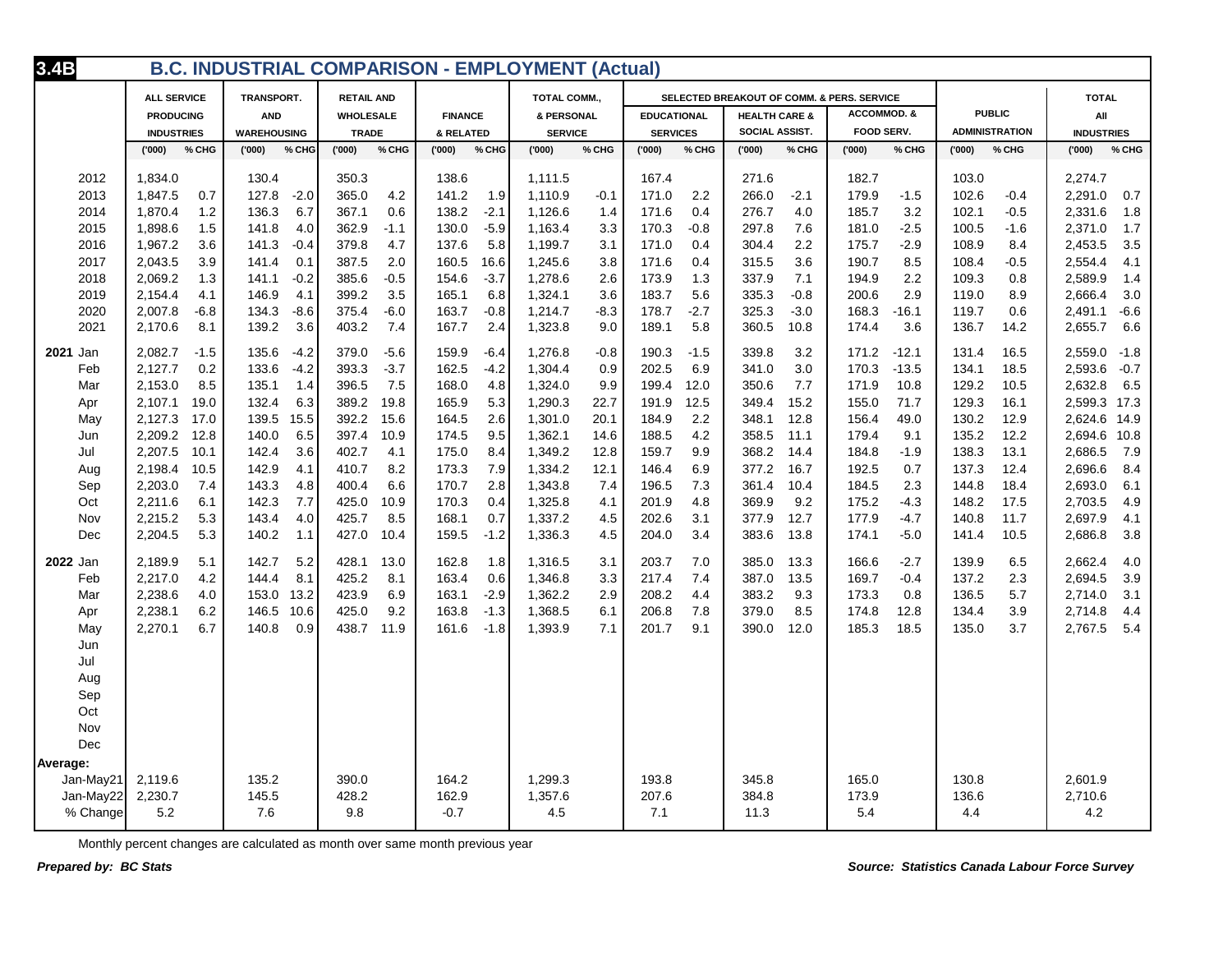| 3.5A<br>B.C. INDUSTRIAL COMPARISON - AVERAGE WEEKLY HOURS WORKED* |                   |         |                    |         |                    |         |                  |         |                      |            |                     |         |
|-------------------------------------------------------------------|-------------------|---------|--------------------|---------|--------------------|---------|------------------|---------|----------------------|------------|---------------------|---------|
|                                                                   | ALL GOODS         |         |                    |         | FORESTRY, FISHING, |         |                  |         |                      |            |                     |         |
|                                                                   | <b>PRODUCING</b>  |         |                    |         | MINING, QUARRYING, |         |                  |         |                      |            |                     |         |
|                                                                   | <b>INDUSTRIES</b> |         | <b>AGRICULTURE</b> |         | OIL & GAS          |         | <b>UTILITIES</b> |         | <b>MANUFACTURING</b> |            | <b>CONSTRUCTION</b> |         |
|                                                                   | <b>HRS</b>        | % CHG   | <b>HRS</b>         | % CHG   | <b>HRS</b>         | % CHG   | <b>HRS</b>       | % CHG   |                      | HRS % CHG  | <b>HRS</b>          | % CHG   |
| 2012                                                              | 36.6              |         | 34.5               |         | 41.3               |         | 34.9             |         | 36.5                 |            | 36.0                |         |
| 2013                                                              | 36.4              | $-0.5$  | 35.8               | 3.8     | 41.8               | 1.2     | 36.0             | 3.2     | 35.5                 | $-2.7$     | 35.8                | $-0.6$  |
| 2014                                                              | 36.5              | 0.3     | 38.1               | 6.4     | 41.2               | $-1.4$  | 33.7             | $-6.4$  | 35.9                 | 1.1        | 35.9                | 0.3     |
| 2015                                                              | 37.1              | 1.6     | 38.4               | 0.8     | 40.9               | $-0.7$  | 34.7             | 3.0     | 36.9                 | 2.8        | 36.3                | 1.1     |
| 2016                                                              | 36.7              | $-1.1$  | 35.2               | $-8.3$  | 40.1               | $-2.0$  | 36.2             | 4.3     | 36.9                 | 0.0        | 35.8                | $-1.4$  |
| 2017                                                              | 36.6              | $-0.3$  | 36.2               | 2.8     | 40.2               | 0.2     | 34.8             | $-3.9$  | 36.0                 | $-2.4$     | 36.5                | 2.0     |
| 2018                                                              | 36.2              | $-1.1$  | 33.8               | $-6.6$  | 40.3               | 0.2     | 35.4             | 1.7     | 36.1                 | 0.3        | 35.8                | $-1.9$  |
| 2019                                                              | 35.4              | $-2.2$  | 34.3               | 1.5     | 38.8               | $-3.7$  | 33.3             | $-5.9$  | 35.5                 | $-1.7$     | 35.0                | $-2.2$  |
| 2020                                                              | 34.4              | $-2.8$  | 35.5               | 3.5     | 36.2               | $-6.7$  | 35.5             | 6.6     | 35.2                 | $-0.8$     | 33.1                | $-5.4$  |
| 2021                                                              | 35.8              | 4.1     | 35.9               | 1.1     | 39.7               | 9.7     | 35.6             | 0.3     | 35.5                 | 0.9        | 35.3                | 6.6     |
| 2021 Jan                                                          | 36.9              | 12.5    | 38.0               | 30.6    | 42.1               | 2.4     | 36.9             | $-5.1$  | 36.9                 | 10.1       | 35.5                | 14.9    |
| Feb                                                               | 34.4              | $-3.6$  | 32.8               | $-4.9$  | 39.5               | 7.6     | 34.0             | $-5.0$  | 34.8                 | $-4.1$     | 33.2                | $-5.4$  |
| Mar                                                               | 36.3              | 10.7    | 36.5               | 3.4     | 39.6               | 23.8    | 34.9             | $-0.3$  | 36.7                 | 7.0        | 35.3                | 12.1    |
| Apr                                                               | 37.3              | 15.5    | 33.8               | $-8.6$  | 40.6               | 20.5    | 32.7             | $-0.9$  | 37.5                 | 7.1        | 37.2                | 26.5    |
| May                                                               | 36.8              | 8.6     | 38.3               | 0.8     | 41.6               | 27.2    | 37.6             | $-4.6$  | 35.3                 | $-1.9$     | 36.6                | 16.6    |
| Jun                                                               | 36.7              | 7.0     | 34.8               | 3.9     | 40.9               | 10.8    | 38.1             | 0.5     | 36.0                 | 0.8        | 36.3                | 11.7    |
| Jul                                                               | 34.8              | 2.4     | 31.7               | $-7.8$  | 35.0               | $-6.7$  | 30.9             | $-15.6$ | 35.9                 | 4.4        | 34.6                | 5.5     |
| Aug                                                               | 36.2              | 5.2     | 37.2               | 1.9     | 43.0               | 10.3    | 35.5             | 6.6     | 34.0                 | 0.9        | 36.5                | 8.0     |
| Sep                                                               | 36.0              | $-2.7$  | 35.3               | $-12.8$ | 37.6               | $-2.1$  | 36.0             | $-5.3$  | 34.8                 | $-9.1$     | 36.7                | 4.9     |
| Oct                                                               | 34.4              | 0.6     | 40.2               | 3.3     | 38.3               | 14.0    | 35.3             | 13.5    | 34.3                 | 0.0        | 32.9                | $-2.7$  |
| Nov                                                               | 33.5              | 0.3     | 35.0               | 11.8    | 37.5               | 5.0     | 36.7             | 22.7    | 33.6                 | 1.8        | 32.1                | $-5.0$  |
| Dec                                                               | 36.8              | $-0.8$  | 37.6               | 6.8     | 41.0               | 9.3     | 38.2             | 3.2     | 36.3                 | $-4.0$     | 36.2                | $-1.1$  |
| 2022 Jan                                                          | 35.1              | $-4.9$  | 43.2               | 13.7    | 35.6               | $-15.4$ | 38.7             | 4.9     | 35.3                 | $-4.3$     | 33.6                | $-5.4$  |
| Feb                                                               | 37.2              | 8.1     | 37.6               | 14.6    | 41.5               | 5.1     | 36.9             | 8.5     | 37.4                 | 7.5        | 36.2                | 9.0     |
| Mar                                                               | 36.4              | 0.3     | 38.9               | $6.6\,$ | 42.4               | 7.1     | 28.2             | $-19.2$ | 35.1                 | $-4.4$     | 36.5                | 3.4     |
| Apr                                                               | 32.9              | $-11.8$ | 35.1               | $3.8\,$ | 38.6               | $-4.9$  | 27.9             | $-14.7$ |                      | 31.4 -16.3 | 33.1                | $-11.0$ |
| May                                                               | 36.2              | $-1.6$  | 37.1               | $-3.1$  | 38.1               | $-8.4$  | 36.0             | $-4.3$  | 36.5                 | 3.4        | 35.5                | $-3.0$  |
| Jun                                                               |                   |         |                    |         |                    |         |                  |         |                      |            |                     |         |
| Jul                                                               |                   |         |                    |         |                    |         |                  |         |                      |            |                     |         |
| Aug                                                               |                   |         |                    |         |                    |         |                  |         |                      |            |                     |         |
| Sep                                                               |                   |         |                    |         |                    |         |                  |         |                      |            |                     |         |
| Oct                                                               |                   |         |                    |         |                    |         |                  |         |                      |            |                     |         |
| Nov                                                               |                   |         |                    |         |                    |         |                  |         |                      |            |                     |         |
| Dec                                                               |                   |         |                    |         |                    |         |                  |         |                      |            |                     |         |
| Average:                                                          |                   |         |                    |         |                    |         |                  |         |                      |            |                     |         |
| Jan-May21                                                         | 36.3              |         | 35.9               |         | 40.7               |         | 35.2             |         | 36.2                 |            | 35.6                |         |
| Jan-May22                                                         | 35.6              |         | 38.4               |         | 39.2               |         | 33.5             |         | 35.1                 |            | 35.0                |         |
| % Change                                                          | $-2.1$            |         | 7.0                |         | $-3.5$             |         | $-4.8$           |         | $-3.0$               |            | $-1.6$              |         |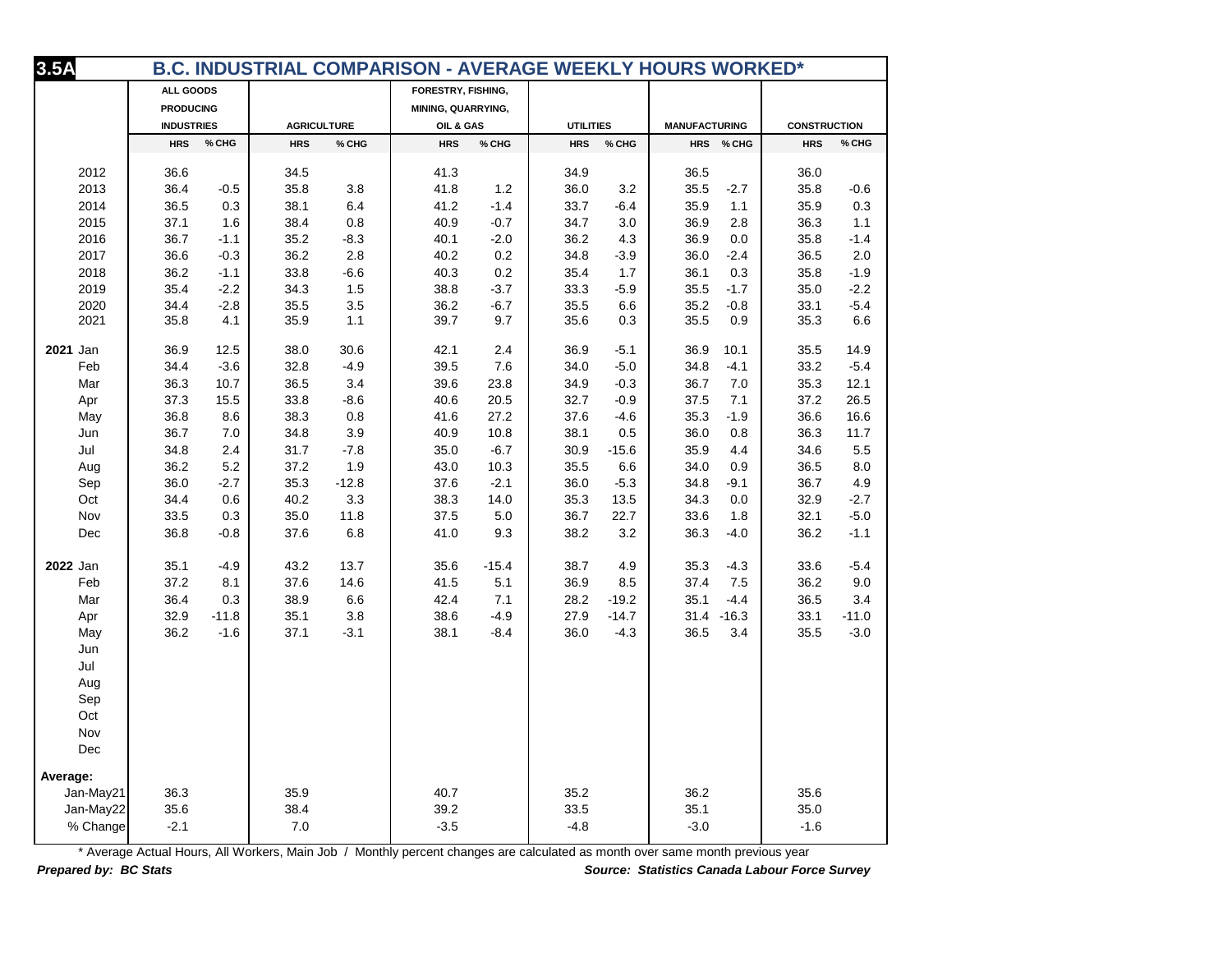| 3.5B<br><b>B.C. INDUSTRIAL COMPARISON - AVERAGE WEEKLY HOURS WORKED*</b> |                               |                                |                               |                               |                               |                                                   |                               |                                |                               |                               |  |
|--------------------------------------------------------------------------|-------------------------------|--------------------------------|-------------------------------|-------------------------------|-------------------------------|---------------------------------------------------|-------------------------------|--------------------------------|-------------------------------|-------------------------------|--|
|                                                                          | <b>ALL SERVICE</b>            | TRANSPORT.                     | <b>RETAIL AND</b>             |                               |                               | SELECTED BREAKOUT OF COMMUNITY & PERSONAL SERVICE |                               |                                |                               | <b>TOTAL</b>                  |  |
|                                                                          | <b>PRODUCING</b>              | <b>AND</b>                     | <b>WHOLESALE</b>              | <b>FINANCE</b>                | PROFESS., SCIENT.             | <b>EDUCATIONAL</b>                                | <b>HEALTH CARE &amp;</b>      | <b>ACCOMMOD. &amp;</b>         | <b>PUBLIC</b>                 | <b>ALL</b>                    |  |
|                                                                          | <b>INDUSTRIES</b>             | <b>WAREHOUSING</b>             | <b>TRADE</b>                  | & RELATED                     | & TECH SERVICES               | <b>SERVICES</b>                                   | SOCIAL ASSIST.                | FOOD SERV.                     | <b>ADMINISTRATION</b>         | <b>INDUSTRIES</b>             |  |
|                                                                          | <b>HRS</b>                    | <b>HRS</b>                     | <b>HRS</b>                    | <b>HRS</b>                    | <b>HRS</b>                    | <b>HRS</b>                                        | <b>HRS</b>                    | <b>HRS</b>                     | <b>HRS</b>                    | <b>HRS</b>                    |  |
|                                                                          | % CHG                         | % CHG                          | % CHG                         | % CHG                         | % CHG                         | % CHG                                             | % CHG                         | % CHG                          | % CHG                         | % CHG                         |  |
| 2012                                                                     | 31.1                          | 35.6                           | 30.9                          | 33.4                          | 34.2                          | 29.2                                              | 29.2                          | 27.9                           | 32.5                          | 32.1                          |  |
| 2013                                                                     | 31.0                          | 35.2                           | 31.4                          | 33.0                          | 34.2                          | 28.7                                              | 29.0                          | 28.0                           | 32.1                          | 32.0                          |  |
|                                                                          | $-0.3$                        | $-1.1$                         | 1.6                           | $-1.2$                        | 0.0                           | $-1.7$                                            | $-0.7$                        | 0.4                            | $-1.2$                        | $-0.3$                        |  |
| 2014                                                                     | 30.2                          | 35.5                           | $-3.2$                        | $-3.6$                        | 32.3                          | $-12.5$                                           | 28.7                          | 28.3                           | $-2.2$                        | $-1.9$                        |  |
|                                                                          | $-2.6$                        | 0.9                            | 30.4                          | 31.8                          | $-5.6$                        | 25.1                                              | $-1.0$                        | 1.1                            | 31.4                          | 31.4                          |  |
| 2015                                                                     | 31.0                          | 36.1                           | 31.4                          | 0.0                           | 34.0                          | 28.1                                              | 29.0                          | 28.2                           | 32.8                          | 32.2                          |  |
|                                                                          | 2.6                           | 1.7                            | 3.3                           | 31.8                          | 5.3                           | 12.0                                              | 1.0                           | $-0.4$                         | 4.5                           | 2.5                           |  |
| 2016                                                                     | 30.9                          | 35.8                           | 30.7                          | 33.9                          | 33.1                          | 28.1                                              | 28.9                          | 27.9                           | 33.1                          | 32.1                          |  |
|                                                                          | $-0.3$                        | $-0.8$                         | $-2.2$                        | 6.6                           | $-2.6$                        | 0.0                                               | $-0.3$                        | $-1.1$                         | 0.9                           | $-0.3$                        |  |
| 2017                                                                     | 30.7                          | 35.8                           | 0.3                           | 32.1                          | 32.7                          | $-2.1$                                            | 28.6                          | 28.2                           | 33.4                          | $-0.6$                        |  |
|                                                                          | $-0.6$                        | 0.0                            | 30.8                          | $-5.3$                        | $-1.2$                        | 27.5                                              | $-1.0$                        | 1.1                            | 0.9                           | 31.9                          |  |
| 2018                                                                     | 31.0                          | 35.7                           | 31.1                          | 31.8                          | 33.8                          | 27.8                                              | 29.0                          | 28.4                           | 32.8                          | 32.0                          |  |
|                                                                          | 1.0                           | $-0.3$                         | 1.0                           | $-0.9$                        | 3.4                           | 1.1                                               | 1.4                           | 0.7                            | $-1.8$                        | 0.3                           |  |
| 2019                                                                     | $-2.3$                        | $-2.8$                         | 30.8                          | $-0.3$                        | 32.8                          | $-3.2$                                            | 28.4                          | 28.2                           | $-2.4$                        | $-2.2$                        |  |
|                                                                          | 30.3                          | 34.7                           | $-1.0$                        | 31.7                          | $-3.0$                        | 26.9                                              | $-2.1$                        | $-0.7$                         | 32.0                          | 31.3                          |  |
| 2020<br>2021                                                             | 29.1<br>$-4.0$<br>30.5<br>4.8 | 33.0<br>$-4.9$<br>35.2<br>6.7  | 29.5<br>$-4.2$<br>30.0<br>1.7 | 31.4<br>$-0.9$<br>4.5<br>32.8 | 32.2<br>$-1.8$<br>33.5<br>4.0 | 25.5<br>$-5.2$<br>4.7<br>26.7                     | 27.3<br>$-3.9$<br>29.1<br>6.6 | 25.6<br>$-9.2$<br>26.1<br>2.0  | 31.8<br>$-0.6$<br>3.1<br>32.8 | $-3.8$<br>30.1<br>31.5<br>4.7 |  |
|                                                                          |                               |                                |                               |                               |                               |                                                   |                               |                                |                               |                               |  |
| 2021 Jan                                                                 | 31.4                          | 35.8                           | 30.2                          | 34.9                          | 34.6                          | 30.7                                              | $-0.7$                        | 26.5                           | 33.7                          | 32.4                          |  |
|                                                                          | 4.3                           | 5.9                            | 1.0                           | 8.4                           | 5.8                           | 8.5                                               | 29.1                          | 2.3                            | 1.5                           | 5.9                           |  |
| Feb                                                                      | 29.6                          | 1.2                            | 28.5                          | 32.9                          | 32.2                          | $-7.0$                                            | 28.6                          | 25.7                           | $-5.8$                        | 30.5                          |  |
|                                                                          | $-4.8$                        | 32.9                           | $-10.1$                       | $-0.3$                        | $-5.6$                        | 28.1                                              | $-4.7$                        | $-7.6$                         | 31.0                          | $-4.4$                        |  |
| Mar                                                                      | 29.8                          | 35.6                           | 30.6                          | 34.5                          | 17.2                          | 62.9                                              | 28.2                          | 24.4                           | 32.9                          | 31.0                          |  |
|                                                                          | 14.2                          | 8.5                            | 5.9                           | 18.2                          | 34.0                          | 18.9                                              | 8.0                           | 8.0                            | 10.4                          | 13.1                          |  |
| Apr                                                                      | 32.0                          | 33.8                           | 31.2                          | 28.7                          | 35.2                          | 30.5                                              | 30.6                          | 23.5                           | 35.7                          | 33.0                          |  |
|                                                                          | 16.4                          | 16.2                           | 11.4                          | 35.4                          | 16.9                          | 4.1                                               | 22.9                          | $-5.2$                         | 9.8                           | 15.8                          |  |
| May                                                                      | 32.1                          | 35.7                           | 31.8                          | 16.1                          | 35.0                          | 30.5                                              | 23.0                          | 25.6                           | 9.6                           | 33.0                          |  |
|                                                                          | 11.5                          | 14.1                           | 5.3                           | 35.4                          | 9.4                           | 1.3                                               | 31.0                          | 25.5                           | 35.4                          | 10.7                          |  |
| Jun                                                                      | 31.4<br>6.8<br>29.9<br>7.2    | 36.0<br>11.1<br>32.7<br>$-8.4$ | 30.1<br>1.7<br>30.2<br>9.0    | 4.7<br>33.2<br>33.5<br>7.4    | 33.9<br>4.0<br>2.4            | 29.1<br>$-1.4$                                    | 30.6<br>12.5<br>28.2<br>1.8   | 27.7<br>17.4                   | 34.6<br>1.5<br>32.5           | 32.3<br>6.3<br>5.8<br>30.8    |  |
| Jul<br>Aug                                                               | 29.0<br>3.2                   | 37.0<br>11.4                   | 29.6<br>1.4                   | $-7.5$<br>29.7                | 33.8<br>31.4<br>$-0.9$        | 13.9<br>16.4<br>19.4<br>35.7                      | 5.4<br>27.3                   | 28.5<br>10.9<br>25.9<br>$-4.8$ | 14.0<br>31.5<br>6.4           | 30.3<br>3.1                   |  |
| Sep                                                                      | 31.3                          | 37.0                           | 0.0                           | 32.1                          | 33.7                          | 3.3                                               | 29.6                          | 27.4                           | 32.7                          | 32.1                          |  |
|                                                                          | 2.6                           | 20.9                           | 29.9                          | $-5.3$                        | 0.0                           | 31.5                                              | 6.1                           | 0.4                            | $-2.7$                        | 0.9                           |  |
| Oct                                                                      | 4.2                           | 5.5                            | 28.9                          | 31.3                          | 31.8                          | 27.3                                              | 29.2                          | 26.5                           | 30.8                          | 3.0                           |  |
|                                                                          | 29.8                          | 34.7                           | 1.8                           | 2.3                           | $-0.9$                        | 2.6                                               | 12.3                          | $-4.7$                         | $-1.9$                        | 30.6                          |  |
| Nov                                                                      | 28.5                          | 35.3                           | 28.0                          | 28.4                          | 30.7                          | 25.7                                              | 28.0                          | 24.5                           | 29.8                          | $-0.7$                        |  |
|                                                                          | $-0.7$                        | 3.2                            | $-1.4$                        | $-6.0$                        | $-3.8$                        | 1.6                                               | 4.5                           | -4.7                           | 0.3                           | 29.4                          |  |
| Dec                                                                      | 31.0                          | $-3.2$                         | 30.6                          | $-4.9$                        | 35.7                          | $-3.3$                                            | $-3.7$                        | 26.0                           | $-2.3$                        | 32.1                          |  |
|                                                                          | $-1.6$                        | 36.2                           | $-1.9$                        | 33.0                          | 5.6                           | 28.9                                              | 29.0                          | 1.2                            | 33.3                          | $-1.5$                        |  |
|                                                                          |                               |                                |                               |                               |                               |                                                   |                               |                                |                               |                               |  |
| 2022 Jan                                                                 | 30.1                          | 36.3                           | 29.9                          | 31.2                          | 33.8                          | 28.3                                              | 29.1                          | 24.4                           | 2.1                           | $-4.3$                        |  |
|                                                                          | $-4.1$                        | 1.4                            | $-1.0$                        | $-10.6$                       | $-2.3$                        | $-7.8$                                            | 0.0                           | $-7.9$                         | 34.4                          | 31.0                          |  |
| Feb                                                                      | 31.4                          | 34.5                           | 31.9                          | 0.6                           | 34.4                          | 29.0                                              | 5.2                           | 26.6                           | 6.5                           | 32.5                          |  |
|                                                                          | 6.1                           | 4.9                            | 11.9                          | 33.1                          | 6.8                           | 3.2                                               | 30.1                          | 3.5                            | 33.0                          | 6.6                           |  |
| Mar                                                                      | 30.0                          | 32.8                           | 2.6                           | 32.7                          | 33.8                          | 14.3                                              | 28.0                          | 26.2                           | $-2.4$                        | 0.3                           |  |
|                                                                          | 0.7                           | $-7.9$                         | 31.4                          | $-5.2$                        | $-0.6$                        | 21.6                                              | $-0.7$                        | 7.4                            | 32.1                          | 31.1                          |  |
| Apr                                                                      | 29.1                          | 33.8                           | 28.6                          | $-15.8$                       | 32.1                          | 26.4                                              | $-9.8$                        | 25.8                           | $-17.1$                       | 29.8                          |  |
|                                                                          | $-9.1$                        | 0.0                            | $-8.3$                        | 29.8                          | $-8.8$                        | $-13.4$                                           | 27.6                          | 9.8                            | 29.6                          | $-9.7$                        |  |
| May                                                                      | 30.9                          | 35.2                           | 30.2                          | 32.8                          | 33.9                          | 28.7                                              | 28.7                          | 26.2                           | 34.3                          | $-3.3$                        |  |
| Jun                                                                      | $-3.7$                        | $-1.4$                         | $-5.0$                        | $-7.3$                        | $-3.1$                        | $-5.9$                                            | $-7.4$                        | 2.3                            | $-3.1$                        | 31.9                          |  |
| Jul                                                                      |                               |                                |                               |                               |                               |                                                   |                               |                                |                               |                               |  |
| Aug                                                                      |                               |                                |                               |                               |                               |                                                   |                               |                                |                               |                               |  |
| Sep                                                                      |                               |                                |                               |                               |                               |                                                   |                               |                                |                               |                               |  |
| Oct                                                                      |                               |                                |                               |                               |                               |                                                   |                               |                                |                               |                               |  |
| Nov                                                                      |                               |                                |                               |                               |                               |                                                   |                               |                                |                               |                               |  |
| Dec                                                                      |                               |                                |                               |                               |                               |                                                   |                               |                                |                               |                               |  |
| Average:                                                                 |                               |                                |                               |                               |                               |                                                   |                               |                                |                               |                               |  |
| Jan-May21                                                                | 31.0                          | 34.8                           | 30.5                          | 34.6                          | 34.2                          | 27.7                                              | 29.5                          | 25.1                           | 33.7                          | 32.0                          |  |
| Jan-May22                                                                | 30.3                          | 34.5                           | 30.4                          | 31.9                          | 33.6                          | 26.8                                              | 28.7                          | 25.8                           | 32.7                          | 31.3                          |  |
| % Change                                                                 | $-2.2$                        | $-0.7$                         | $-0.2$                        | $-7.8$                        | $-1.8$                        | $-3.4$                                            | $-2.7$                        | 2.8                            | $-3.1$                        | $-2.3$                        |  |
|                                                                          |                               |                                |                               |                               |                               |                                                   |                               |                                |                               |                               |  |